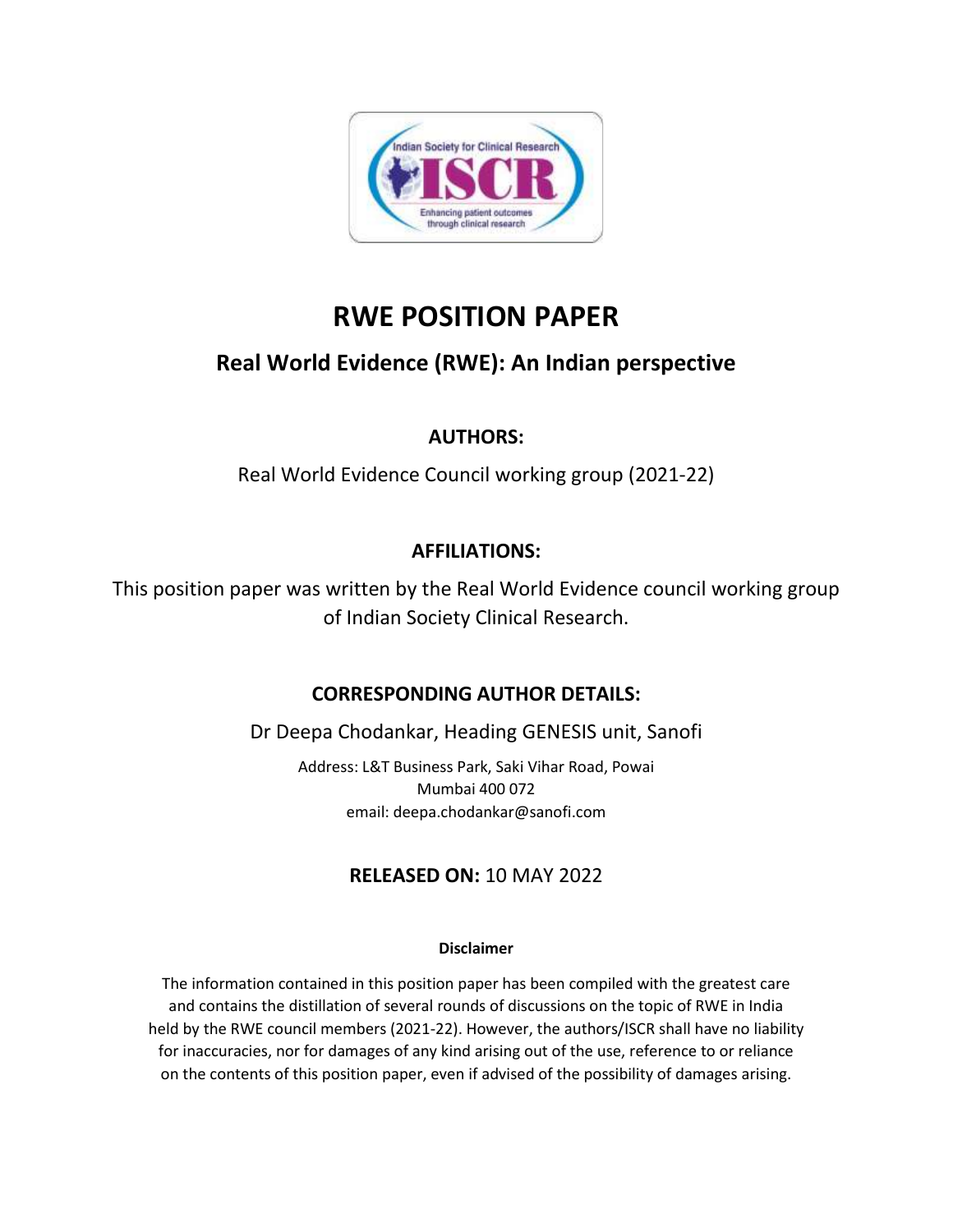#### **ABOUT ISCR:**

The Indian Society for Clinical Research (ISCR) is an association of Indian clinical research professionals registered under the Societies Registration Act (1860) in India. The Society brings together all those who are engaged in clinical research activities in India and provides a forum for the exchange of information and learning. ISCR aims to build awareness of clinical research as a specialty in India and to facilitate its growth in the country while helping to evolve the highest standards of quality and ethics.

#### **REAL WORLD EVIDENCE WORKING GROUP:**

The ISCR RWE Working Group (2022) is an independent group formed from the RWE council (ISCR) to evaluate the current state, challenges, benefits, opportunities and regulations for the conduct of Real-world evidence studies (RWE) in India. The objective of this working group was to evaluate Indian landscape for RWE studies and to provide guidance on how to conduct a RWE study in India.

#### **CONFIDENTIALITY STATEMENT:**

The information presented in this position paper draws upon the combined current understanding and knowledge of ISCR RWE council Working Group and is provided as an aid to evaluate the conduct on RWE studies in India. The opinions of the author(s), ISCR, and the RWE council Working Group do not necessarily reflect the position of individuals or organizations (academia/ industry). Users should assess the contents and opinions in the light of their own knowledge, needs, and experience as well as interpretation of relevant guidance and regulations.

#### **LICENSE FOR USE OF THIS CONTENT:**

This position paper and its contents are the copyrighted property of the ISCR.

Under the terms of the license, you are free:

- to Share: to copy, distribute and transmit the work
- to Remix: to adapt the work *only if*
	- $\circ$  you attribute the work to ISCR and its RWE council Working group that suggests that ISCR endorses you and your use of this work,
	- $\circ$  the wording of the position paper will remain exactly as published,
	- o the position paper will not be used for commercial purposes, and
	- o you acknowledge the reference to the source of this position paper
	- $\circ$  and/or its content as per the citation suggested below.

#### **CITED AS:**

Available from: [https://www.iscr.org/Articles.asp](https://protect-de.mimecast.com/s/juJICOgmB6SNGAO38iErmns?domain=iscr.org)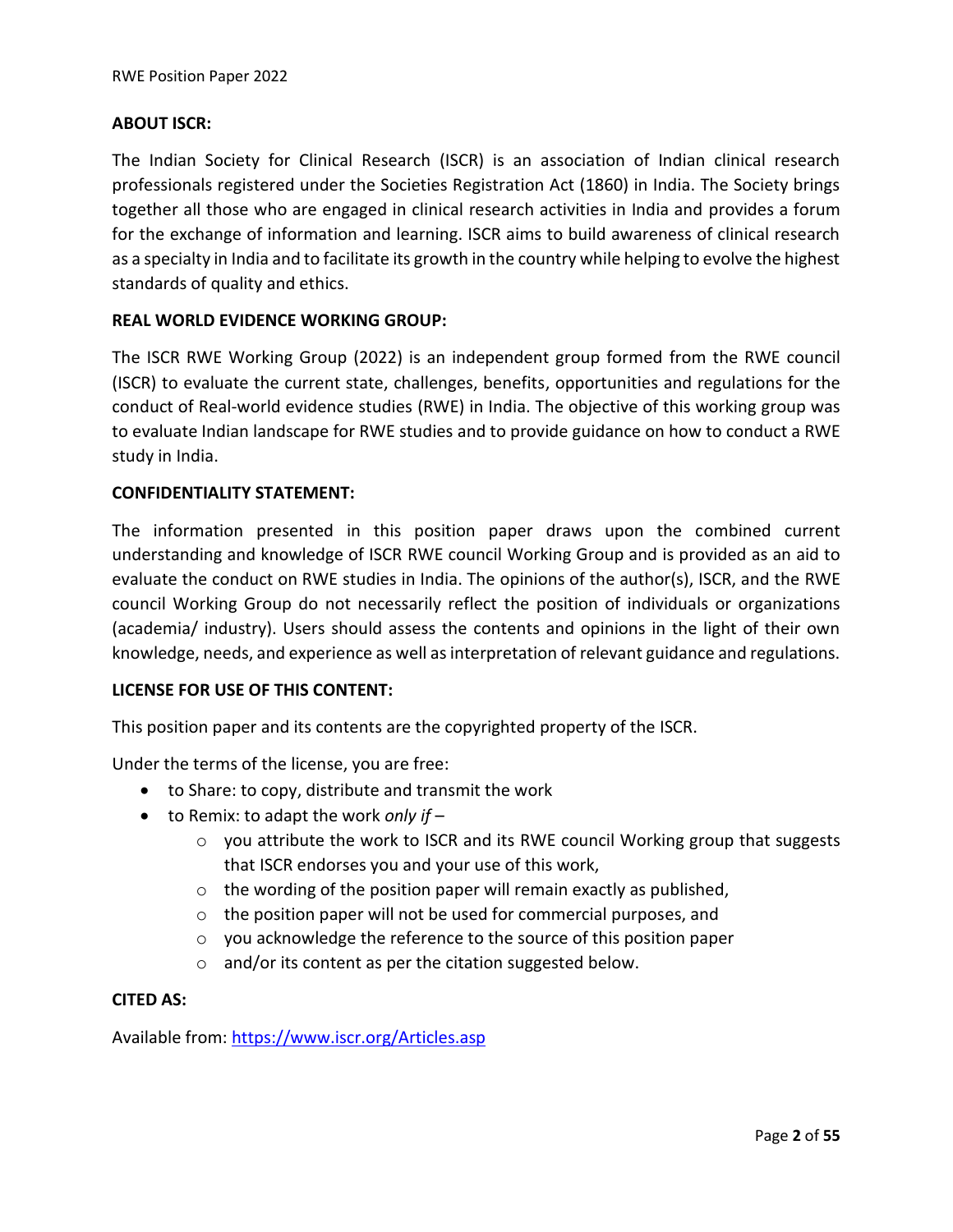# Table of Contents

| 1 |       |                                                                                             |  |  |
|---|-------|---------------------------------------------------------------------------------------------|--|--|
| 2 |       |                                                                                             |  |  |
| 3 |       |                                                                                             |  |  |
|   | 3.1   | Regulatory bodies, scientific societies, health technology agencies definitions 9           |  |  |
|   | 3.2   | Study Designs according to the source of data (Primary or Secondary):  11                   |  |  |
|   | 3.2.1 |                                                                                             |  |  |
|   | 3.2.2 |                                                                                             |  |  |
|   | 3.2.3 |                                                                                             |  |  |
|   | 3.3   |                                                                                             |  |  |
|   | 3.4   |                                                                                             |  |  |
|   | 3.5   |                                                                                             |  |  |
| 4 |       |                                                                                             |  |  |
| 5 |       |                                                                                             |  |  |
| 6 |       |                                                                                             |  |  |
|   | 6.1   |                                                                                             |  |  |
| 7 |       | ANALYSIS: STATISTICAL CONSIDERATIONS FOR REAL-WORLD EVIDENCE STUDIES  25                    |  |  |
|   | 7.1   |                                                                                             |  |  |
|   | 7.2   |                                                                                             |  |  |
|   | 7.3   |                                                                                             |  |  |
| 8 |       |                                                                                             |  |  |
| 9 |       |                                                                                             |  |  |
|   | 9.1   |                                                                                             |  |  |
|   | 9.2   | Information Technology Act, 2000 ('IT Act') and Information Technology (Amendment) Act 2008 |  |  |
|   | 9.3   |                                                                                             |  |  |
|   | 9.4   |                                                                                             |  |  |
|   | 9.5   |                                                                                             |  |  |
|   | 9.6   |                                                                                             |  |  |
|   | 9.7   |                                                                                             |  |  |
|   | 9.7.1 |                                                                                             |  |  |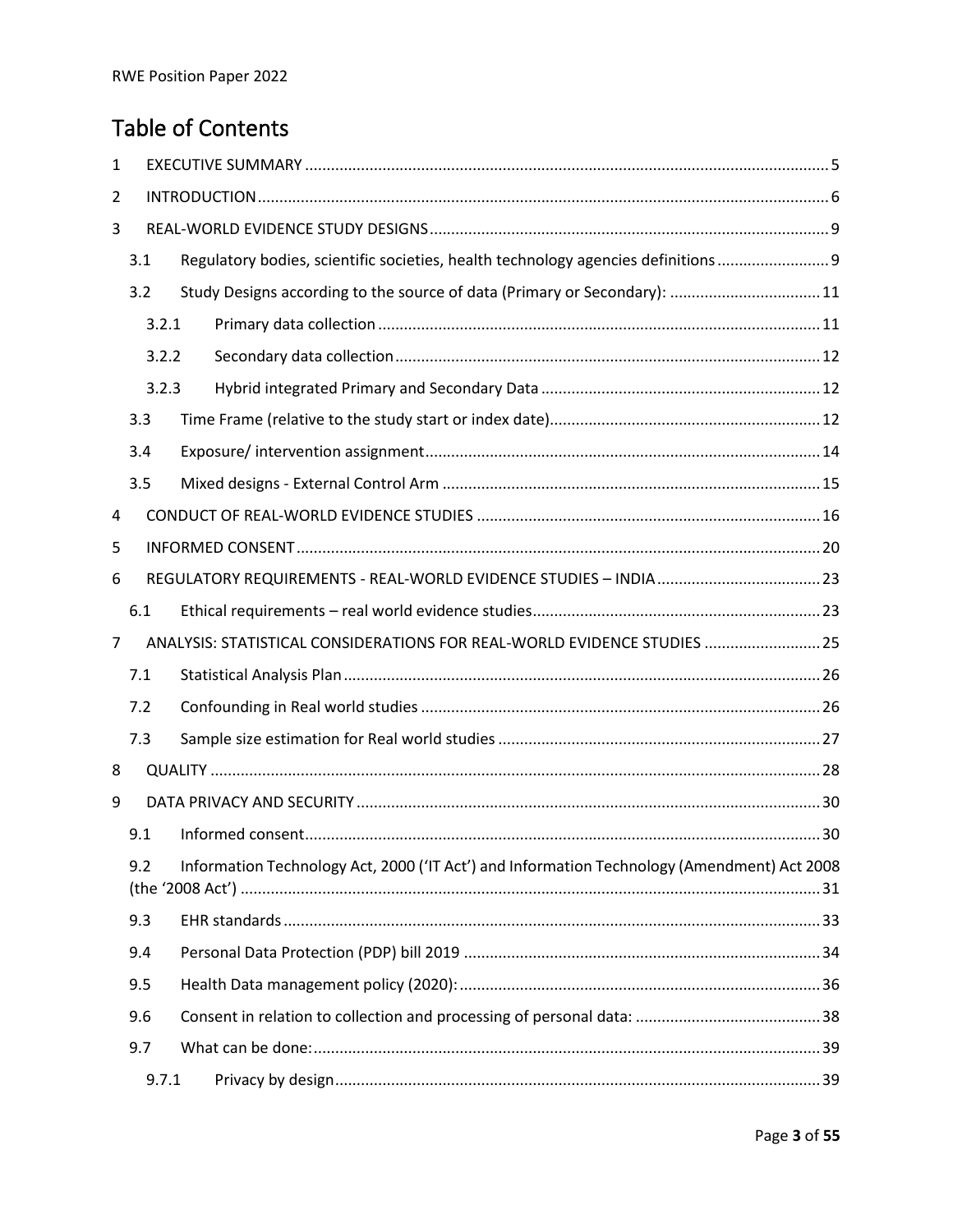#### **RWE Position Paper 2022**

|    | 9.7.2 |  |
|----|-------|--|
|    | 9.7.3 |  |
|    | 9.7.4 |  |
|    | 9.7.5 |  |
|    | 9.7.6 |  |
| 10 |       |  |
| 11 |       |  |
|    | 11.1  |  |
|    |       |  |
|    |       |  |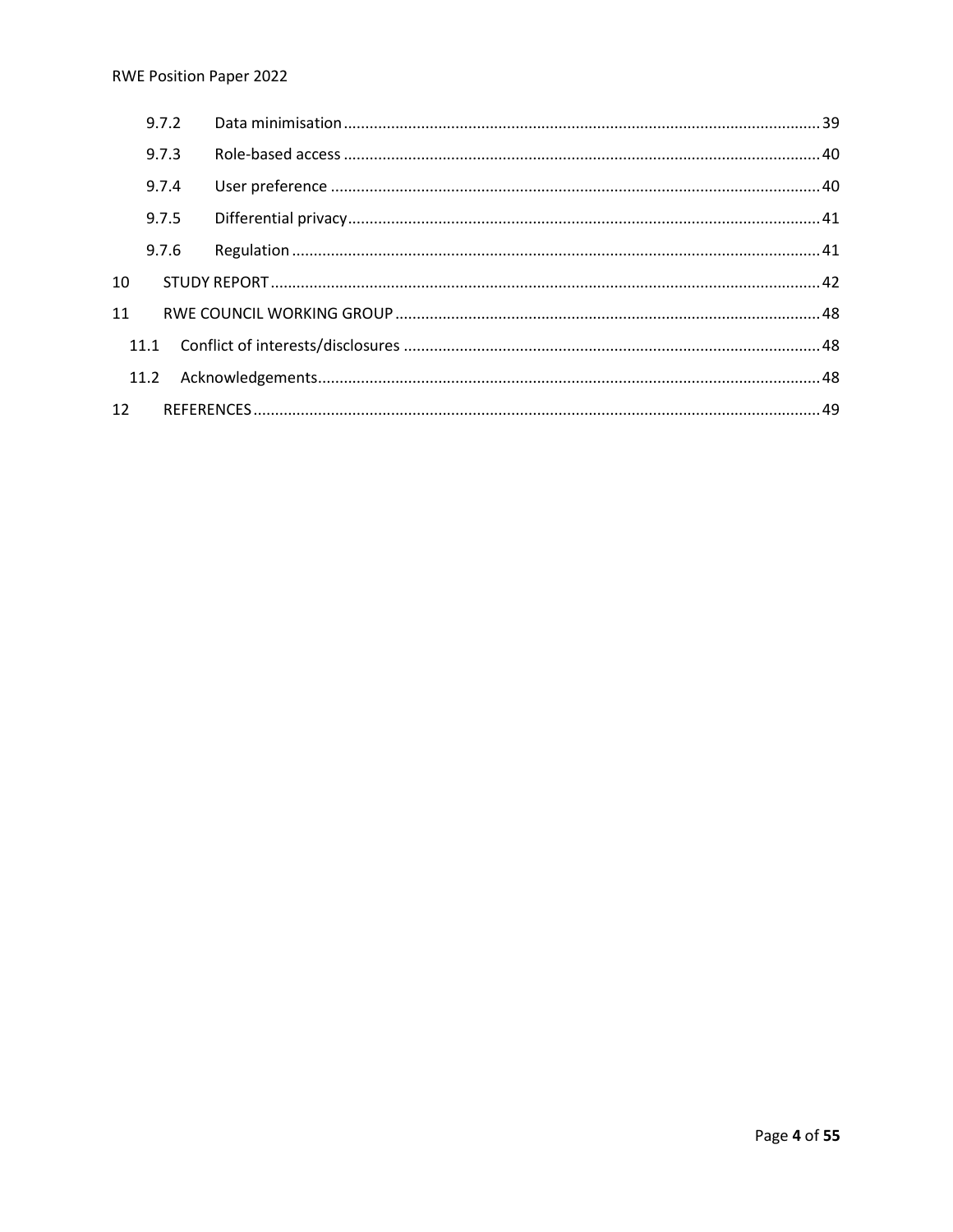## <span id="page-4-0"></span>**1 EXECUTIVE SUMMARY**

The healthcare sector is rapidly evolving in response to the exponential growth in the volume and diversity of patient information. With rising interest of healthcare industry on patient outcomes, the information beyond randomized clinical trials (RCTs) has become significant and is anticipated to add more value to existing clinical evidence. Real-world data (RWD) is a source of such information and refers to all the information pertaining to an individual's health status and the delivery of health, that is collected from varied sources.

The objective of this paper is to evaluate Indian landscape for RWE studies and to provide guidance on how to conduct RWE study in India. The paper explores various aspects of RWE studies such as RWE study designs, conduct of RWE studies, informed consent process, regulatory requirements in India, analysis and statistical considerations of RWE studies, quality, data privacy and security and reporting of these studies.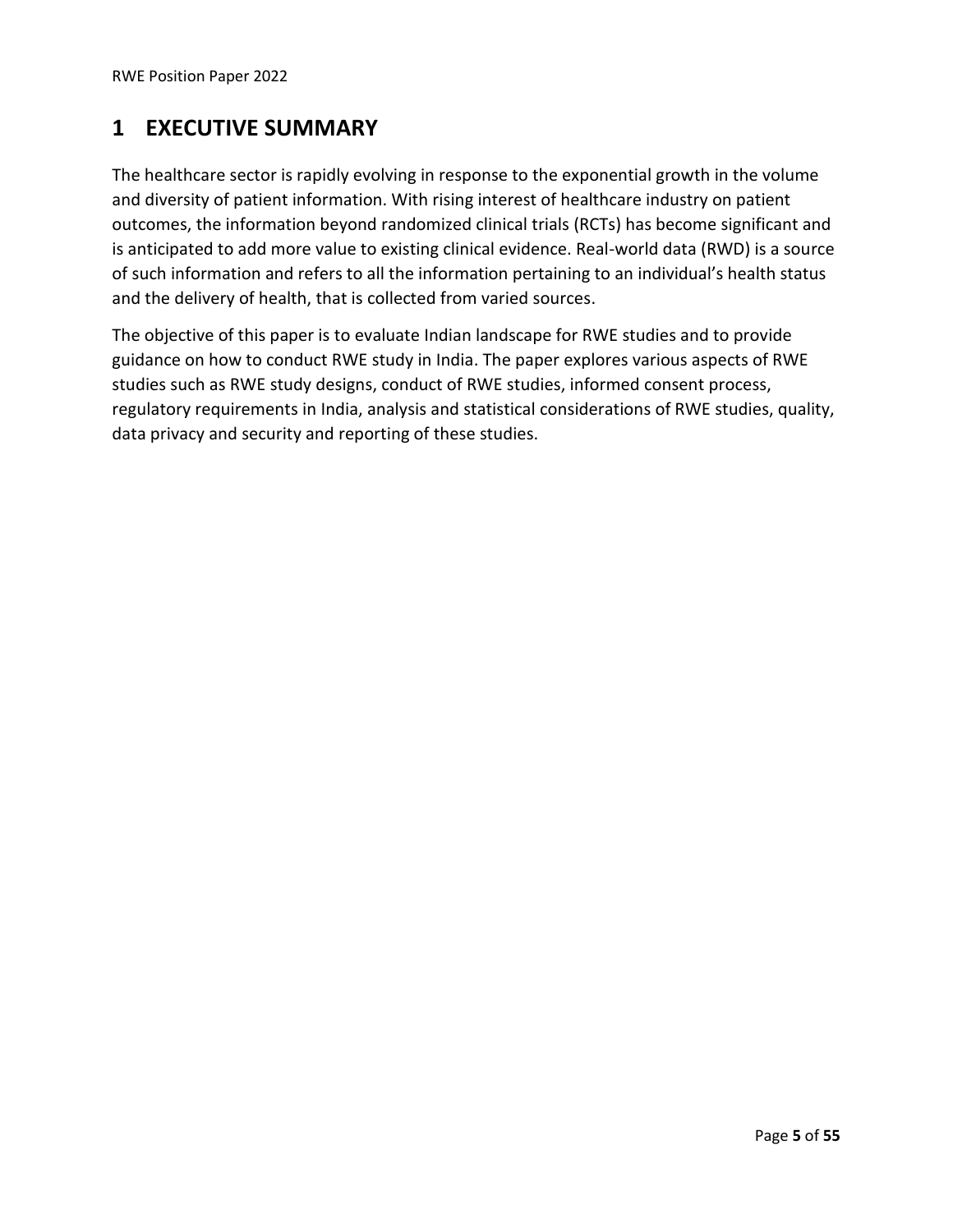## <span id="page-5-0"></span>**2 INTRODUCTION**

The healthcare sector is rapidly evolving in response to the exponential growth in the volume and diversity of patient information. The process of clinical decision and patient health outcome are strongly dependent upon factors such as genomics, behavioral, social, and environmental factors. With rising interest of healthcare industry on patient outcomes, the information beyond randomized clinical trials (RCTs) has become significant and is anticipated to add more value to existing clinical evidence. Real-world data (RWD) is a source of such information and refers to all the information pertaining to an individual's health status and the delivery of health, that is collected from varied sources [\[1\]](#page-48-1), including but not limited to electronic health records (EHRs), insurance data, product and disease registries. Advantages derived from RWD include the availability of timely data at reasonable cost, large sample sizes that enable analysis of subpopulations and less common effects, and the representativeness of real-world practice and behaviors. The analysis and usage of RWD to generate valuable insights and a better understanding of potential risks and benefits of a medical product is called as real-world evidence (RWE) [\[2\]](#page-48-2).

An RWE study systematically blends the clinical, regulatory, and commercial aspects of clinical research and public health domain [\[3\]](#page-48-3). The RWE has the potential to complement the information gathered from conventional clinical trials that are usually based on specific research environment. It provides information on drug development, disease history and progression, patient's response to treatment, effectiveness and outcomes research, research on health care infrastructure, quality improvement, and safety surveillance. It also presents impact of other exogenous factors such as clinical setting and health-system characteristics on therapeutic efficacy and patient outcomes.

Often RCTs fail to provide a comprehensive assessment of a medical product as they are based on relatively small patient population in controlled environments [\[4\]](#page-48-4). The U.S. Food and Drug Administration (FDA) acknowledged a larger role for the use of RWD and RWE to support regulatory affairs [\[1\]](#page-48-1). An RWE study mandates review by the ethics committee, and requires informed consent of potential participants to access medical records [\[2\]](#page-48-2). The significance of RWE lies in its potential to provide a more comprehensive understanding of how a new medical strategy will function in the "real world" in addition to traditional RCTs.

For instance, during the COVID-19 pandemic, the actual potential of RWD was harnessed and rapid, actionable insights were available to understand, such as: disease etiology, efficacy and safety of treatments, health-care decisions, and policies [\[5,](#page-48-5) [6\]](#page-48-6). A study on COVID-19 deaths (n=5683) in Great Britain demonstrated a strong association between mortality and gender, age and nutritional status, ethnicity, uncontrolled diabetes, severe asthma, obesity, chronic heart disease, liver disease, stroke/ dementia, other neurological diseases, reduced kidney function, autoimmune diseases, malignancy, and hypertension [\[7\]](#page-48-7). In another retrospective study, a cohort of hospitalized COVID-19 patients was analyzed to develop a predictor risk score based on factors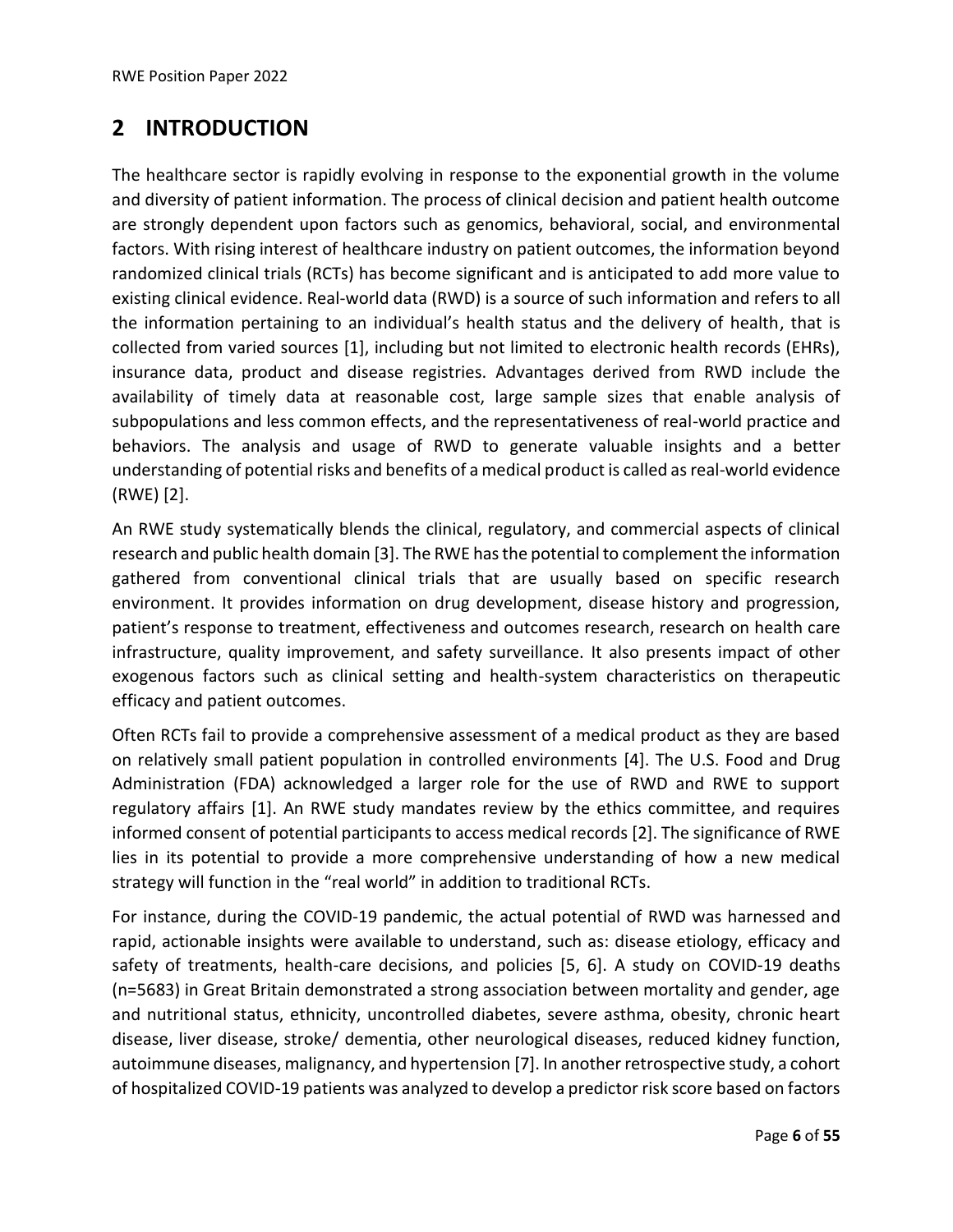such as chest X-ray assessment, age, hemoptysis, dyspnea, unconsciousness, evidence of comorbidities, history of cancer, neutrophil-to-lymphocyte ratio, lactate dehydrogenase, and direct bilirubin [\[8\]](#page-48-8). These RWE studies have demonstrated promising clinical implications for the management of COVID-19 and facilitated critical inquiry on efficacy and safety profile of treatments and health economics and outcomes research.

Besides clinical impact, the regulators can utilize RWE as a tool to monitor post-marketing safety assessments, and aid FDA in decision-making [\[9\]](#page-48-9). This will predominantly impact drug approvals and accelerate the tedious review process during drug development. For healthcare providers and clinicians, RWE studies may assist in deriving clinical guidelines [\[10\]](#page-48-10). By using RWE, we can enhance our understanding of what works for different patients. Real world evidence allows researchers to examine the performance of drug treatments and other interventions while also looking at other factors and variables. The findings can build and evolve the understanding of a disease and help in treatment decisions. Thus, RWE can aid physicians to design and execute more individualized and adequate therapeutic strategy for management of patients.

The healthcare providers form an integral component of RWD collection system as they routinely compute EHR including structured clinical data such as diagnoses, diagnostic assessments, and prescribed drugs. Real world data also include medical claims that healthcare providers forward to the insurance firms.

In addition, RWE studies are relatively fast and cost effective compared to standard RCTs. The patient sub-groups not included in the specifically designed RCTs can be effectively analysed in RWE studies for more rigor and can present novel insights to the available evidence. For example, with RWE, researchers can study how new therapies work among patients with co-morbidities, certain age groups, or specific socio-demographic groups. Real world evidence can analyse patient information over a lifetime and not just during a specified period.

Real world evidence studies can utilize artificial intelligence and machine learning based patientmonitoring systems [\[11\]](#page-49-0). These tools employ images and videos from wearable sensory devices and record and process data while attached to the human body, without any need of a hardwired connection [\[12\]](#page-49-1). Machine learning models, coupled with wearable devices, have been applied in automatic detection of cognitive and emotional states, in monitoring participants in Parkinson's disease trials, and in assessing quality of sleep in neurology trials [\[13\]](#page-49-2). Machine learning, natural language processing, and optical character recognition could help in analyzing unstructured medical records for RWE studies [\[11\]](#page-49-0).

Although methods and algorithms for RWD analysis are being designed and optimized, the utility of RWE is marred by technical snags such as confounding factors, quality and heterogeneity of data, and bias [\[14\]](#page-49-3). For India, there are additional inevitable challenges such as pattern of Indian clinical practice and interest of physicians in RWE studies [\[2\]](#page-48-2). Adequate patient management and follow ups are inconsistent and depends upon patients' socio-economic and educational background and on the awareness about his/ her medical condition. This leads to erratic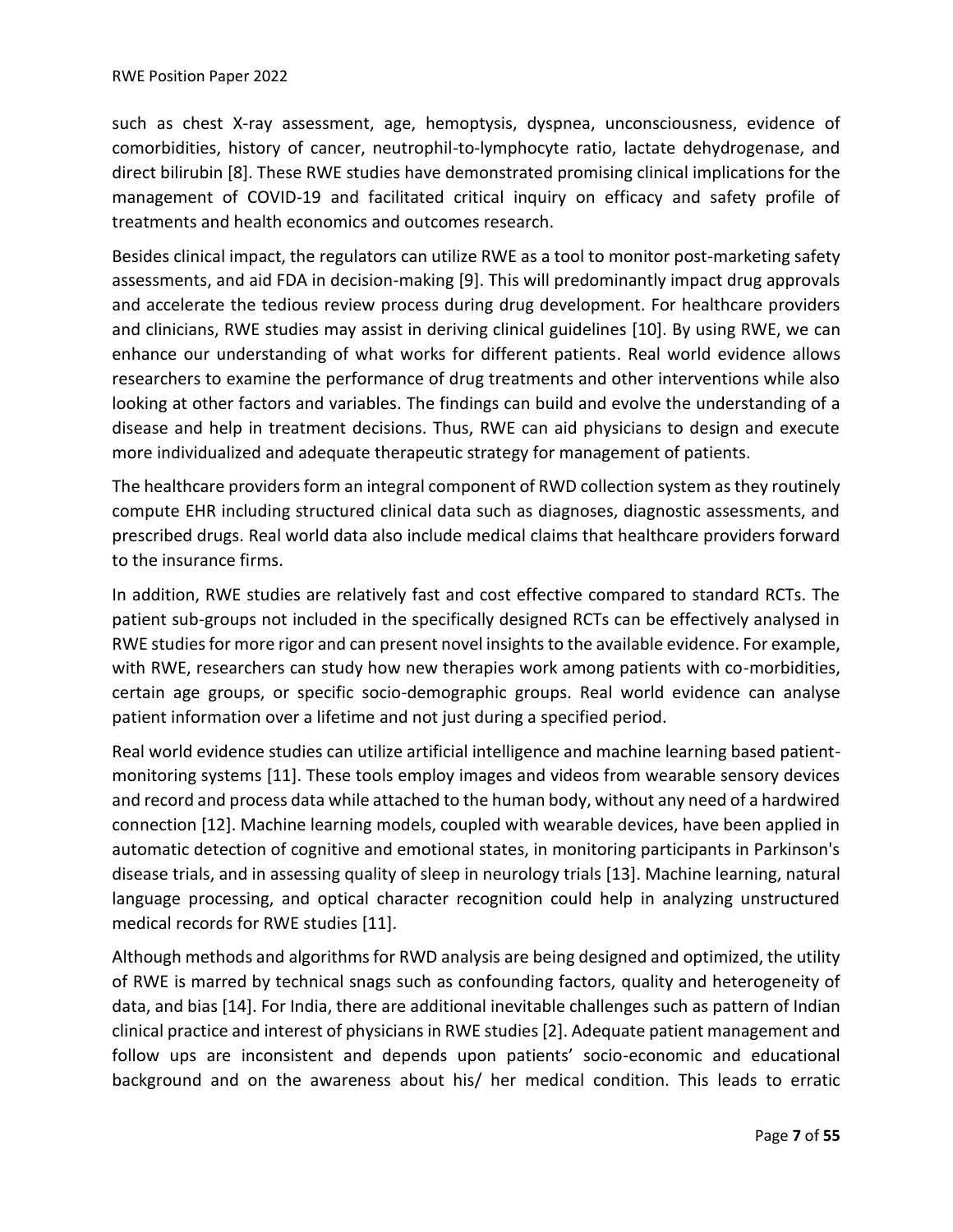assessment of treatment efficacy and safety. This is further complicated by insufficient documentation and medical history records [\[15\]](#page-49-4). Moreover, healthcare professionals often do not show enough motivation or commitment during recruitment in structured RWE registries.

Thus, it is of utmost importance to distinguish two key dimensions of RWE. The first dimension is the environment or setting in which RWE is generated, i.e., the population providing the data and the specific methods employed for data collection, mining, and curation; the second dimension is the approach used to conduct the surveillance or research [\[3\]](#page-48-3).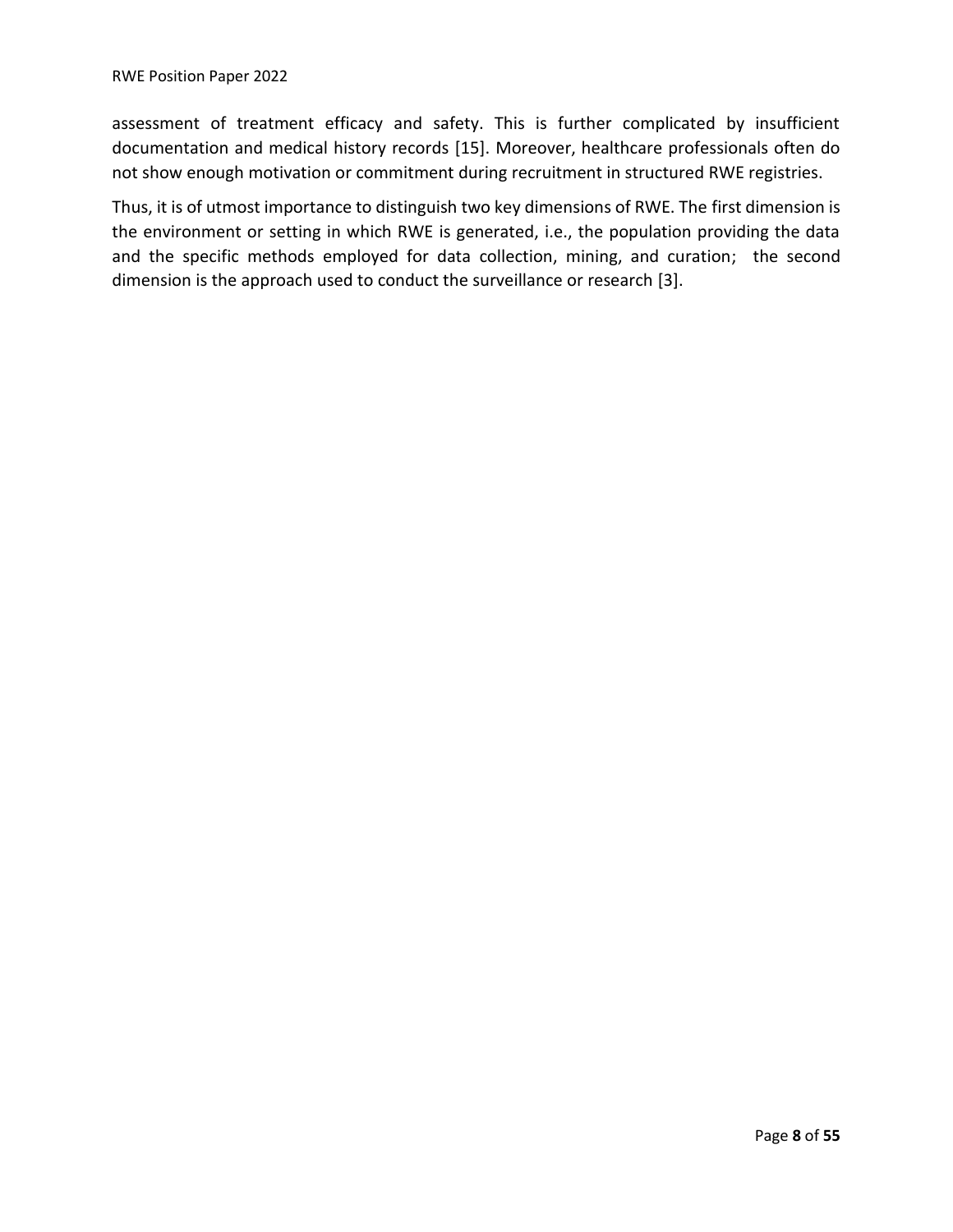## <span id="page-8-0"></span>**3 REAL-WORLD EVIDENCE STUDY DESIGNS**

The study designs for RWE studies can be described according to different perspectives:

- The framework as defined formally or informally by regulatory bodies, scientific societies or through initiatives that have been created to promote the understanding and application of RWE in health science
- The type of data use
- The time frame of the study
- The assignment of exposure

There is no uniform framework to classify the RWE study designs, hence the different perspectives are briefly presented in this section.

## <span id="page-8-1"></span>**3.1 Regulatory bodies, scientific societies, health technology agencies definitions**

- 1. **US FDA:** The 21st Century Cures Act, passed in 2016, placed additional focus on the use of these types of data to support regulatory decision making, including approval of new indications for approved drugs. Congress defined RWE as data regarding the usage, or the potential benefits or risks, of a drug derived from sources other than traditional clinical trials. The US FDA has expanded on this definition as: RWE is the clinical evidence regarding the usage and potential benefits or risks of a medical product derived from analysis of RWD. Real world evidence can be generated by different study designs or analyses, including but not limited to [\[9,](#page-48-9) [33\]](#page-50-0):
	- Randomized trials (e.g., large simple trials, pragmatic clinical trials) and
	- Observational studies (prospective or retrospective)

In the framework for RWE program intended for application to biological products licensed under the Public Health Service Act, FDA further defines:

- A clinical trial as a research study in which one or more human subjects are prospectively assigned to one or more interventions (which may include placebo or other control) to evaluate the effects of those interventions on health-related biomedical or behavioral outcomes.
- Non-randomized, Single Arm Trials with External RWD Control. Typically, the external control arm uses data from past traditional clinical trials, but in some cases, RWD have been used as the basis for external controls.
- Observational studies are non-interventional clinical study designs that are not considered clinical trials.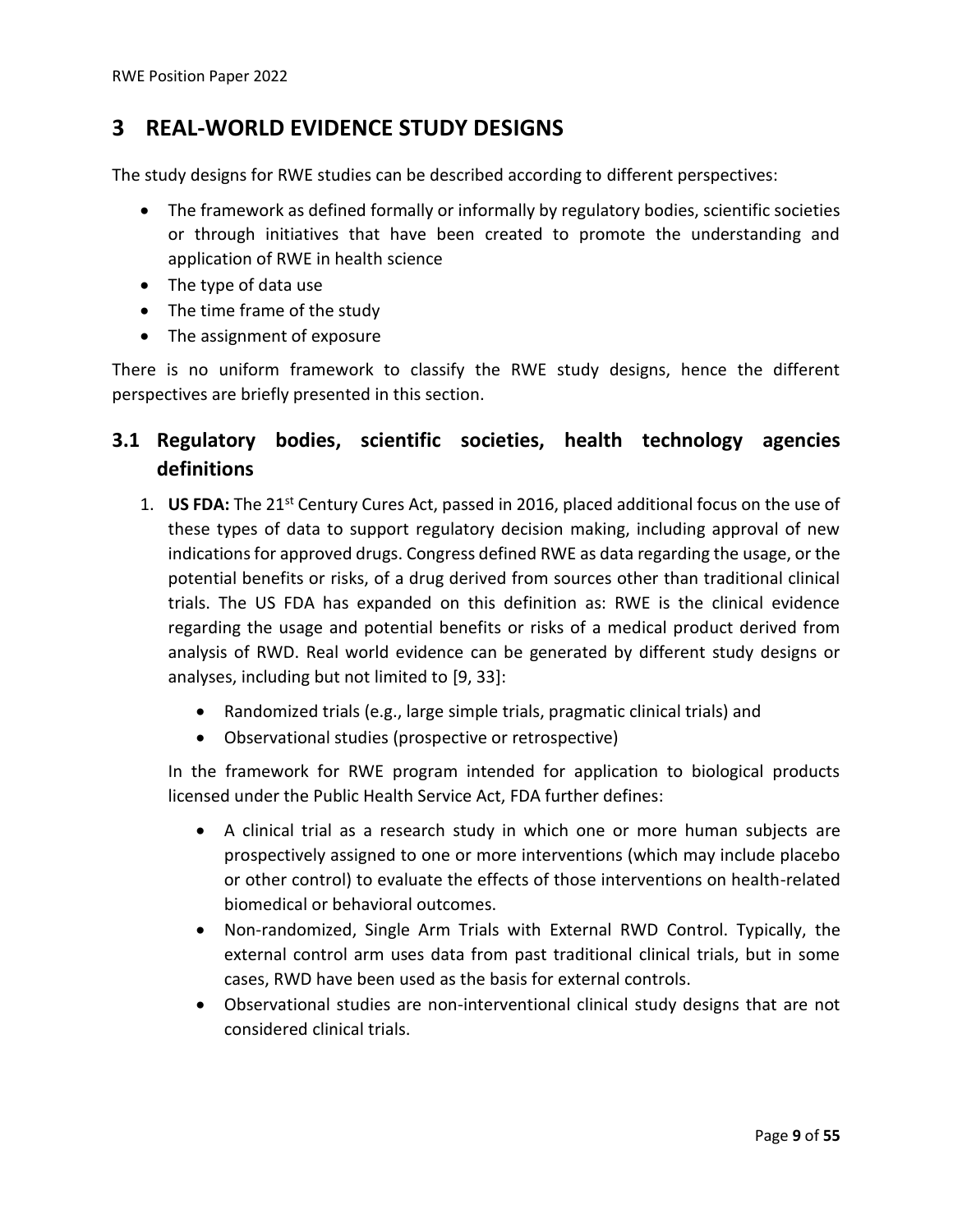- 2. **EMA:** The European Medicines Agency (EMA) doesn't have a framework on RWE like the US FDA. In 2018, EMA published a Regulatory Perspective on RWE in scientific advice [\[16\]](#page-49-5). In this document, RWE designs mentioned include Post Approval Efficacy Studies (PAES), Post Approval Safety Studies (PASS), primary research data collected on how interventions are used in routine clinical practice, secondary research data derived from routinely collected data for other purposes, including pragmatic randomised controlled trials and registries. In September 2020, the EMA released a [draft guideline](https://www.ema.europa.eu/en/documents/scientific-guideline/guideline-registry-based-studies_en.pdf) on registrybased studies to provide manufacturers with "recommendations on key methodological aspects that are specific to the use of patient registries" [\[17\]](#page-49-6).
- 3. **Health Canada** published in 2019 "Optimizing the Use of Real World Evidence to Inform Decision Making" [\[18\]](#page-49-7). Health Canada focuses on the Real World Data/ Evidence Quality aspects rather than the types of study designs
- 4. **The GetReal Institute** is a European initiative that brings together a wide variety of stakeholders to drive the sustainable development and adoption of tools, methods and best practices in the generation and use of RWE for better health care decision-making. The Get Real Institute developed The RWE Navigator, which has been designed for a wide variety of users. Patients and patient organisations may use it to better understand RWE concepts and the challenges involved in using or generating RWE. Regulators or health technology agencies (HTA) professionals may use it to understand more about the need for RWE and the challenges of designing studies to meet this need [\[19\]](#page-49-8).
- 5. **Academic/ HTA bodies frameworks**: several societies (ISPE, ISPOR) and HTA bodies (NICE) also developed frameworks for RWE designs/ methodology classification [\[20,](#page-49-9) [21,](#page-49-10) [22,](#page-49-11) [23,](#page-49-12) [24\]](#page-49-13). Generally, the 3 main types of design are:
	- Primary data collection
	- Secondary data use of data collected in routine practice
	- Hybrid designs
- There is no Indian framework that defines the different designs for RWE studies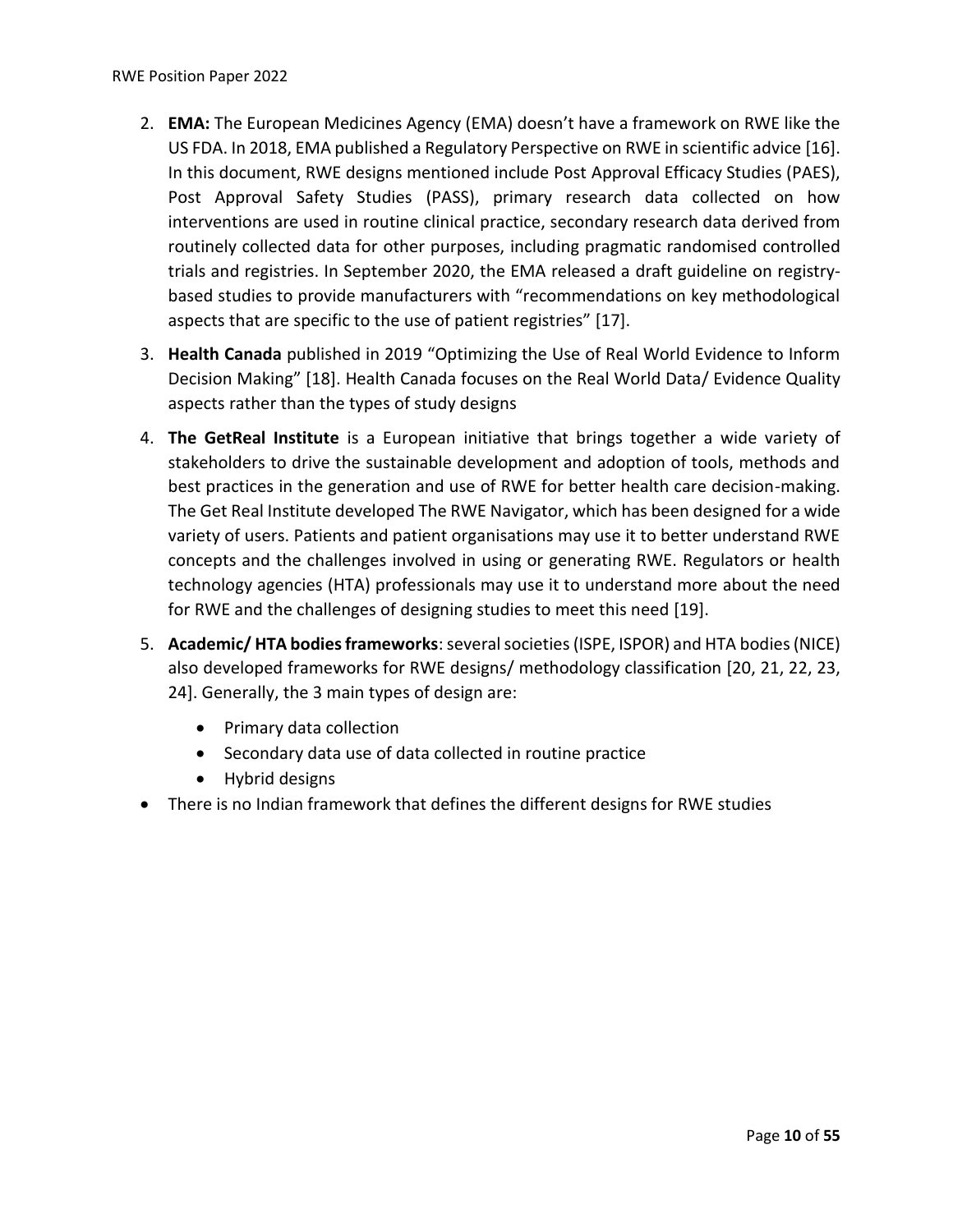

### <span id="page-10-0"></span>**3.2 Study Designs according to the source of data (Primary or Secondary):**



### <span id="page-10-1"></span>**3.2.1 Primary data collection**

Primary data are newly generated by an investigator during a study

- Observational study: studies where researchers observe the effect of a risk factor, diagnostic test, treatment or other intervention without trying to change who is or isn't exposed to it. Cohort studies, case control studies and cross-sectional studies are 3 types of observational studies.
- Pragmatic trial/ low intervention trial: a study where patients are randomised to receive an intervention (A vs B) but where the observation of the effect of the intervention is evaluated in a study setting that is similar to what would be experienced in real life.
- PASS (post-approval safety study): a study that is carried out after a medicine has been authorised to obtain further information on a medicine's safety, or to measure the effectiveness of risk-management measures. This may be a regulatory requirement (e.g.: EMA) [\[25\]](#page-49-14).
- PMS (post-marketing surveillance) study: an open study where unlike pre-marketing studies, the selection of patients is not strictly defined by stringent inclusion and exclusion criteria, but governed by the permissible indications and contra-indications of the drug as stated in the text of prescribing information [\[26\]](#page-50-1). This ensures that information is collected in a varied spectrum of patients, and makes it likely that the study will yield data that may not have been captured in Phase III studies. This may be a regulatory requirement (ex: Japan).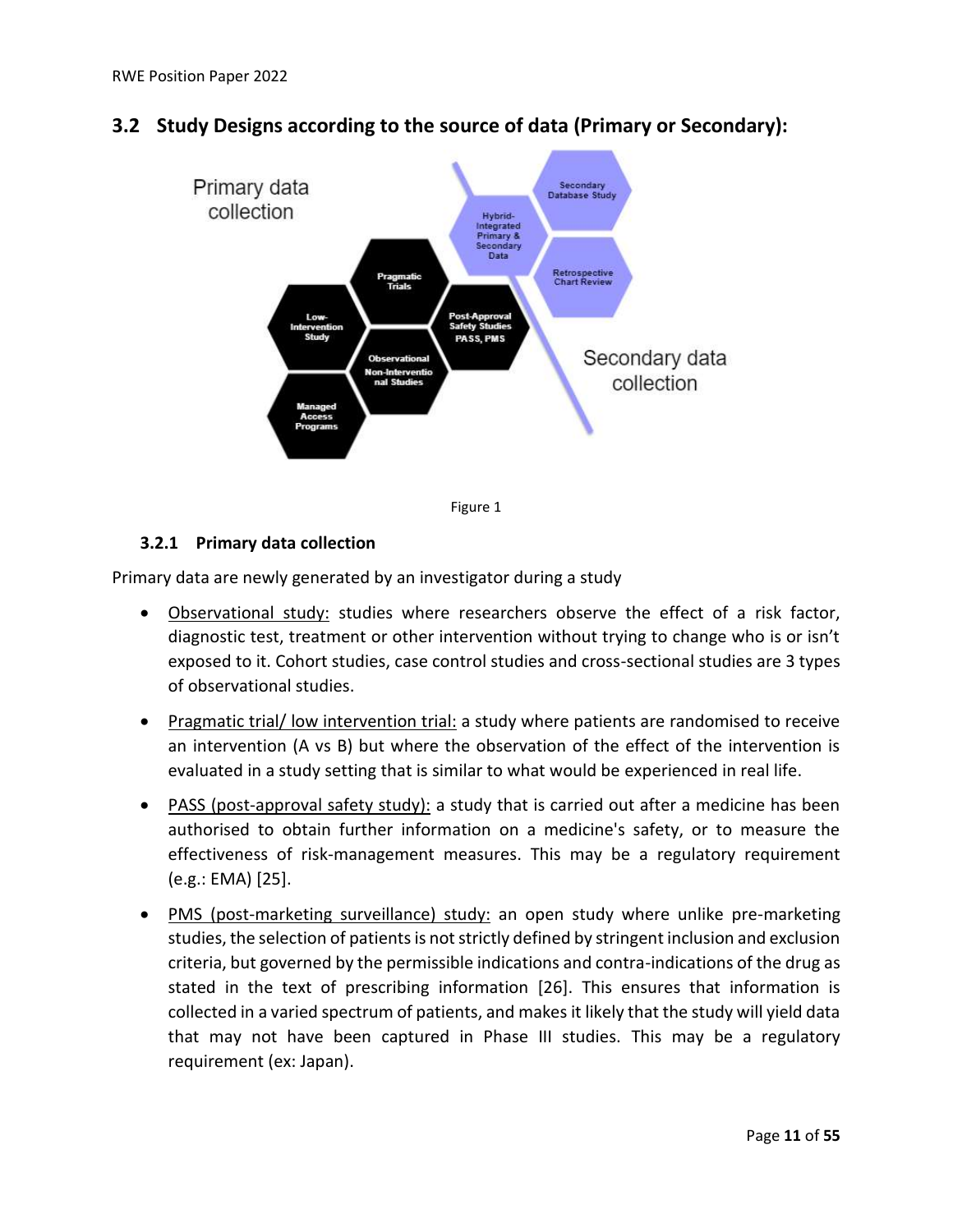### <span id="page-11-0"></span>**3.2.2 Secondary data collection**

Secondary data are collected for other purposes and are being used again to answer another research question or hypothesis

- Secondary database study: Secondary data are generated for their primary purpose (e.g.: claims database, disease registry, Electronic Medical Records (EMR), etc. The consequence of that provenance is that they follow their own languages, structure, platforms and data formats. Access or dissemination, even for legitimate research purposes, is tightly limited by their primary owners and governed by rules and regulations for personal data protection. It is also not guaranteed that any RWD from such sources are fit for a specific research purpose.
- Retrospective chart reviews: The retrospective chart review (RCR), also known as a medical record review, is a type of research design in which pre-recorded, patientcentered data are used to answer one or more research questions [\[27\]](#page-50-2). The data used in such reviews exist in many forms: electronic databases, results from diagnostic tests, and notes from health service providers to mention a few.

### <span id="page-11-1"></span>**3.2.3 Hybrid integrated Primary and Secondary Data**

Hybrid or enriched RWD studies combine primary data collected directly from physicians and patients with existing (secondary) data such as EMRs, insurance claims or established registries. This approach takes advantage of the strengths of both primary and secondary sources, yielding maximum scientific benefit while allowing sponsors to answer more questions within a single study [\[28\]](#page-50-3).

### <span id="page-11-2"></span>**3.3 Time Frame (relative to the study start or index date)**

As opposed to interventional clinical trials which are by nature prospective, RWE studies do not require the allocation of the intervention that is studied (one exception is the Pragmatic Trial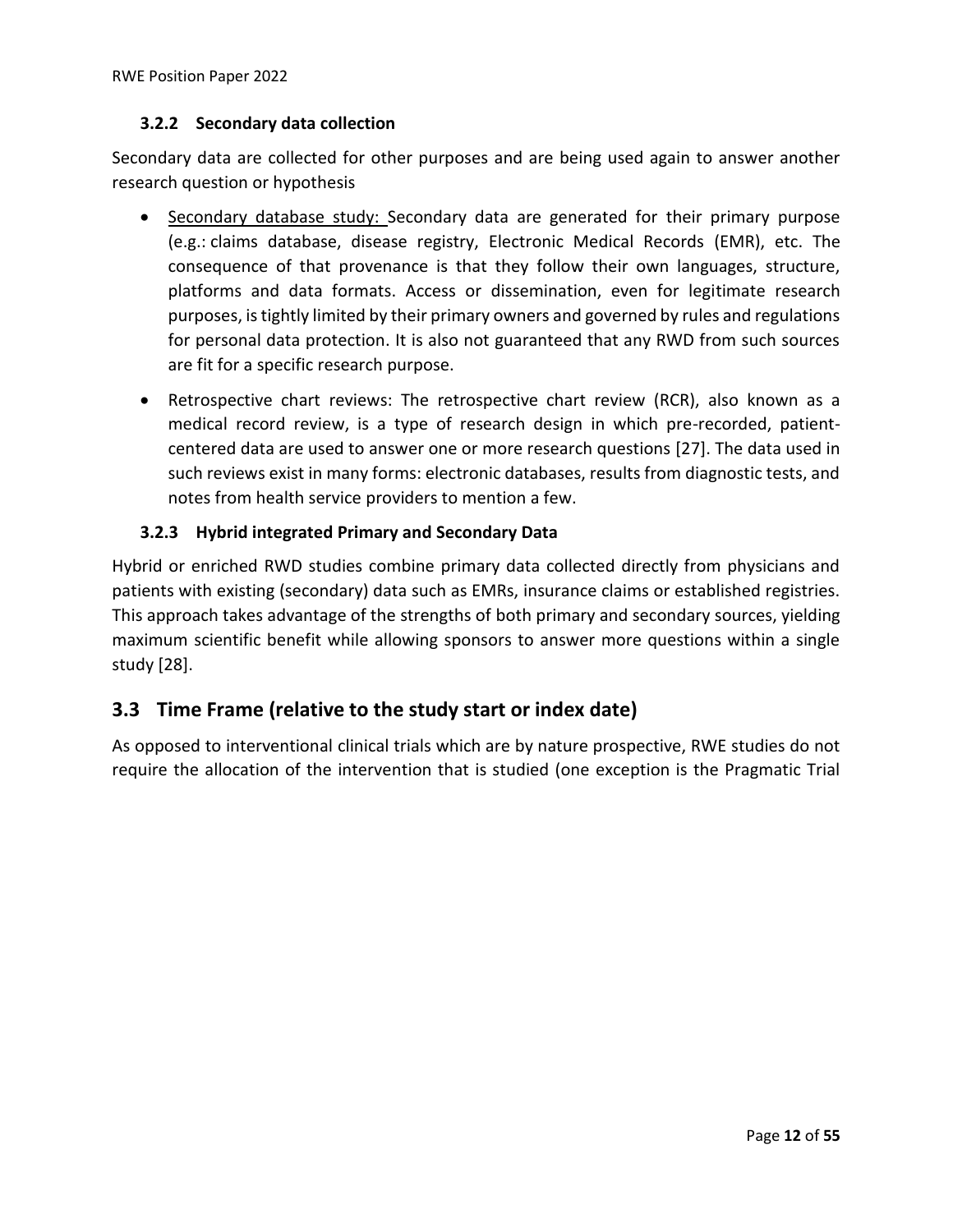design, see [here\)](#page-13-1), thus they can be designed and adopt 3 different time frames to answer a research question: prospective, retrospective or cross-sectional [\[29\]](#page-50-4).





- 1. In prospective cohort studies/ registries, patients are monitored until a relevant outcome occurs (eg, a major bleeding event, stroke), with data routinely collected on potential risk factors for the outcome.
- 2. In retrospective cohort studies, the methodology is the same but the data have already been collected for a separate purpose and a post-hoc analysis is carried out. Retrospective cohort studies can be conducted quickly and inexpensively compared with RCTs because the data have already been collected. However, retrospective cohort studies can suffer from limited or missing data, less rigour in data collection and recall bias.

The advantages of longitudinal (prospective or retrospective) cohort studies include the ability to assess a broad range of risk factors, and the fact that several outcomes can be monitored simultaneously. The chronology of the study also enables a clear distinction between cause and effect (unlike cross-sectional studies), although this also means that loss to follow-up can significantly affect the outcomes, and studying rare outcomes can be inefficient.

3. Cross-sectional studies involve the assessment of a single group of patients at a single point in time, at which treatment and outcomes are determined simultaneously. They are typically used to assess prevalence and infer the cause of conditions/ outcomes. Cross-sectional studies can be conducted relatively quickly and inexpensively compared with RCTs, and can assess multiple outcomes simultaneously. They are, therefore, the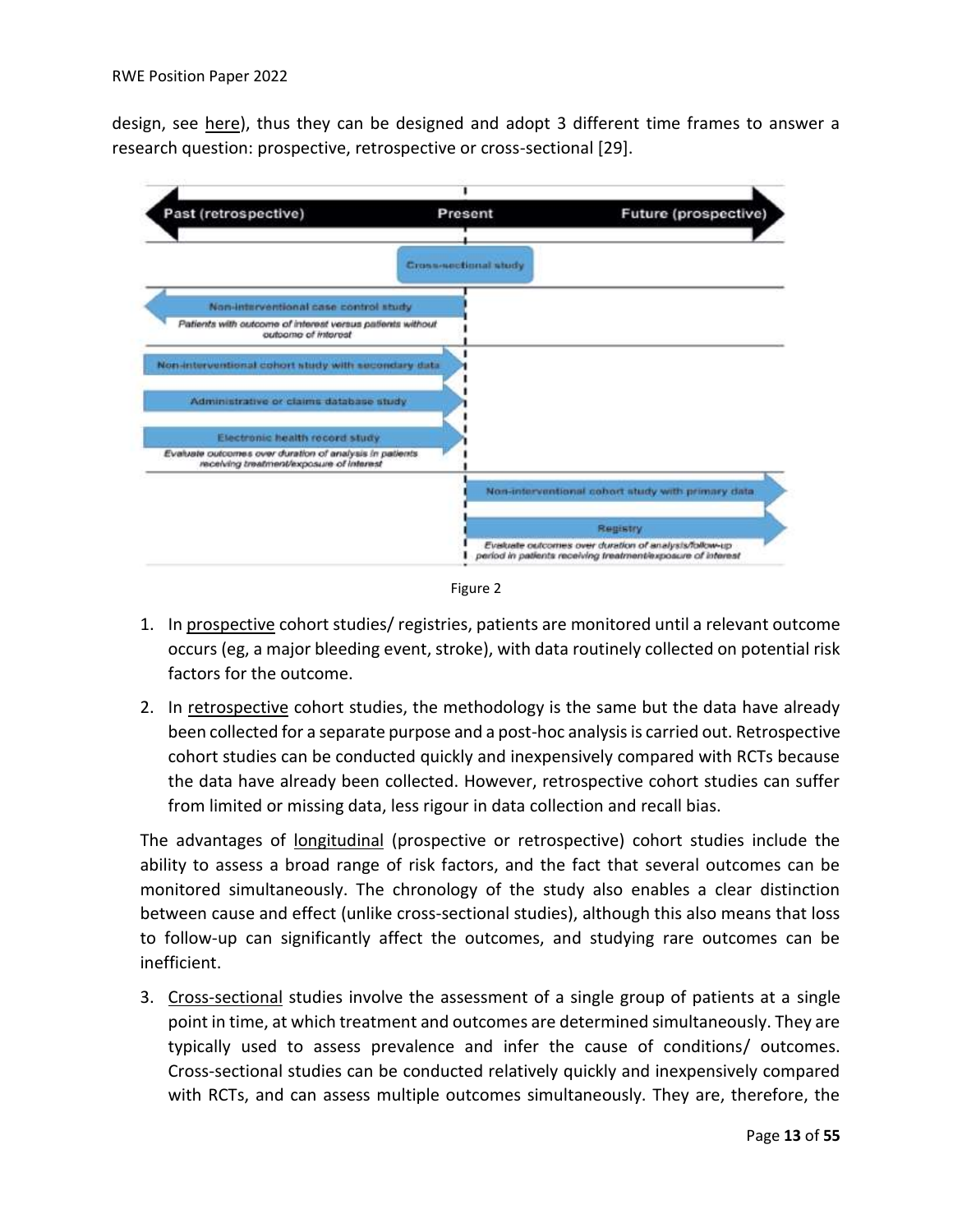most efficient way to determine the prevalence of a condition. However, because the data are collected at a single time point, it is difficult to clearly distinguish cause and effect, e.g., patients who develop an outcome but die before the end of the study are not captured, and they are susceptible to selection bias.

4. Case-control studies: are usually conducted retrospectively. Patients who have experienced the outcome of interest are matched with a control group who have not experienced this outcome, and exposure to treatment or other factors are assessed from medical history to determine causality. Because the patient population is selected based on the outcome, case-control studies are especially useful in studying rare conditions or those with a long latency between exposure and disease. They can also consider many variables simultaneously, providing a case-efficient way of identifying potential predictors of specific outcomes. However, case-control studies are susceptible to sampling bias, observational bias and recall bias, as well as unmeasured confounders.

## <span id="page-13-0"></span>**3.4 Exposure/ intervention assignment**

Another perspective is if the exposure/ intervention under study is assigned by the investigator or not. In most RWE designs (case-control, cohort, cross-sectional, analysis of claims or EMR, registries) it is not, the only exception is the so-called Pragmatic Trial [\[30\]](#page-50-5).



### **CLASSIFICATION OF RWE STUDY DESIGN**

<span id="page-13-1"></span>Pragmatic trials aim to measure the relative effectiveness of treatment strategies in real-world clinical practice. These are also called Low Interventional Studies. They provide evidence of the added value of a treatment strategy in routine clinical practice, while maintaining the strength of comparisons based on randomised controlled trials. In a pragmatic trial a comparison is made

Figure 3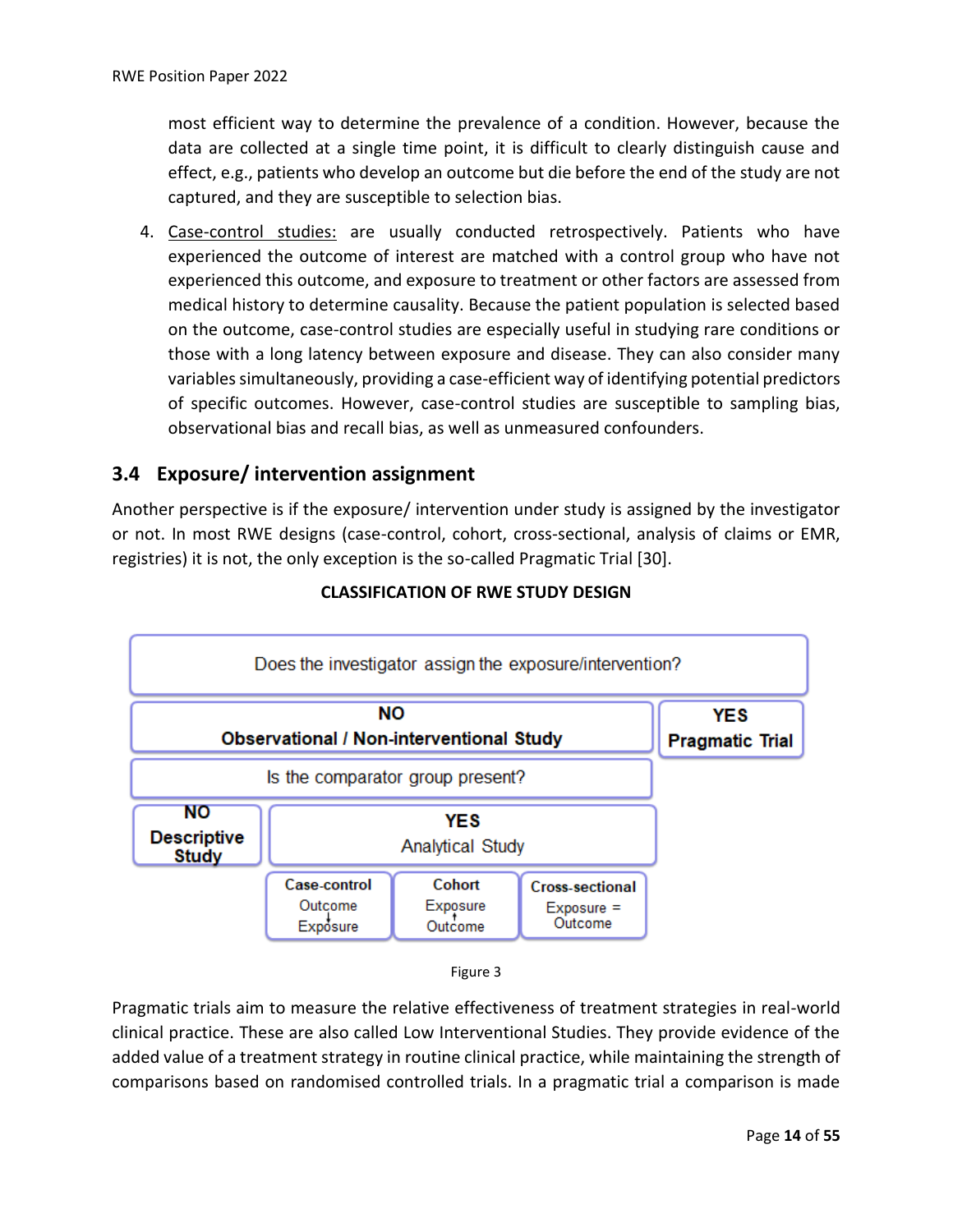between randomised groups of patients that are similar to the target group in the characteristics that influence outcome event rates and potentially modify drug response, in a study setting that is similar to what would be experienced in real life. The treatment strategies being compared, and the outcome measures used for the comparison should be relevant to routine clinical practice. The term 'pragmatic trial' is commonly used for trials that assess the difference between treatment strategies, to include the potential impact of extraneous factors other than the pharmacological effect of the medicine (such as co-medication, non-adherence and placebo effects). The aim is to maximise generalisability of the results to a broader setting or patient population, for example the 'decision-making' population being considered by HTA for a reimbursement agency.

## <span id="page-14-0"></span>**3.5 Mixed designs - External Control Arm**

Mixed designs RWE combine the strengths of clinical trials and of RWE studies. The "external control arm" is a design that provides a second, 'external' control arm to a single-arm clinical trial [\[31\]](#page-50-6). This design is most-often done in rare and life-threatening diseases, including oncology, where it is difficult, or even unethical to enroll a fully separate placebo or standard-of-care arm, or where effective treatment isn't otherwise available. It requires identification of multiples of the treatment arm, to allow for cohort balancing/ matching against the trial population. Careful selection of the matching criteria and covariates is key, it must be clinically relevant. External controls established based on real-world data in natural disease cohorts, particularly in rare diseases) can be historical external controls (based on real-world data obtained earlier) or parallel external controls (based on data from disease registries constructed simultaneously with the single-arm trial).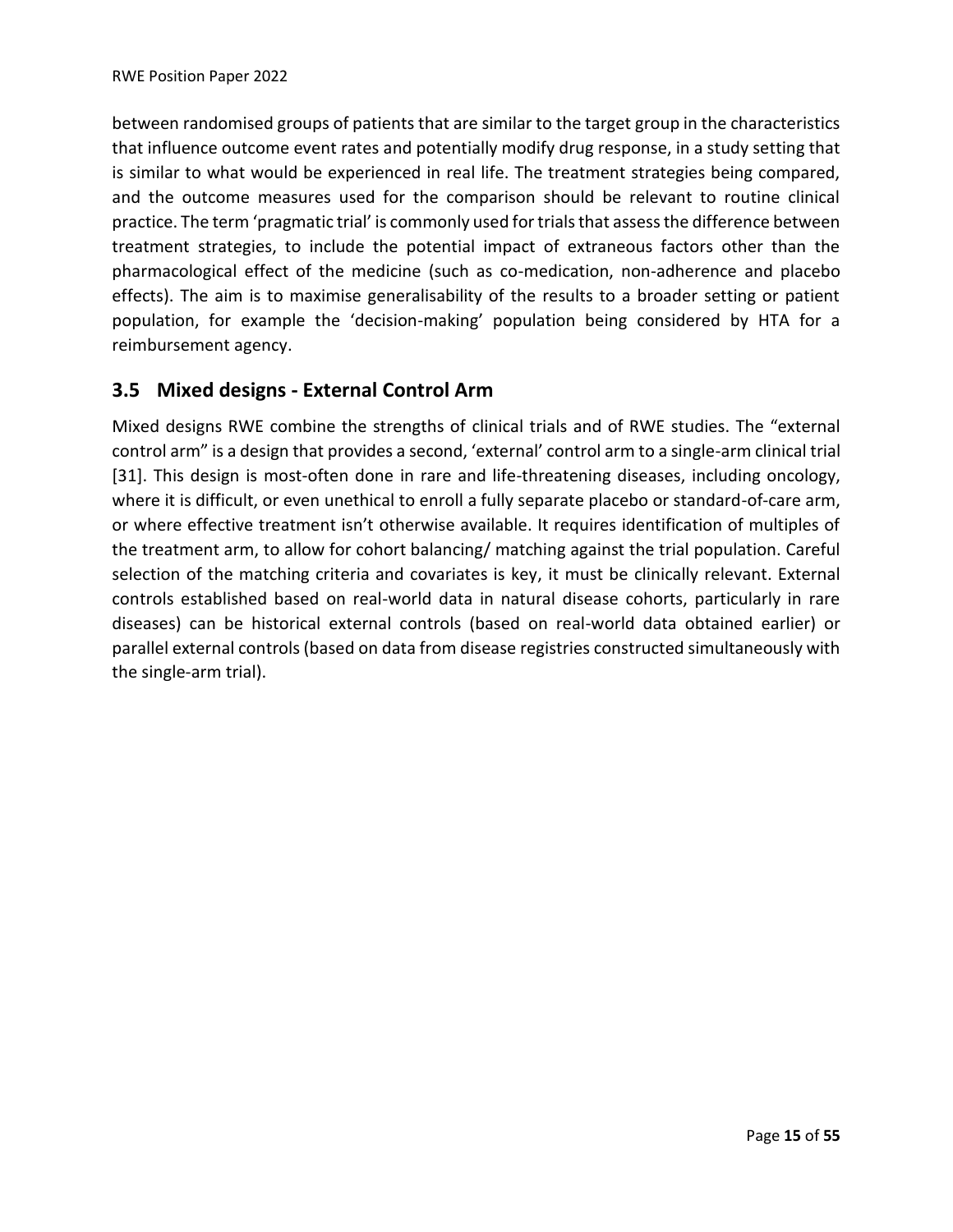## <span id="page-15-0"></span>**4 CONDUCT OF REAL-WORLD EVIDENCE STUDIES**

Real world studies are designed to collect data in the regular clinical practice, and/ or patient reported outcomes (PRO) to generate evidence for different stake holders from regulators, payers, providers, patients, and the biopharma industry [\[32,](#page-50-7) [33\]](#page-50-0).

| Parameter                                         | <b>RCT</b>                                                                                                                                                 | <b>RWE</b>                                                                                                                                                                                                                                                                              | <b>Operational considerations</b>                                                                                                                                                                                                                                                                                                                                                                                                                                                                                                                                                                                                                                                                                                                                                                                                                                                        |  |
|---------------------------------------------------|------------------------------------------------------------------------------------------------------------------------------------------------------------|-----------------------------------------------------------------------------------------------------------------------------------------------------------------------------------------------------------------------------------------------------------------------------------------|------------------------------------------------------------------------------------------------------------------------------------------------------------------------------------------------------------------------------------------------------------------------------------------------------------------------------------------------------------------------------------------------------------------------------------------------------------------------------------------------------------------------------------------------------------------------------------------------------------------------------------------------------------------------------------------------------------------------------------------------------------------------------------------------------------------------------------------------------------------------------------------|--|
| ✓<br><b>Study Sites</b>                           | ✓<br>Experienced in<br><b>Clinical Trials</b><br>with needed<br>infrastructure<br>for study<br>Limited number<br>✓<br>✓<br>Site Selection<br>Visit On-Site | ✓<br>Large number of<br>sites to ensure<br>appropriate<br>representativeness<br>of actual<br>population<br>✓<br>For Secondary data<br>analysis studies,<br>perform date<br>driven site<br>identification for<br>eligible data.<br>✓<br><b>Site Selection Visit</b><br>On-Site or Remote | ✓<br>Interest to be part of RWE is generally<br>low due to low study grants, no<br>resources, lack of understanding on<br>scientific importance of study-<br>resulting in high % of inexperienced<br>sites. [34]<br>$\checkmark$<br>Ensuring investigators understand the<br>requirements upfront e.g., Study<br>objectives, Informed Consent/Data<br>Collection is key to successful<br>participation<br>✓<br>Inexperienced sites need more<br>support/ guidance on study activities<br>(EC submissions, grant process, Data<br>collection etc.) [35].<br>$\checkmark$<br>A careful consideration should be<br>taken in the site selection strategy<br>based on the study objective to<br>include over all representativeness of<br>the target population with innovative<br>patient recruitment methodologies,<br>types of data sources be it primary or<br>secondary data type. [36]. |  |
| ✓<br>Regulation/<br>Guidance/<br>Laws<br>/ Ethics | ✓<br>Clear regulatory<br>framework<br>✓<br>Clear ethical<br>framework                                                                                      | $\checkmark$<br><b>ICMR Ethics</b><br>guidelines 2017<br>does not<br>specifically define<br>RWE studies, it<br>does have a section<br>mentioned "special<br>issues related to<br>datasets" [64].                                                                                        | ✓<br>Will typically require ethical/ IRB<br>approval<br>$\checkmark$<br>In addition, must consider local<br>marketing laws/ guidance as well as<br>data privacy laws.                                                                                                                                                                                                                                                                                                                                                                                                                                                                                                                                                                                                                                                                                                                    |  |
| <b>Study Drug</b>                                 | ✓<br>Investigational<br>or marketed<br>product<br>provided and<br>labeled 'for                                                                             | $\checkmark$<br>There may be no<br>product, e.g.,<br>disease registry,<br>Observational<br>study                                                                                                                                                                                        | $\checkmark$<br>Understanding of product use, Market<br>uptake, Off label use is critical for right<br>site selection and ultimate patient<br>recruitment<br>✓<br>Sites need to be product users - no<br>provision of product unless specially                                                                                                                                                                                                                                                                                                                                                                                                                                                                                                                                                                                                                                           |  |

Key operational considerations to conduct RWE studies in comparison with RCT are as follows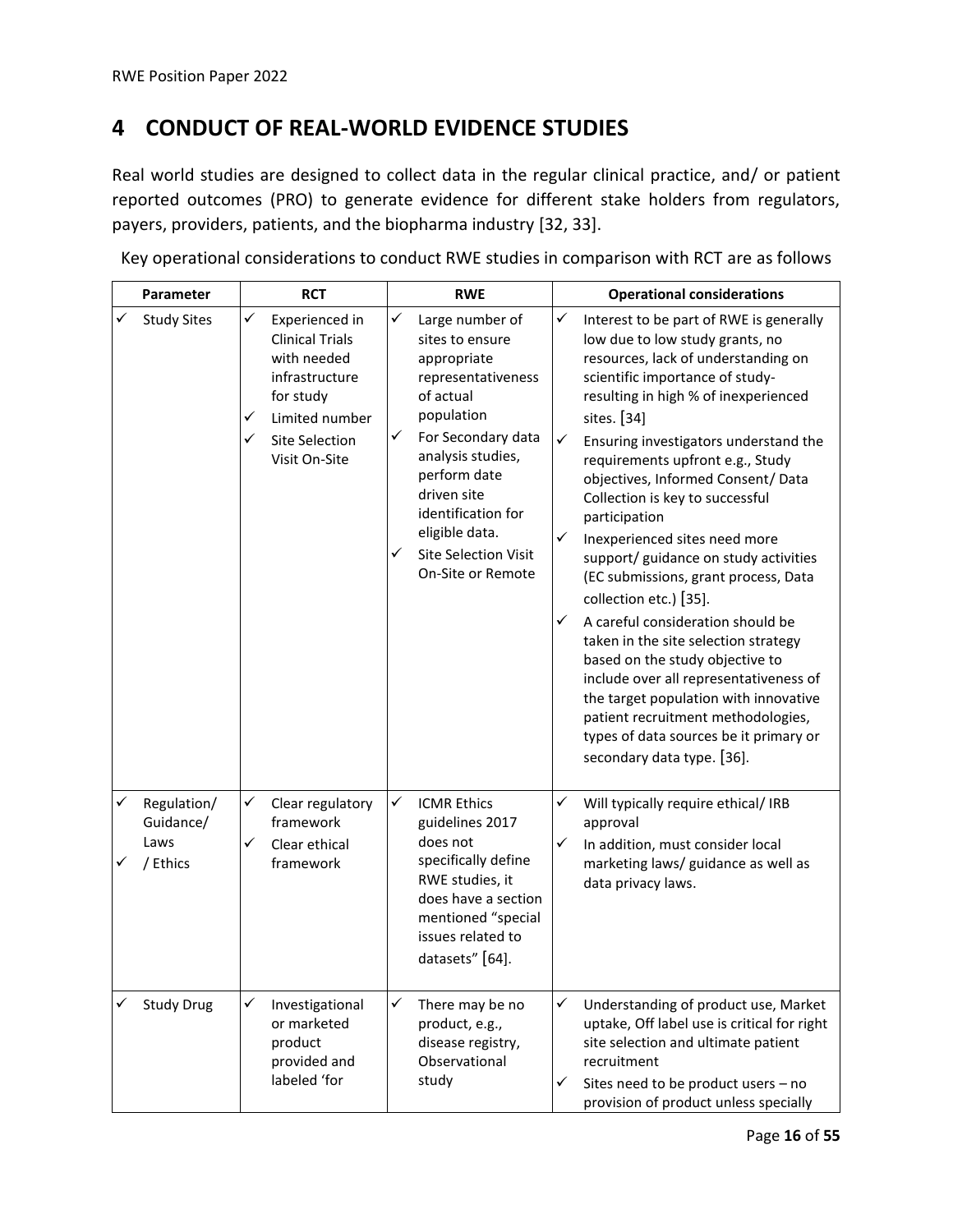| Parameter                  | <b>RCT</b>                                                                                                                                           | <b>RWE</b>                                                                                                                                                                                                                                                                                                                                                                                          | <b>Operational considerations</b>                                                                                                                                                                                                                                                                                                                                                                                                                                                                                                                                                                                                                                                                                                                                                                                                                                                                                                                                                                                                                                                                                                                                                 |
|----------------------------|------------------------------------------------------------------------------------------------------------------------------------------------------|-----------------------------------------------------------------------------------------------------------------------------------------------------------------------------------------------------------------------------------------------------------------------------------------------------------------------------------------------------------------------------------------------------|-----------------------------------------------------------------------------------------------------------------------------------------------------------------------------------------------------------------------------------------------------------------------------------------------------------------------------------------------------------------------------------------------------------------------------------------------------------------------------------------------------------------------------------------------------------------------------------------------------------------------------------------------------------------------------------------------------------------------------------------------------------------------------------------------------------------------------------------------------------------------------------------------------------------------------------------------------------------------------------------------------------------------------------------------------------------------------------------------------------------------------------------------------------------------------------|
|                            | clinical trial use<br>only'                                                                                                                          | $\checkmark$<br>Marketed product<br>is prescribed as<br>part of standard<br>clinical practice and<br>labeled as per the<br>marketing<br>authorization                                                                                                                                                                                                                                               | requested by regulators in post-<br>marketing authorization safety studies<br>(PASS).<br>✓<br>For the secondary data analysis, there<br>is no study drug involved, i:e data<br>collected for other purposes during<br>routine medical care through<br>electronic medical records (EMR),<br>administrative claims data, registries<br>included.                                                                                                                                                                                                                                                                                                                                                                                                                                                                                                                                                                                                                                                                                                                                                                                                                                    |
| ✓<br>Patient<br>Enrollment | ✓<br>Often include<br>strict inclusion<br>and exclusion<br>criteria that<br>curtails the<br>patient eligibility<br>to participate<br>into the study. | ✓<br>Studies aim for<br>diverse patients<br>that are treated<br>under routine<br>clinical practices<br>and the purpose is<br>to study the safety<br>and effectiveness<br>of the treatment as<br>per the standard of<br>care.<br>✓<br>For secondary data<br>studies, protocol<br>and data planning<br>is designed on the<br>target data<br>collection method,<br>data extraction and<br>integration. | ✓<br>Recruit patients with the relevant<br>indication and treatment as per the<br>protocol following the routine clinical<br>practice. Refer to Physician data bases<br>and or Electronic medical records<br>(EMR) databases to select eligible<br>patients and contact patients through<br>mail outs, advertisements, and other<br>appropriate modes of communication<br>to share the study information.<br>$\checkmark$<br>Real world studies to include all types<br>of patients as per the treatment<br>conditions indicated in protocol. The<br>eligibility criteria should be broad to<br>comprise patient population that are<br>representative of heterogenous<br>groups, vulnerable or special<br>population, different age categories,<br>comorbidities to maximize the<br>generalizability of the data. Patients of<br>contraindications should be excluded<br>however patient should not be<br>selected based on treatment<br>compliance, number of site visits or<br>any other practical constraints. [36]<br>[37, 38]<br>Site should be carefully trained on the<br>✓<br>study-specific requirements to assist in<br>the data collection and extraction<br>methods. |
| ✓<br>Patient<br>retention  | ✓<br>Patient<br>retention is<br>crucial, generally<br>patient<br>engagement and<br>retention<br>strategies are<br>well developed                     | ✓<br>Patient retention is<br>an important<br>aspect for the<br>quality and<br>completeness of<br>the data.<br>✓<br>Patient retention<br>may vary                                                                                                                                                                                                                                                    | $\checkmark$<br>Retention planning should be<br>developed from early stages of study<br>and add to the enrolment risk planning<br>with the necessary steps to reduce the<br>dropout rates and encourage patient<br>completion.                                                                                                                                                                                                                                                                                                                                                                                                                                                                                                                                                                                                                                                                                                                                                                                                                                                                                                                                                    |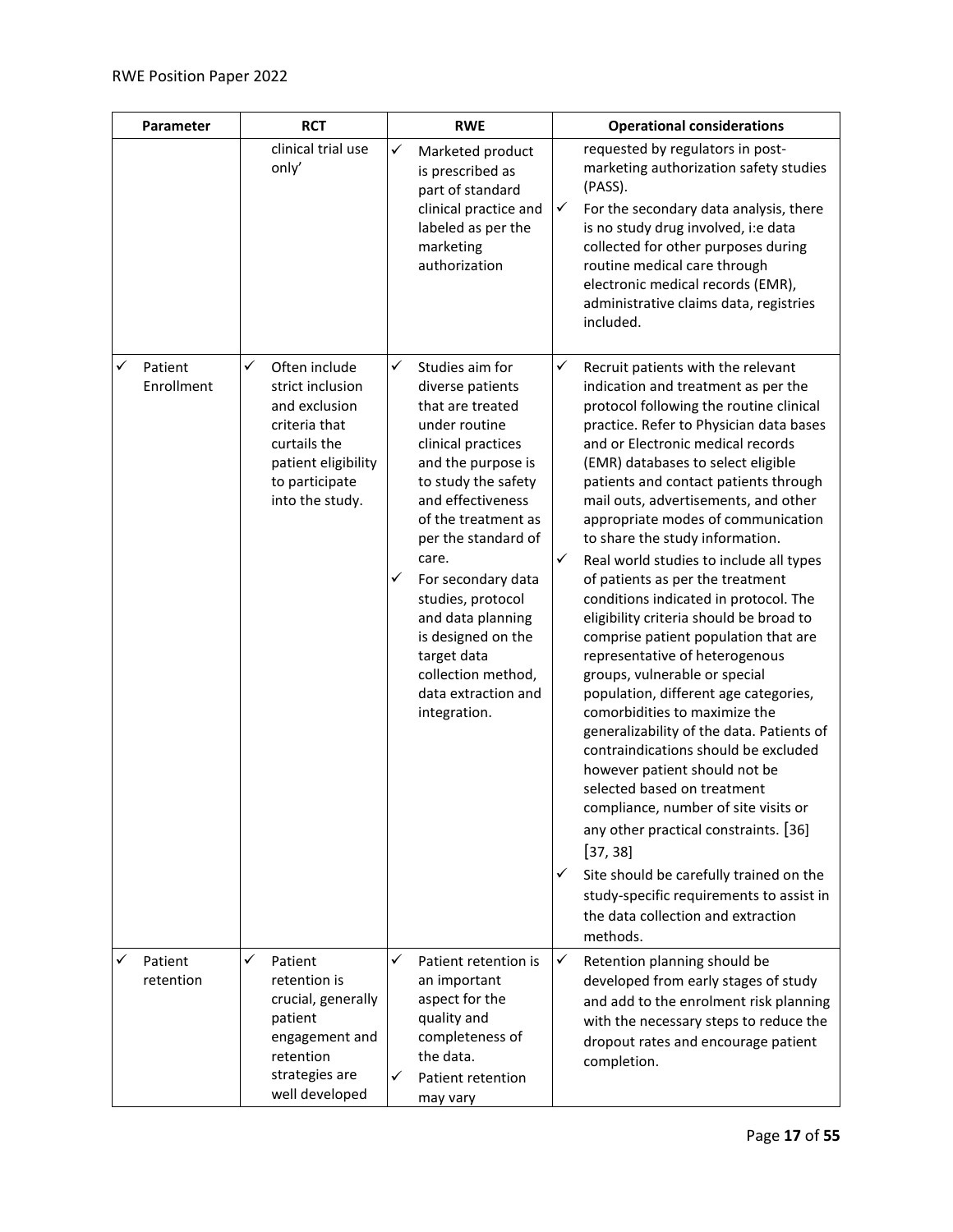| Parameter |                        |                                          | <b>RCT</b>                             |                                                                                                                        | <b>RWE</b>                                                                                                                                                                                       |             | <b>Operational considerations</b>                                                                                                                                                                                                                                                                                             |
|-----------|------------------------|------------------------------------------|----------------------------------------|------------------------------------------------------------------------------------------------------------------------|--------------------------------------------------------------------------------------------------------------------------------------------------------------------------------------------------|-------------|-------------------------------------------------------------------------------------------------------------------------------------------------------------------------------------------------------------------------------------------------------------------------------------------------------------------------------|
|           |                        | through the<br>duration of the<br>study. |                                        | depending on the<br>study type,<br>indication, design,<br>duration, study<br>procedures, patient<br>demographics [39]. |                                                                                                                                                                                                  | ✓<br>✓<br>✓ | Protocol procedures to focus on real<br>world data collection and limit the<br>study participation burden for<br>investigators and patients.<br>Patient centric study design to enable<br>maximum adherence to protocol.<br>Fair market value compensation for<br>the time spent on any study visits and<br>procedures.       |
|           |                        |                                          |                                        | ✓                                                                                                                      | Patient visit tracking can be helpful to<br>understand routine care visit but<br>refrain from additional reminders as<br>this interfere the understanding of the<br>real-world standard of care. |             |                                                                                                                                                                                                                                                                                                                               |
|           |                        |                                          |                                        |                                                                                                                        |                                                                                                                                                                                                  | ✓           | Arrange patient information sheet that<br>the investigators can use to share<br>information about the study progress<br>with patients to encourage retention,<br>PRO completion, etc. [39]                                                                                                                                    |
|           | Data<br>Collection     | ✓<br>✓                                   | Prospective<br>CRF size often<br>large | ✓                                                                                                                      | Prospective/<br>Retrospective/<br>combination                                                                                                                                                    | ✓           | Data collection needs to fit in with<br>daily routine care and EDC needs to<br>work for research naïve sites                                                                                                                                                                                                                  |
|           |                        |                                          |                                        | ✓                                                                                                                      | CRF size ideally<br>smaller                                                                                                                                                                      | ✓           | CRF design needs to include options<br>for missing data values (e.g., UNK/<br>UNK/YYYY). Analysis plan built to                                                                                                                                                                                                               |
|           |                        |                                          |                                        |                                                                                                                        |                                                                                                                                                                                                  | ✓           | support missing data [39, 40]<br>Built-in edit checks should be<br>maximized to allow quality control at<br>point of data entry to minimize manual<br>query resolution workload at site [41,<br>42]                                                                                                                           |
|           |                        |                                          |                                        |                                                                                                                        |                                                                                                                                                                                                  | ✓<br>✓      | Retrospective studies: Data not<br>originally recorded for research<br>purposes and, therefore, may be<br>lacking in quality and quantity; missing<br>values higher. Statistical plan should<br>include methods to handle missing<br>data without interfering the study<br>objectives.<br>Secondary data studies include data |
|           |                        |                                          |                                        |                                                                                                                        |                                                                                                                                                                                                  |             | source evaluation, data extraction,<br>variable mapping, data privacy<br>assessment.                                                                                                                                                                                                                                          |
|           | Monitoring<br>Strategy | ✓<br>✓                                   | On-site<br>Routine and<br>periodic     | ✓                                                                                                                      | Targeted, fit for<br>purpose monitoring<br>approach                                                                                                                                              | ✓           | Simplified approaches and user-<br>friendly technology reduce burden on<br>site so as to not interfere with<br>physicians' routine daily practice.                                                                                                                                                                            |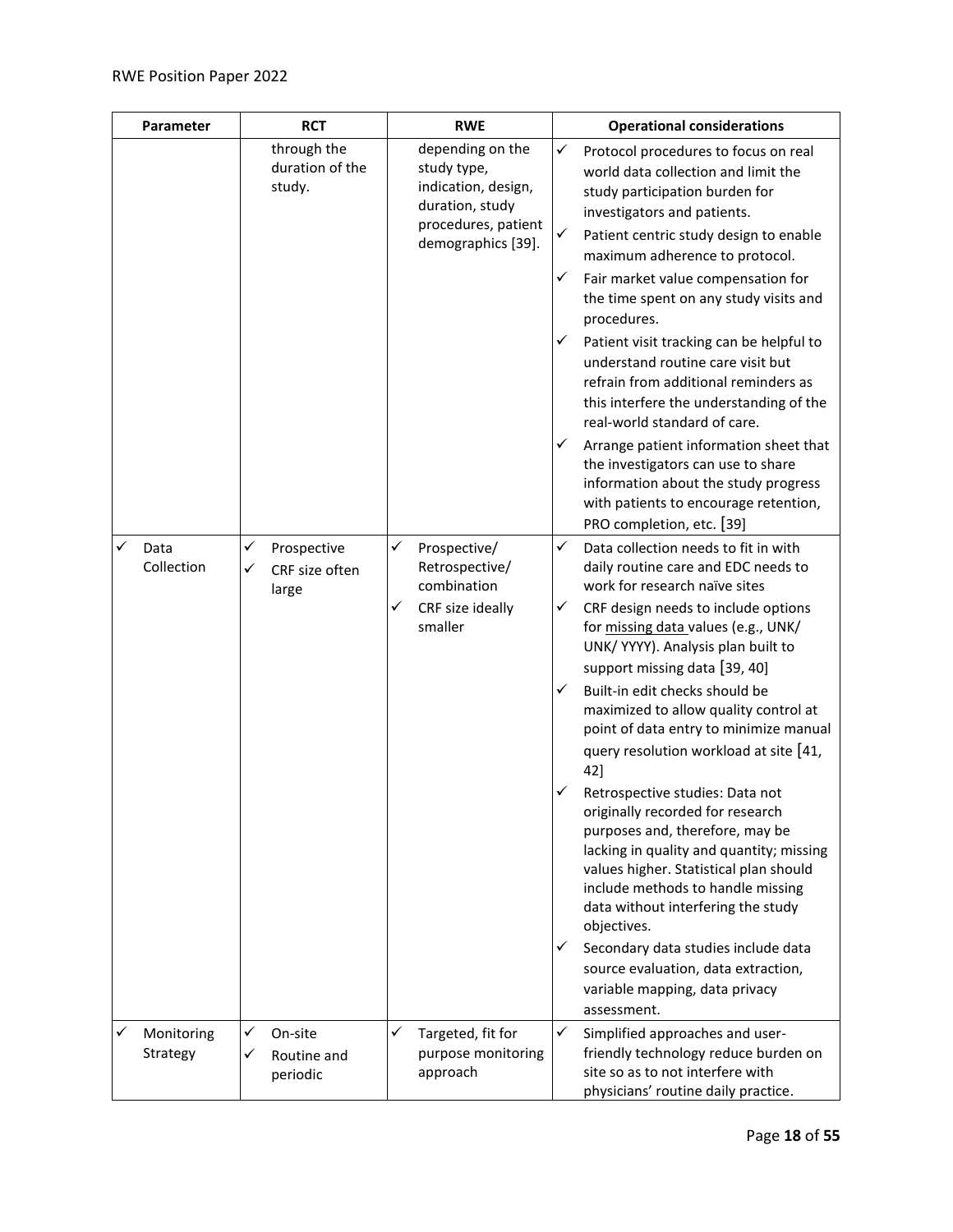| Parameter | <b>RCT</b>                                                                       | <b>RWE</b> | <b>Operational considerations</b>                                                                                                                                                                                                                                                                                                                                                             |  |  |
|-----------|----------------------------------------------------------------------------------|------------|-----------------------------------------------------------------------------------------------------------------------------------------------------------------------------------------------------------------------------------------------------------------------------------------------------------------------------------------------------------------------------------------------|--|--|
|           | High frequency<br>as Source Data<br>Verification<br>(SDV) % is<br>generally high |            | Centralized monitoring, use of call<br>✓<br>centers/remote monitoring of sites<br>reduces site management costs and<br>still provides the necessary guidance<br>to physicians.                                                                                                                                                                                                                |  |  |
|           |                                                                                  |            | Centralized monitoring is a remote<br>✓<br>evaluation of accumulating data,<br>performed in a timely manner,<br>supported by appropriately qualified<br>and trained persons (e.g., clinical<br>operations, data managers,<br>biostatisticians, epidemiologist,<br>medical monitors) [43, 44].                                                                                                 |  |  |
|           |                                                                                  |            | Real world studies should focus on the<br>✓<br>minimum required level of SDV, while<br>focusing on holistic data review from<br>protocol writing through the various<br>cross functional quality measures with<br>an intent of proactive and early<br>detection of eligibility, quality, safety<br>and operational risks based on the<br>regular data monitoring and risk<br>assessment [45]. |  |  |

Table 1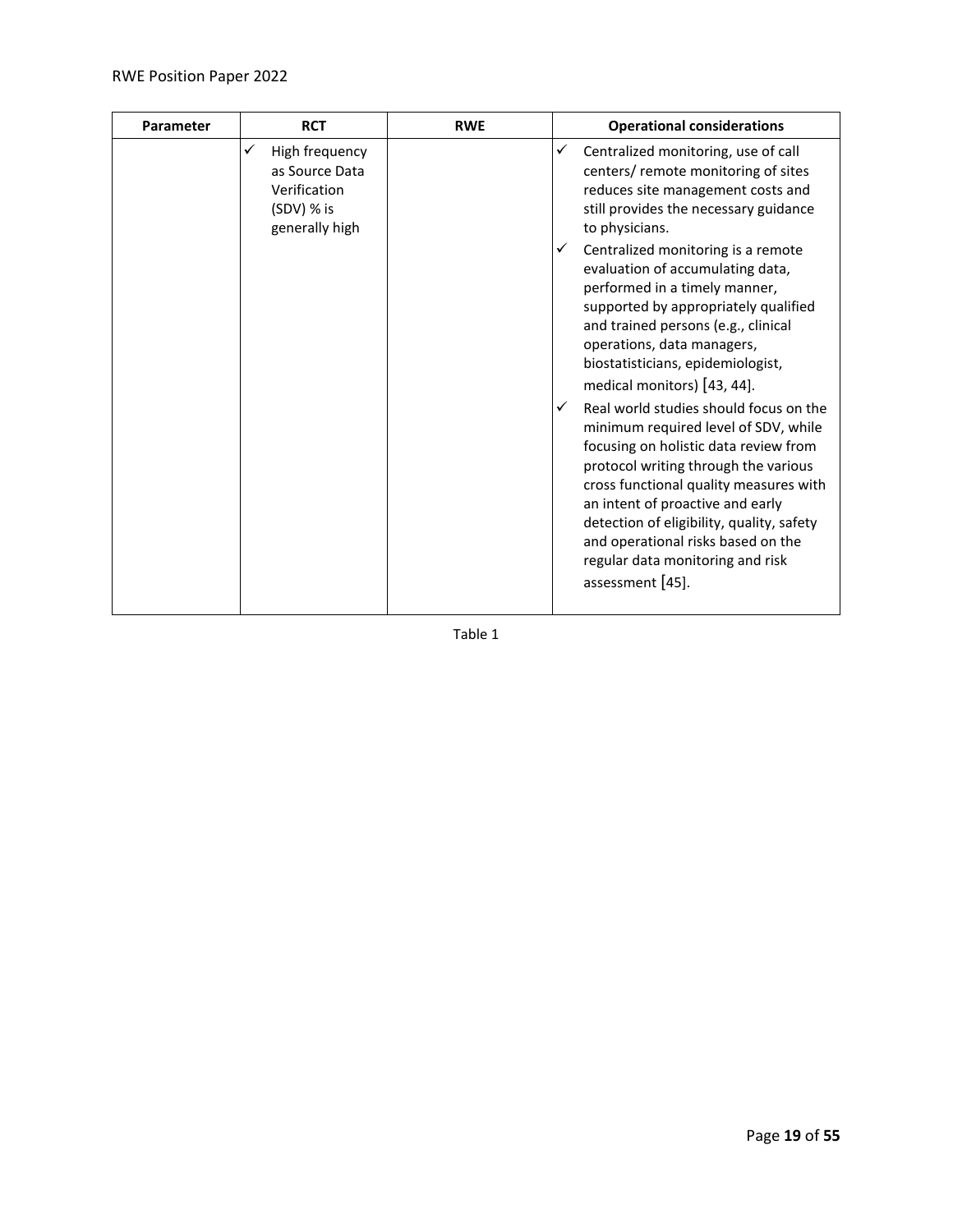## <span id="page-19-0"></span>**5 INFORMED CONSENT**

The Nuremberg Code (1949) established for the first time the need for a voluntary consent before an individual participates in a clinical trial [\[46,](#page-51-7) [47\]](#page-51-8). Enshrined in the Declaration of Helsinki, the obligation to obtain informed consent protects the individual's freedom of choice and respects the individual's autonomy [\[48,](#page-51-9) [49\]](#page-51-10). Many guidelines and regulations for clinical trials around the world have incorporated the duty to seek written and prospective informed consent from research participants [\[44,](#page-51-5) [50\]](#page-51-11). To ensure valid and voluntary informed consent for clinical trials involving medicinal products, these trial regulations require that potential participants are informed about the purpose of the study, the fact that it constitutes scientific research, the potential risks and benefits, the trial's procedures, and that participants can withdraw at any time during the study without consequences. ln addition, researchers must ensure that the potential participant has understood the information and decided on participation without having been subjected to coercion or undue influence. Thus, informed consent, protects research participants and secure people's trust in clinical research overall.

Recently approved amendments to the European Directive state that only one type of trial may be exempt from the consent requirements: cluster RCTs in which groups of subjects rather than individual subjects are allocated to receive different approved medicinal products may make use of simplified means to obtain informed consent [\[51\]](#page-51-12). Necessary conditions are that there are no interventions other than the standard treatments and that the protocol justifies the reasons for obtaining consent by simplified means. The trial should also classify as a low-intervention trial indicating use of approved products in accordance with the marketing authorization and with minimal risk or burden from additional diagnostic or monitoring procedures. The 2012 Ottawa Statement presents similar conditions for a waiver or alteration of informed consent for cluster RCTs, knowingly, that the research is not feasible without modified consent, and that the research-related procedures do not pose more than minimal risk [\[52\]](#page-51-13).

Real world evidence is evidence that is generated from health data coming from varied sources besides clinical trials e. g. National registries, health care registries. Electronic medical records, data from hospitals and general physicians, longitudinal cohort studies and biobanks, nonmedical sources, such as social media applications, personal health monitoring technologies (e.g., home sensors, wearables) RWE can be generated by different study designs or analyses, including but not limited to, randomized trials, including large simple trials, pragmatic trials, observational studies (prospective and/ or retrospective) and Web-based or App-based online survey using electronic-PRO.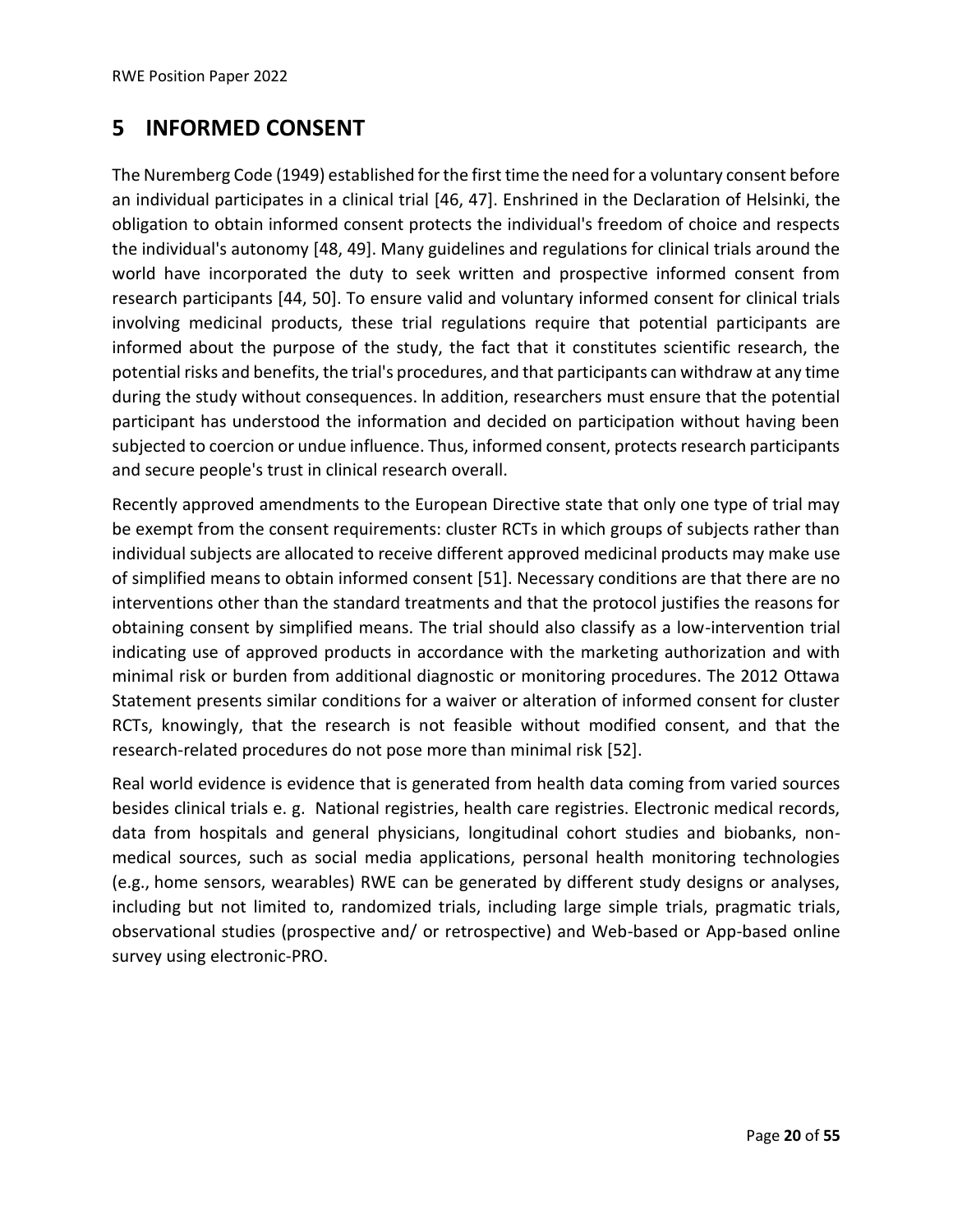Due to the varied sources of RWD and complex nature there are ethical challenges around ownership, transparency, data provenance, privacy and data discrimination, etc. following should be considered while determining how to preserve the overall objective of consent:

- Individuals need to be informed about the various ways their health data may be collected, stored, curated, shared and used in order to foster transparency and trust.
- Governance policies, technical processes, need to be in place to protect participant's privacy and avoid discrimination.

Different data sources may use different types of consent:

- 1. **Broad Consent** maybe used to allow a data access committee to decide which researchers can use which data for which research questions e. g. Biobanking or longitudinal studies. This type of consent raises issue of governance, how should decisions be made about who gets to use data and for what purposes. This is resolved by:
	- transparent, accountable and streamlined procedures and
	- engagement methods that help to build and maintain trust and ensure study's activities are aligned with participant's interests.
- 2. **Implied Consent** maybe used for members of the healthcare team, to use data from subject's routine care. The issue in such type of consent is "reuse" is it permissible for other researchers to reuse the routine data for a different research question. This is solved by:
	- having a dynamic consent for new studies and
	- anonymisation and privacy protecting analysis techniques undertaken for existing studies. [\[53\]](#page-52-1)

In the US, the recent changes to the Common Rule have made it easier to reuse data collected as part of routine healthcare operations for research purposes including EHR data, with additional categories of studies now exempt from an Institutional Review Board (IRB) oversight. However, to publish research involving data from human subjects, virtually all peer-reviewed journals require that the study must have been reviewed and approved by an IRB or ethics board.

**Electronic consent** has gained a strong foot hold with the advent of the pandemic wherein teleconsultation with family physicians has become a norm. The electronic consent form is embedded in the tablet/ mobile device, a video of the trial specifics is viewed by the potential subject and later questions are answered to confirm the subject's comprehension of the study related research component. Once the potential subject answers the questions, consent is documented electronically, and counter signed by the research investigator or designee. FDA has also issued the guidance on the use of electronic Informed consent. [\[54\]](#page-52-2)

In India the New Drugs and Clinical Trial Rules 2019 have not described any special provisions for subject consenting in RWD and RWE or electronic consent thus one would go by the understanding that for any prospective observational study conventional consent must be undertaken while for a retrospective observational study using hospital records, registries etc.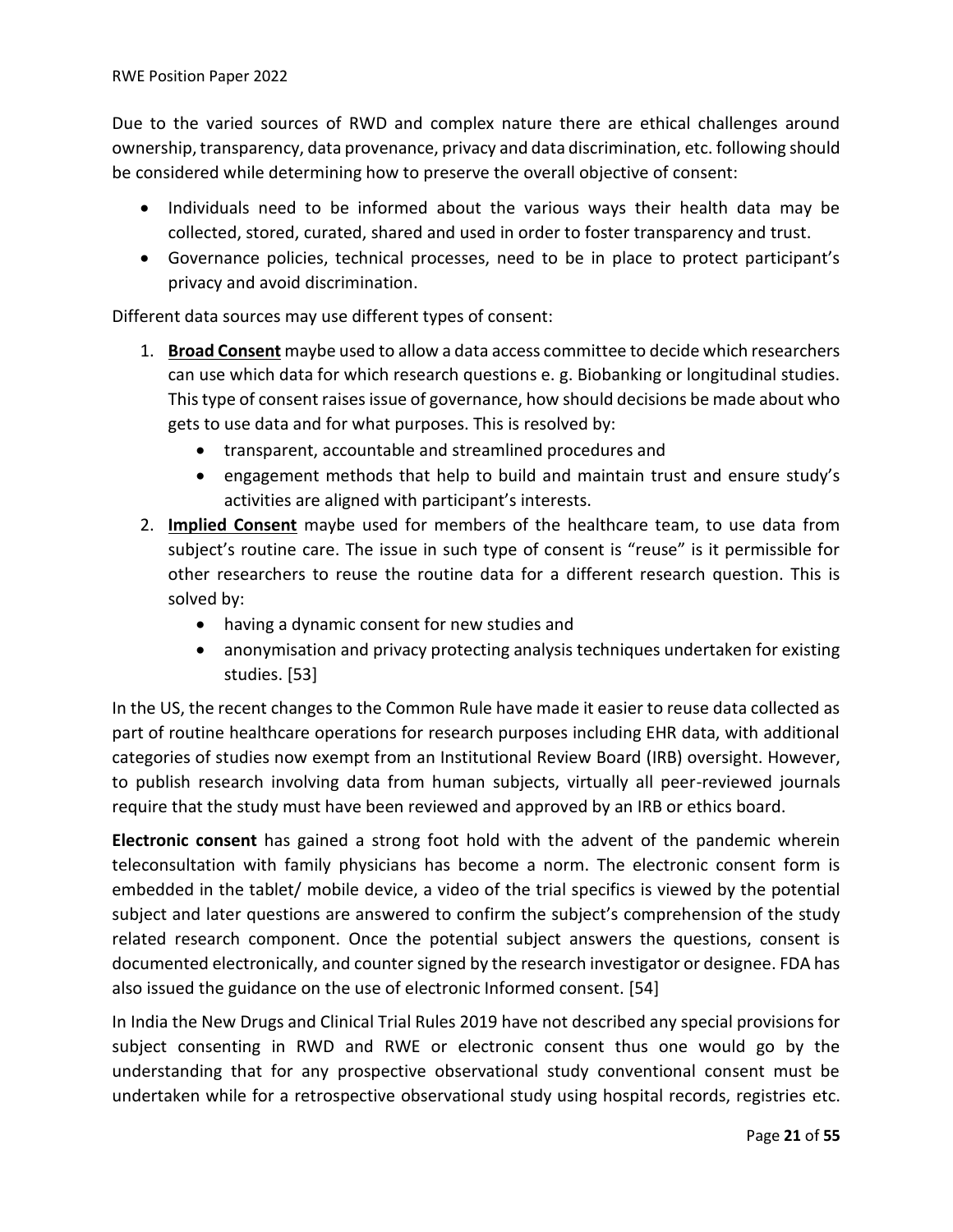one would rely on the institutional policy and procedures on reuse of the health data for research purposes.[\[55\]](#page-52-3)

The traditional informed consent model for RCTs has been argued to pose substantial hurdles like (recruitment difficulties, reduced generalizability of the results, and selection bias) to the practicability of pragmatic trials. Four alternative informed consent models: integrated consent, targeted consent, broadcast consent, and a waiver of consent have been proposed.

These alternative consent models each aim at overcoming operational and methodological challenges, while still providing patients all the relevant information they need to make informed decisions. Each consent model, however, relies on different attitudes toward the principle of respect for persons and the related duty to inform patients as well as represents different views on whether the common good, demands moral duties from patients to engage in clinical research.

Deviations from traditional consent have ethical implications that need to be balanced. The relative impracticability needs to be weighed against these ethical implications. To adequately perform such an evaluation, it is essential to expose the reasons why traditional consent would affect a particular pragmatic trial's practicability and examine to what degree proposed alternatives affect patients' rights and could be actual solutions. Further work is needed to establish how a pragmatic trial's impracticability have to be balanced against the research risks, along with other, more normative aspects such as patients' rights, their responsibilities, and duties. [\[56,](#page-52-4) [57,](#page-52-5) [58,](#page-52-6) [59,](#page-52-7) [60,](#page-52-8) [61,](#page-52-9) [62\]](#page-52-10).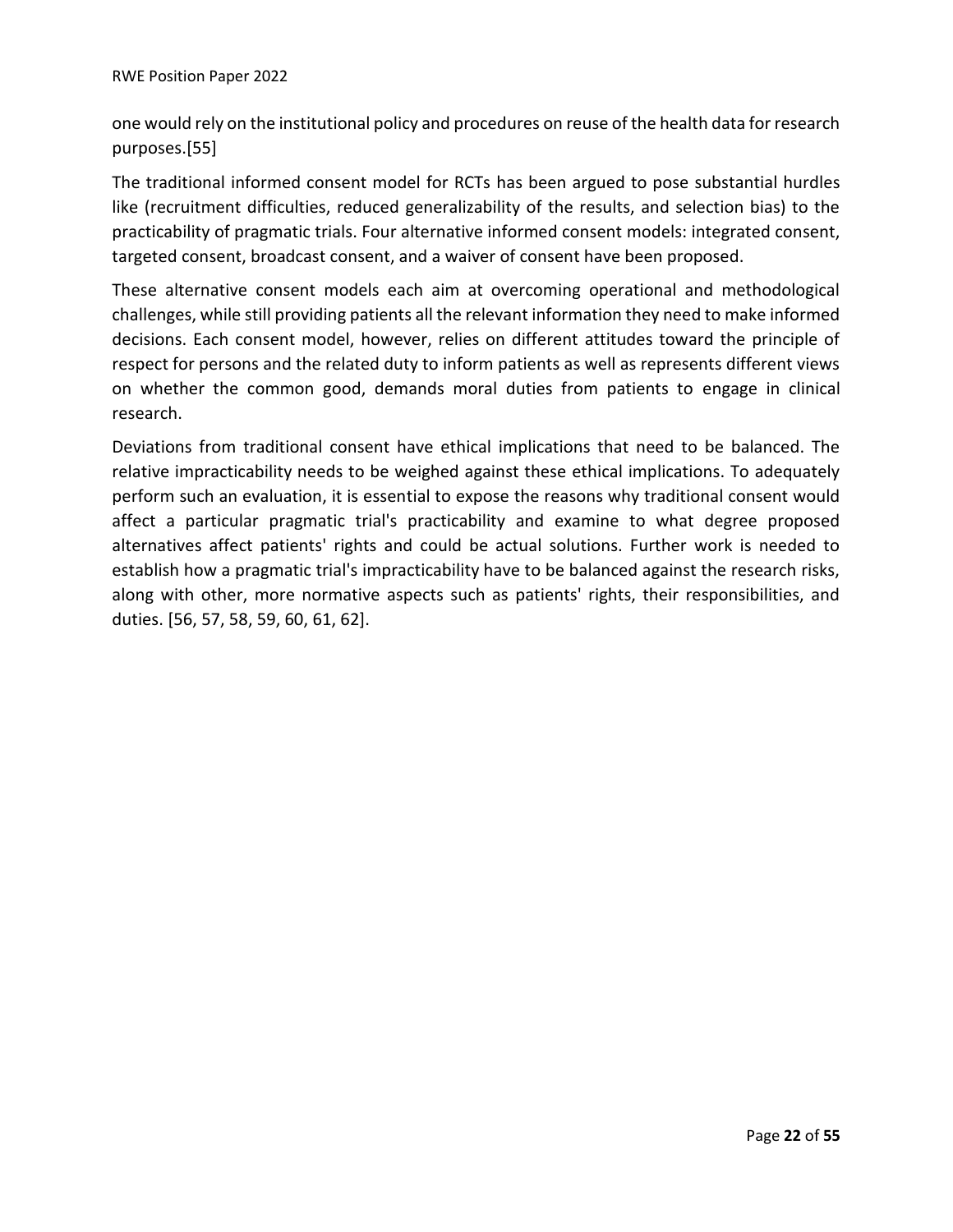# <span id="page-22-0"></span>**6 REGULATORY REQUIREMENTS - REAL-WORLD EVIDENCE STUDIES – INDIA**

The New Drugs and Clinical Trials Rules, 2019, and the Drugs and Cosmetics Act do not define RWD or RWE studies [\[55,](#page-52-3) [63\]](#page-52-11)

However, the FDA has provided a simplistic definition for regulatory purposes "Real-world evidence (RWE) is the clinical evidence regarding the usage and potential benefits or risks of a medical product derived from the analysis of RWD (Real world Data)" [\[1\]](#page-48-1)

An RWE can be generated by different study designs or analyses, including but not limited to, randomized trials, including large simple trials, pragmatic trials, and observational studies (prospective and/ or retrospective) [\[9\]](#page-48-9).

As RWE studies are not specifically defined, precise regulatory requirements too are unclear. However, depending on the type/ design and data source of the RWE study, the appropriate regulatory pathway/ approvals in India can be inferred.

For a new drug (within 4 years of approval), a section has been dedicated in the New drugs and Clinical Trials Rules "Post marketing surveillance study or observational or non-interventional study for active surveillance", which mandates approval of the protocol by central licensing authority. However, as the study drugs are the part of standard of care/ routine treatment at the discretion of the study investigator, the regulatory provisions and guidelines applicable for clinical trial of a new drug are not applicable in such cases [\[55\]](#page-52-3)

The Clinical Trials rules however have not defined retrospective Vs prospective, primary Vs secondary data generation, Interventional Vs non-Interventional RWE studies. There is no clarity/ consensus on the regulatory process to be followed for such RWE studies in India. Hence there is need to have specific regulatory definition along with guidance and recommendations for conducting RWE studies in India

### <span id="page-22-1"></span>**6.1 Ethical requirements – real world evidence studies**

Although the Indian Council for Medical Research (ICMR) Ethics guidelines 2017 do not specifically define RWE studies, it does have a section mentioned "special issues related to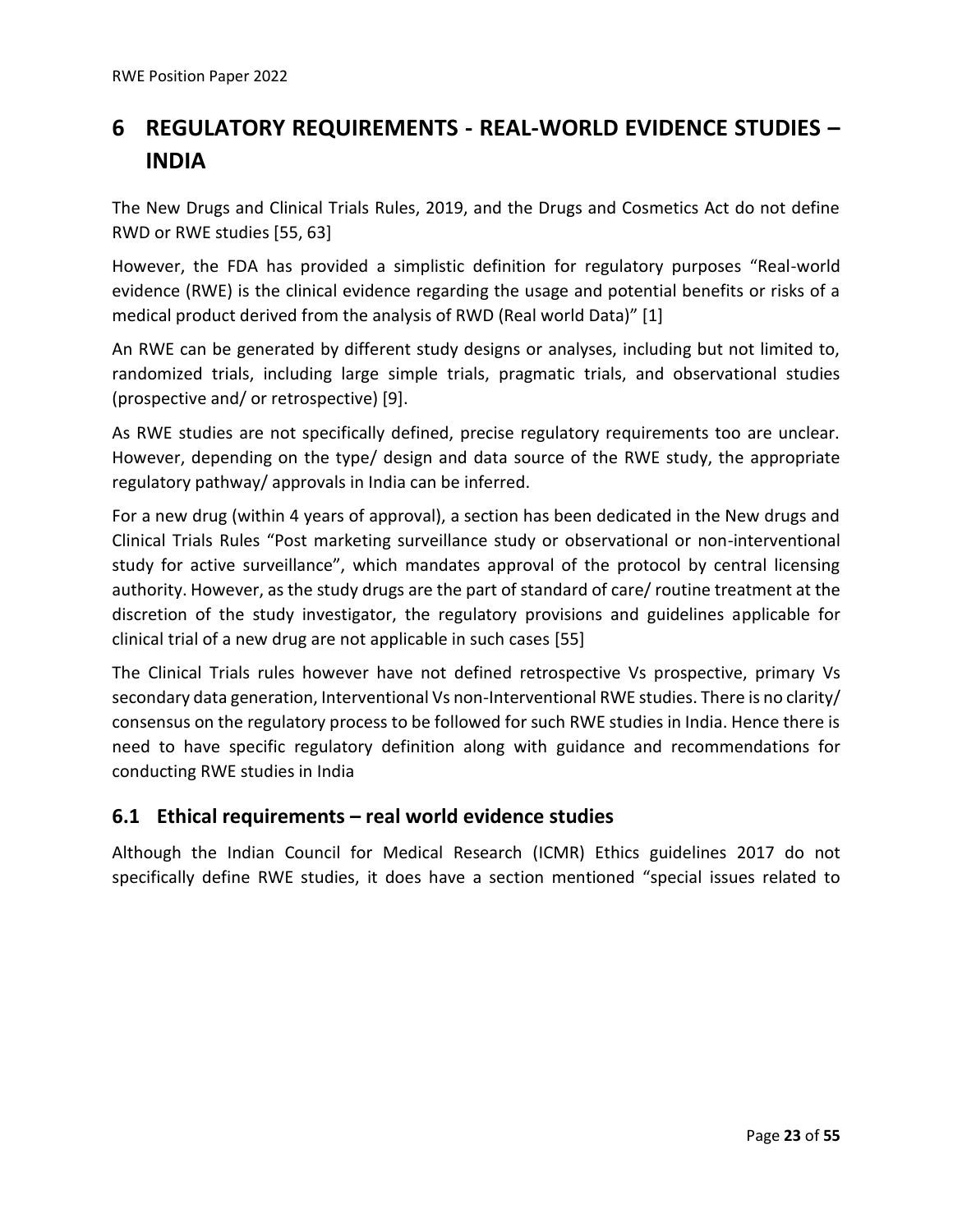datasets" [\[64\]](#page-52-0). This section has highlighted the ethical considerations while harnessing EMR and similar digital patient records for research.

The key pointers mentioned in this section includes: [\[64\]](#page-52-0)

- 1) EMR based studies must follow the expected requirements of any other health-related research with due diligence, including review by an Ethics Committee (EC)
- 2) EC approval is required to establish legitimacy of the purpose for data mining, access control and about the usefulness of information for particular groups (such as rare disease group)
- 3) Data privacy, data accuracy, data security, and possibility of legal liability should be ensured when the data is outsourced or sold
- 4) Auditing could be done to detect misuse

The guidelines also has expressed concerns about Digital health records ranging from risks to individual rights, such as privacy and concerns about autonomy to individuals. Ethical issues related to data security, sharing, rights, benefit sharing and others surrounding big data need to be closely examined.

Overall, the guidelines recommends that all reasonable measures must be adopted to respect and protect privacy and confidentiality of individuals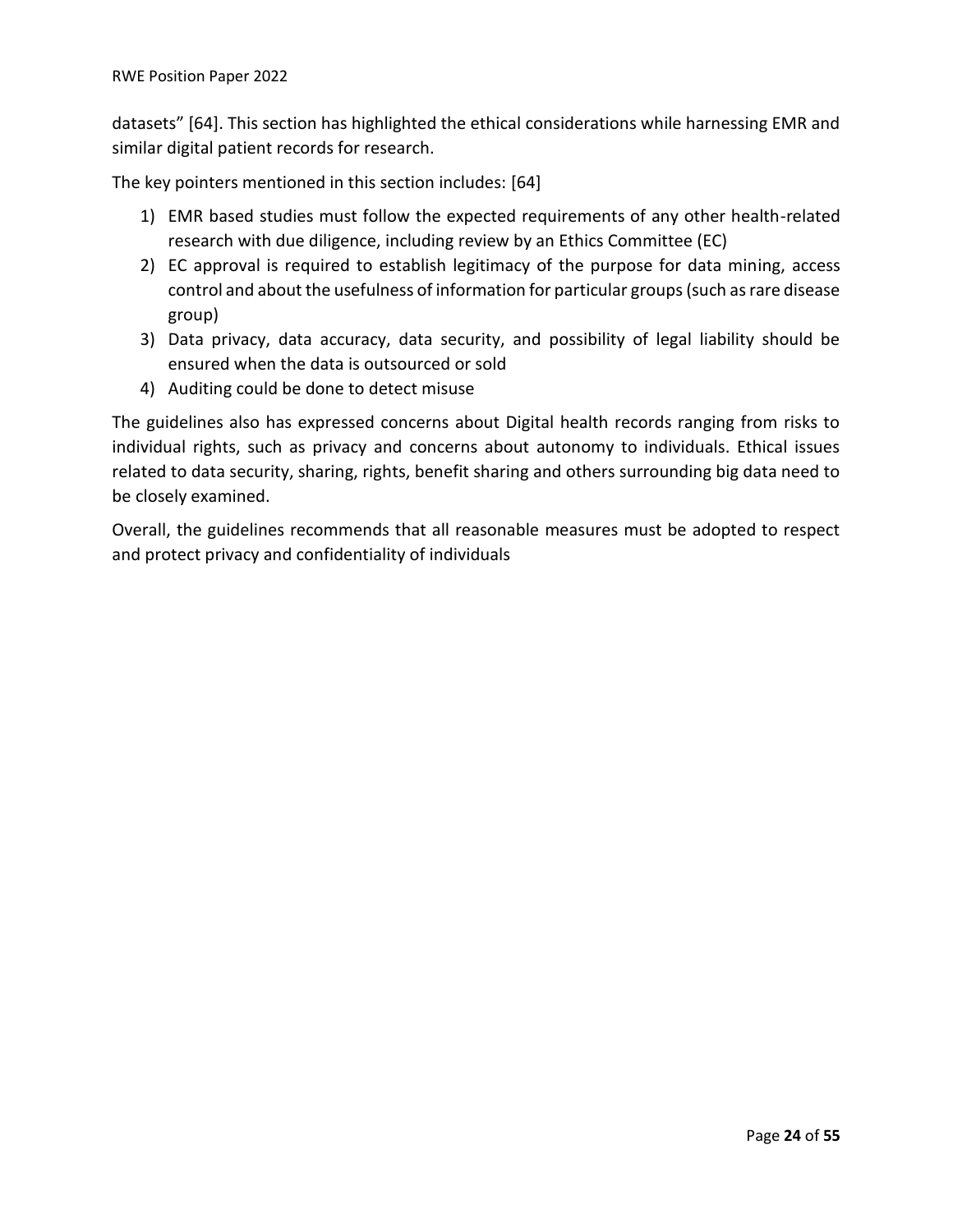# <span id="page-24-0"></span>**7 ANALYSIS: STATISTICAL CONSIDERATIONS FOR REAL-WORLD EVIDENCE STUDIES**

Regulatory agencies, public-private partnerships, and professional organizations have initiated major programs and released guidance or guidelines to address challenges in the use of RWE to inform regulatory decision making [\[65\]](#page-52-12). Rigorous and practical methods and practices are needed to define how collecting, analyzing, and reporting RWD should be done. To be influential and useful, RWD needs to be susceptible to robust analytics to confirm that data methods have eliminated biases, controlled quality, and allowed for integration of disparate data sources for both prospective and retrospective studies.

An RWE can be generated by different study designs or analyses, including pragmatic trials, large simple trials, and observational studies (prospective and/ or retrospective). The key data sources include

• **Experimental:** Hybrid or pragmatic clinical trials

| <b>Source</b>                                           | <b>Research Data Sources</b>                                                                                                                                                                              | <b>Transactional data Sources</b>                                                                                                         |
|---------------------------------------------------------|-----------------------------------------------------------------------------------------------------------------------------------------------------------------------------------------------------------|-------------------------------------------------------------------------------------------------------------------------------------------|
| Data Collected primarily for research<br><b>Purpose</b> |                                                                                                                                                                                                           | Secondary research data                                                                                                                   |
| Example                                                 | Data specifically for study purpose<br>Framingham Heart Study<br>Cardiovascular Health Study<br>$\bullet$<br>Data intended for other studies<br>Nurses' Health Study<br>٠<br>Some registries<br>$\bullet$ | Clinical documentation<br>Electronic health records<br>Wearable devices<br>$\bullet$<br>Administrative<br>Claims data<br>Geocoding/census |

• **Non-experimental:** (table below)

Table 2

Key estimates including population, endpoints, intercurrent events and reporting measures are different in real world studies as compared to RCTs.

| <b>Attributes</b>             | <b>RCTs</b>                                                                                               | <b>Real World Studies</b>                                                                                                                                                                                                                                             |
|-------------------------------|-----------------------------------------------------------------------------------------------------------|-----------------------------------------------------------------------------------------------------------------------------------------------------------------------------------------------------------------------------------------------------------------------|
| Population                    | Detailed inclusion/<br>exclusion criteria; more<br>homogeneous<br>population & care<br>following protocol | Broad & heterogeneous population from routine clinical practice<br>but:<br>Confounded by local reimbursement (treatment decision is<br>typically ahead of study participation) and data sources<br>Require methods to control confounding<br>٠                        |
| <b>Endpoints</b>              | Well-defined outcomes<br>measured for the study                                                           | Under-reporting or lack of disease-specific clinical outcomes<br>٠<br>Outcome definition/algorithm with suboptimal specificity &<br>٠<br>sensitivity<br>Information bias can be high; uncommon use of natural<br>٠<br>language processing (NLP) for unstructured data |
| Intercurrent<br><b>Events</b> | Extensive efforts<br>devoted for ensure                                                                   | May be more suitable for studies with long-term follow up, but:                                                                                                                                                                                                       |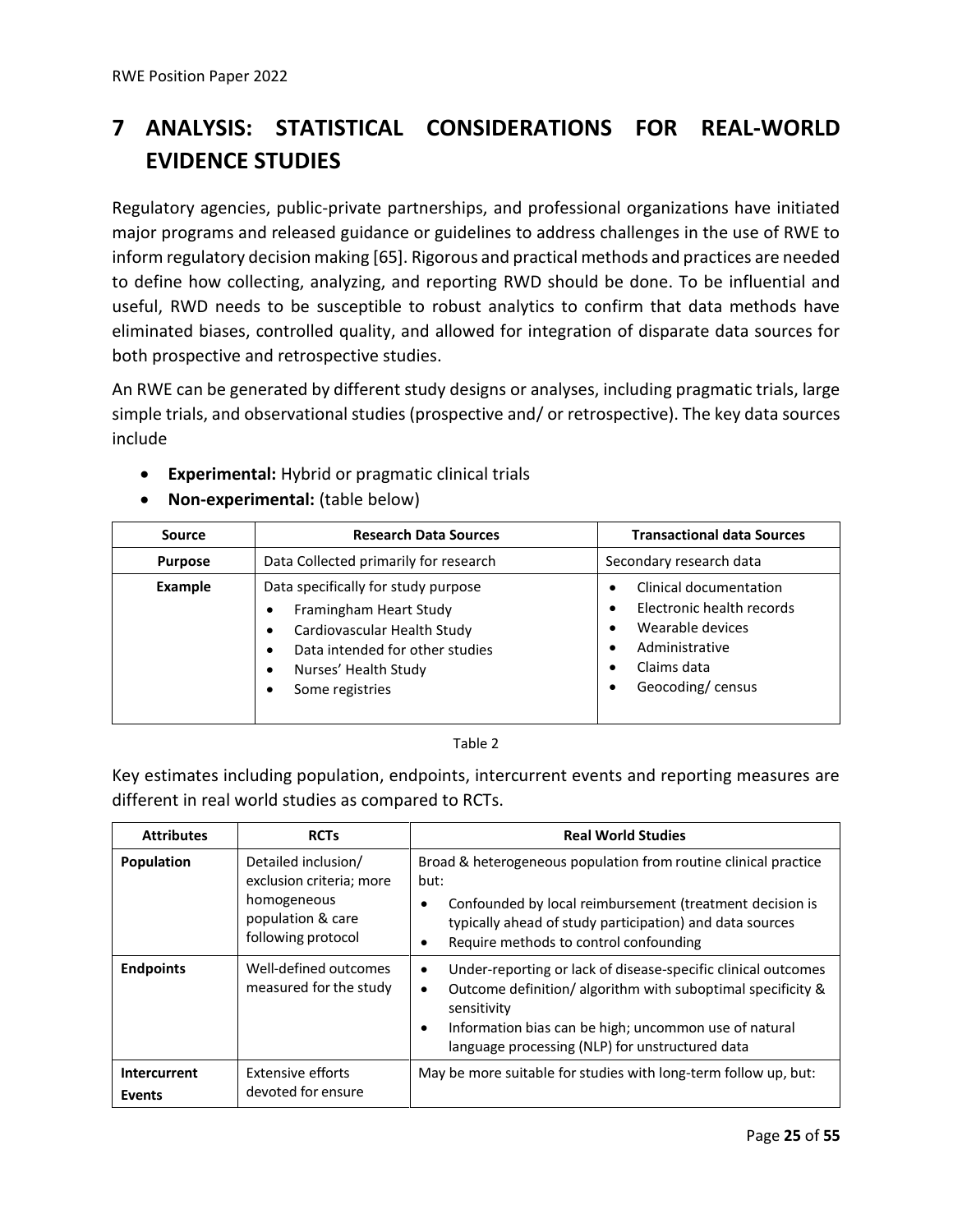| <b>Attributes</b>     | <b>RCTs</b>                                                    | <b>Real World Studies</b>                                                                                                                                                                                                             |  |
|-----------------------|----------------------------------------------------------------|---------------------------------------------------------------------------------------------------------------------------------------------------------------------------------------------------------------------------------------|--|
|                       | patients follow-up &<br>data completeness                      | Treatment change common & reasoning typically not well-<br>recorded<br>Treatment adherence lower as medication is not provided<br>Proportion of missing data & loss to follow up higher                                               |  |
| Reporting<br>measures | Mostly population-level<br>group comparison for<br>effect size | Very diverse measurements depending on research questions<br>(e.g., prevalence/incidence, disease progression, treatment<br>pattern, disease burden, population-level comparative<br>effectiveness, patient-level treatment response. |  |

Table 3

## <span id="page-25-0"></span>**7.1 Statistical Analysis Plan**

Transparency and validity of real-world studies increases by developing statistical analysis plans (SAPs) before data have been accessed to initiate analyses from pre-planned analyses. The realworld studies should have a detailed statistical analysis plan providing details of the statistical methodologies to be used for the analysis of study data. The structure of the SAP of observational studies is similar to that of RCTs and details of each section can be accessed from publication by Hiemstra et al, 2019 [\[66\]](#page-52-13). There are only few adjustments needed for development of a SAP for observational studies when compared to a SAP for RCTs and the SAP for RCTs can be used as a base structure for SAPs of observational studies

## <span id="page-25-1"></span>**7.2 Confounding in Real world studies**

Retrospective and prospective real-world studies are subject to bias and confounding factors. Several methods have also been developed to reduce the effects of confounding in observational studies, including propensity score matching (PSM) [\[67\]](#page-52-14). This method aims to make it possible to compare outcomes of two treatment or management options in similar patients. It does this by reducing the effects of multiple covariates to a single score, the propensity score. Comparison of outcomes across treatment groups of pairs or pools of propensity-score-matched patients can reduce issues such as selection bias. Although a powerful and widely used tool, there are limits to the degree in which propensity score adjustments can control for bias and confounding variables.

For long-term prospective studies or retrospective data collection, propensity scoring is effective at reducing bias. Propensity scoring considers classification of the relationship between treatment assignment and baseline characteristics. Factors, which are different between two treatment groups and are associated with treatment preference, are weighted to estimate the probability of any participant in the cohort being assigned a specific treatment. This estimated propensity score is used to match the participants across two treatment groups. For analysis of outcomes, "matchable" participants are compared, and unmatchable participants are excluded.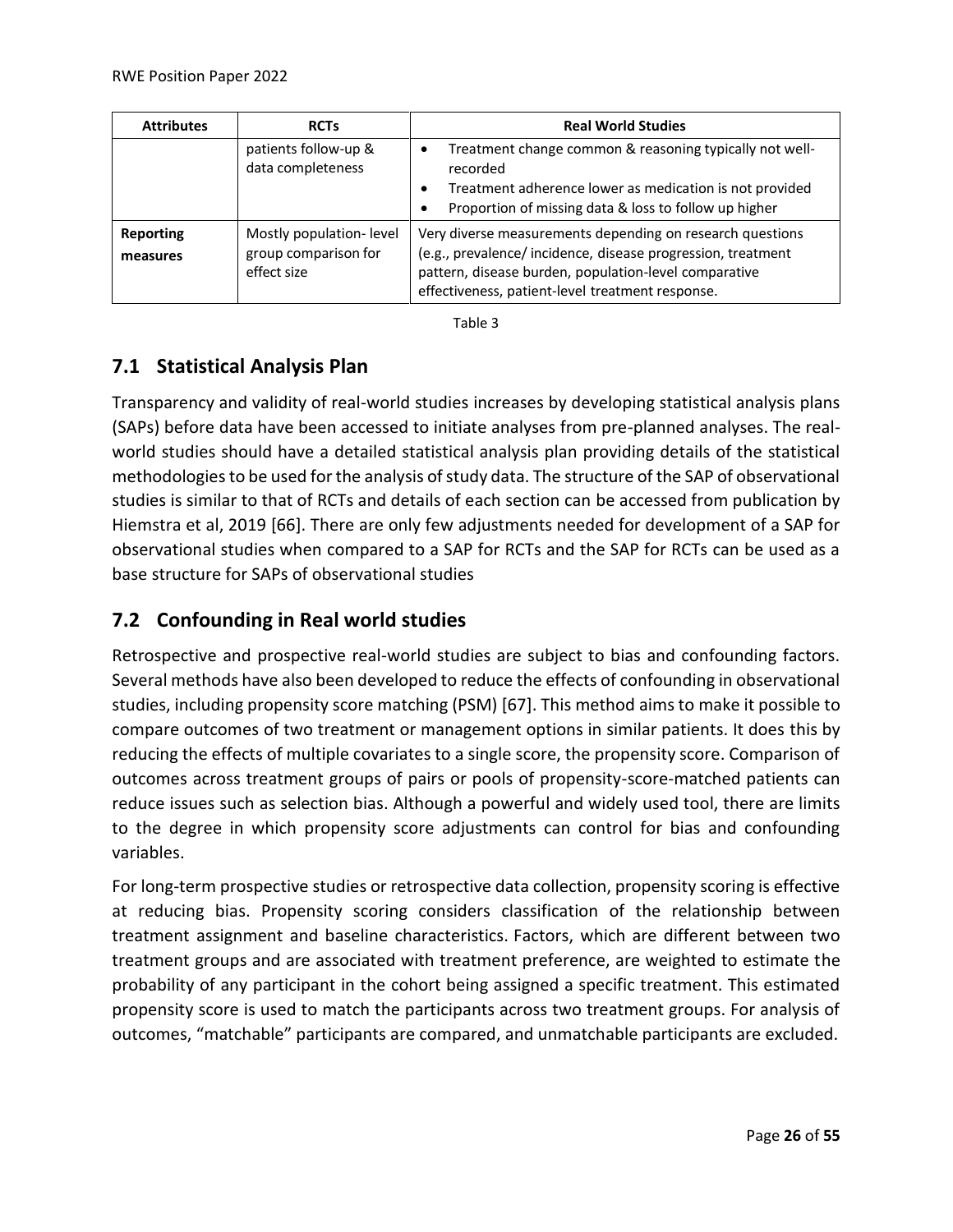### <span id="page-26-0"></span>**7.3 Sample size estimation for Real world studies**

The sample sizes of most observational studies are influenced by factors like resources, time restrictions, and convenience and is different from RCTs that calculate a sample size to study an intervention effect taking power into consideration. Accordingly, most observational studies will have a given sample size and, if sufficiently large, affording enough power. The STROBE guidelines only expect authors to explain how the study size was arrived at, which may reduce the incentive to conduct sample size calculations for observational studies [\[68\]](#page-53-0).

However, for sample size estimations based on the clinical endpoints in the RWE studies, sample size for different study designs can have following considerations:

- When there is a given sample size or if a sample size was not specified in the protocol, it's advisable to provide power considerations for the primary analysis of the observational study to limit random errors. The power considerations necessitate a definition of a minimally important difference or intervention effect in the presence of a given sample size. Any power calculation provides the chance of a type-II error (false negative findings), while a detectable difference may be clinically more informative. For example, it shows the minimal relative risk that can be detected with the specified power and sample size given a type I error probability  $\alpha$  [\[66\]](#page-52-13).
- For cross, sectional studies, prospective observational studies and other quantitative data analysis, the sample size estimation can be done using the detailed methodologies reported by Charan & Biswas (2013) [\[69\]](#page-53-1).

The statistical packages that can be generally used for analysis of real-world data include SAS, STATA, SPSS, and R.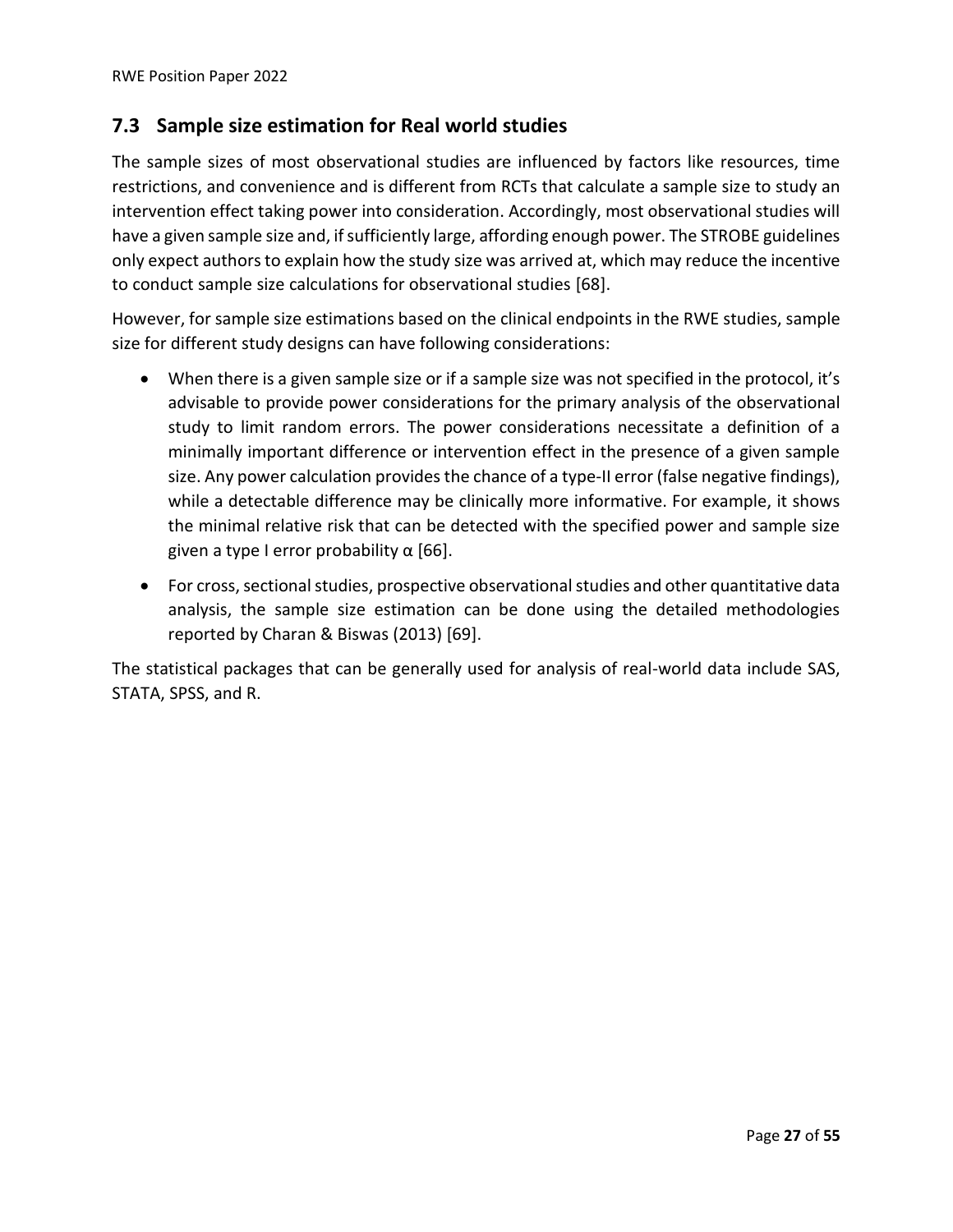## <span id="page-27-0"></span>**8 QUALITY**

Across the healthcare ecosystem, there are concerns over wider adoption of RWE in regulatory and reimbursement decision-making. Critics are concerned that researchers will be disincentivized from conducting RCTs and healthcare decision-makers could be forced to rely on 'inferior' evidence. Several high-profile 'disasters,' including recent retractions of a COVID-19 RWE study from major journals, have solidified the concern that RWE could lead to inaccurate results and poor patient outcomes. Critics also fear that, if allowed to do so, industry will prefer RWE instead of RCTs because RWE is cheaper. Critics thus propose continued adherence to the current paradigm of traditional evidence hierarchies, which display RCTs at the pinnacle and nonrandomized studies as inferior. The lack of a gold standard in defining and creating decisionquality RWE further contributes to variability in RWE study quality, which in turn casts doubt on the validity of RWE and fuels skepticism [\[70\]](#page-53-2).

Quality assurance of data, data collection/ registry procedures, and computerized systems are essential to provide confidence that the design, conduct, and analysis of the registry could protect against bias (systematic error) and errors in inference, that is, erroneous conclusions drawn from a study. For RWE studies – especially for registries – focus on external validity, internal validity, and analysis and reporting is essential [\[2\]](#page-48-2).

Following are some of the guidelines which can be referred to while ensuring the quality of RWE studies:

- 1) **The Strengthening the Reporting of Observational Studies in Epidemiology (STROBE) Statement:** These reporting guidelines are provided for Observational studies in epidemiology (cohort, case-control studies, cross-sectional studies). STROBE stands for an international, collaborative initiative of epidemiologists, methodologists, statisticians, researchers and journal editors involved in the conduct and dissemination of observational studies. The STROBE Statement is being endorsed by a growing number of biomedical journals [\[71\]](#page-53-3).
- 2) **Good ReseArch for Comparative Effectiveness (GRACE):** The GRACE principles have been developed to help healthcare providers, researchers, journal readers, and editors evaluate the quality inherent in observational research studies of comparative effectiveness. The GRACE principles can be used to guide the design and evaluation of studies that are based on new data collection, use existing data, and are consistent with good pharmacoepidemiologic practice and the Agency for Healthcare Research and Quality's handbook on Registries for Evaluating Patient Outcomes [\[72\]](#page-53-4).
- 3) **FDA's "Best Practices for Conducting and Reporting Pharmacoepidemiologic Safety Studies Using Electronic Healthcare Data Sets":** This guidance describes best practices pertaining to conducting and reporting on pharmacoepidemiologic safety studies that use electronic healthcare data, which include administrative claims data and EMR data. The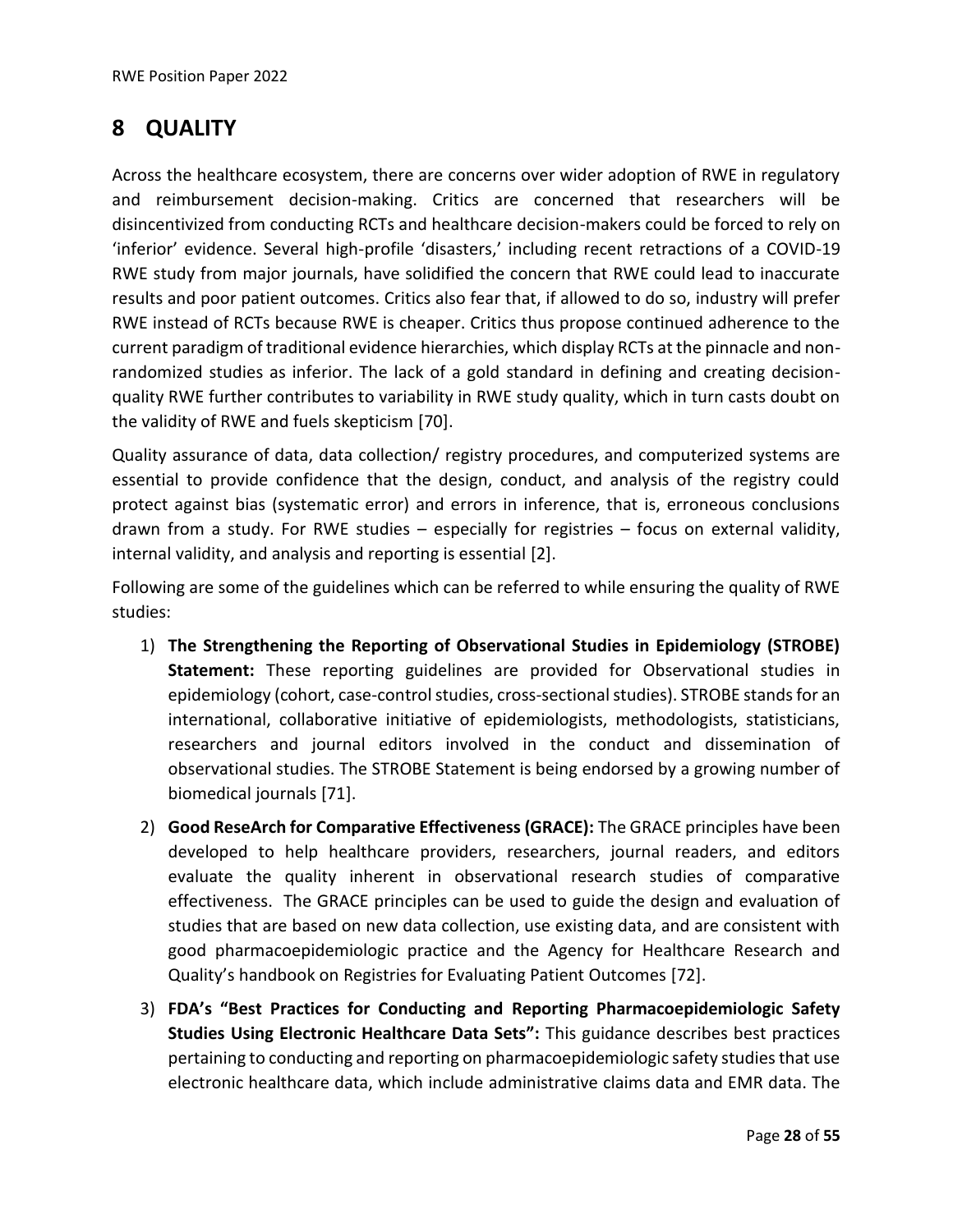guidance includes recommendations for documenting the design, analysis, and results of pharmacoepidemiologic safety studies [\[73\]](#page-53-5)

- 4) D**eveloping a Protocol for Observational Comparative Effectiveness Research: A User's Guide.** This Observational CER User's Guide serves as a resource for investigators and stakeholders when designing observational comparative effectiveness research (CER) studies, particularly those with findings that are intended to translate into decisions or actions. The User's Guide provides principles for designing research that will inform health care decisions of patients and other stakeholders. Furthermore, it serves as a reference for increasing the transparency of the methods used in a study and standardizing the review of protocols through checklists provided in every chapter [\[74\]](#page-53-6).
- 5) **Guidelines for Good Pharmacoepidemiology Practices (GPP):** The GPP propose essential practices and procedures that should be considered to help ensure the quality and integrity of pharmacoepidemiologic research, and to provide adequate documentation of research methods and results. The GPP address the following areas [\[75\]](#page-53-7):
	- Protocol Development
	- Responsibilities, Personnel, Facilities, Resource Commitment, and Contractors
	- Study Conduct
	- Communication
	- Adverse Event Reporting
	- Archiving.
- 6) **Guidance for the format and content of the protocol of non-interventional postauthorisation safety studies by European Medicines Agency:** This document provides guidance for drafting the study protocols for non-interventional PASS in order to support consistency of the presentation and information provided [\[76\]](#page-53-8).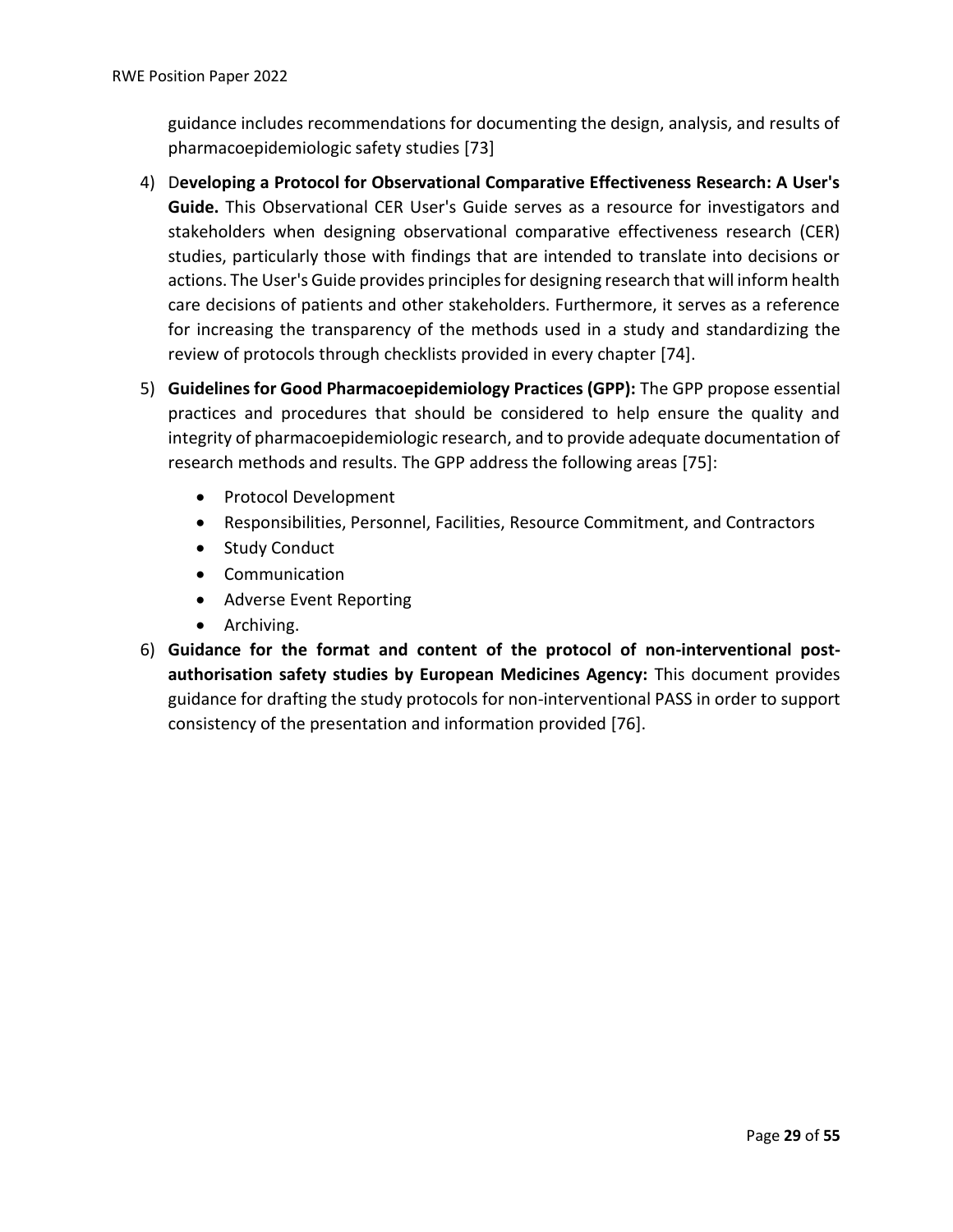## <span id="page-29-0"></span>**9 DATA PRIVACY AND SECURITY**

Health data requires the highest set of privacy and security safeguards. Systems must be put in place to ensure patient privacy and data security, along with a robust consent framework. Above all, there is a need to adopt a citizen-first approach when sharing health data [\[77\]](#page-53-9). Real world evidence studies use RWD which are generated from patient health status and/ or the delivery of health care routinely. These are collected from a variety of sources [\[9\]](#page-48-9). Since these studies use patient data, applicable regulations and guidelines should be followed.

### <span id="page-29-1"></span>**9.1 Informed consent**

Data privacy and security is an integral part of RWE studies and it has to be ensured that all the applicable guidelines and regulations are followed. For example, informed consent is a key tenet in medicine and is often understood as the explicit documented approval given by a patient to receive medical interventions after having reflected on related benefits and harms. The seeking of consent to collect and use patients' data—including from their medical records, radiological images and tissue samples—has historically been less explicit [\[78\]](#page-54-0).

In most primary care settings in India, general practitioners seldom maintain any records, and consent is not sought when they do. Community health workers routinely collect large volumes of data without explicit consent or explanation about how the data will be used. In modern hospitals, if consent is sought for the collection or use of data, it is documented during patient registration or at the bedside just prior to interventions. According to the more recent telemedicine guidelines, if a patient initiates a telemedicine consultation, her consent is implied and not required to be explicitly sought. This is not true 'autonomous authorisation'. The power hierarchy operating in such interactions likely impedes true autonomous decision-making and is particularly exacerbated when services are sought by individuals already discriminated against due to gender, caste or class [\[78\]](#page-54-0). Health data are also increasingly exchanged across services such as wearables, applications and some point of-care devices that are governed by weak data protection regulations. The language, length and complexity of consent documents accessed through small screens on mobile devices or wearables with little or no true choices have rendered them irrelevant, opaque, non-comparable and inflexible [\[78\]](#page-54-0).

In light of the above, it is critical that it is understood that the owner of the patient's data is the patient himself or herself and all data privacy and security measures are taken while conducting an RWE study.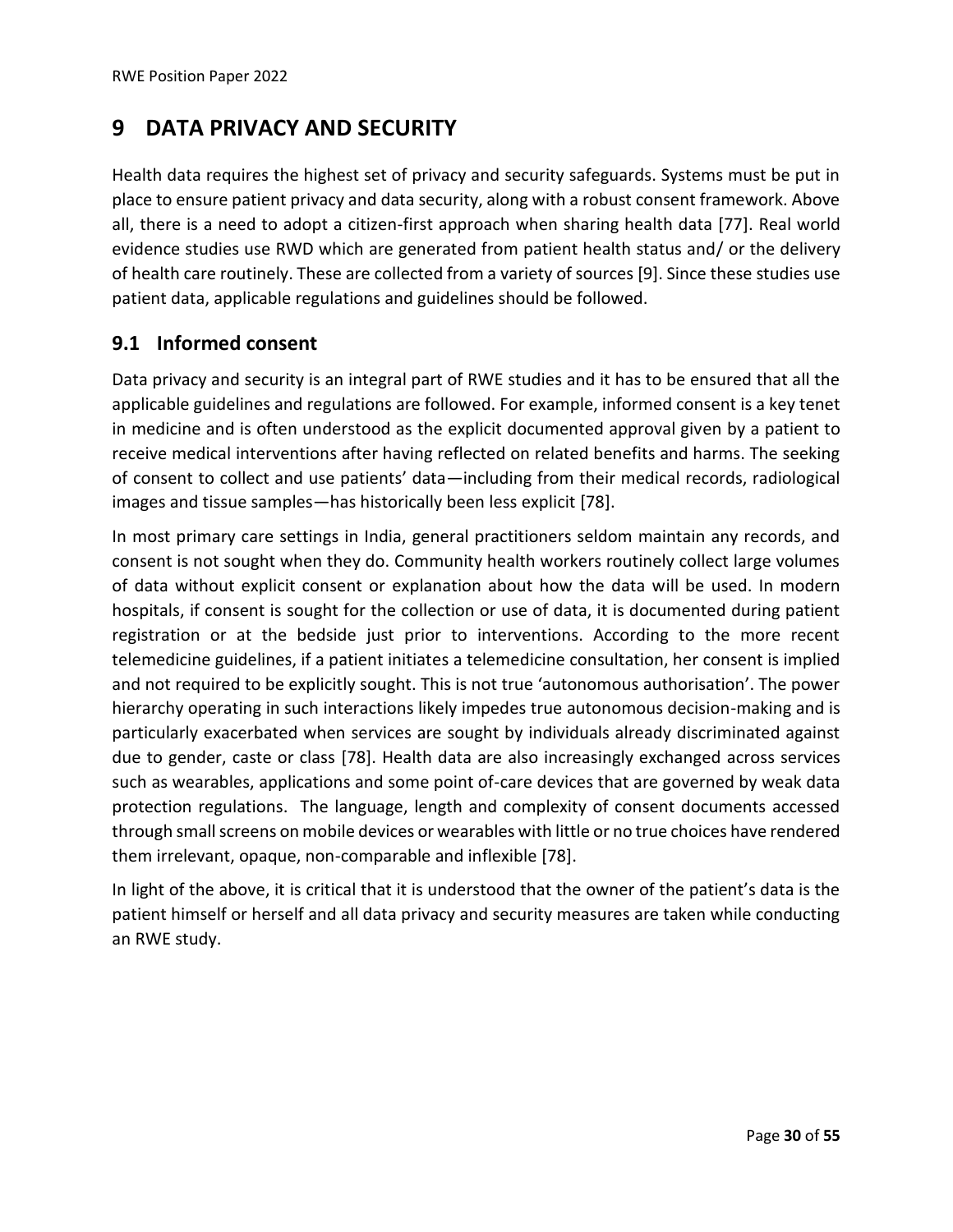In [Table 4](#page-30-1) below, existing framework for data protection in India is provided. Some important framework and its applicability are discussed in this paper [\[78\]](#page-54-0).

<span id="page-30-1"></span>

| <b>Document</b>                                                                                                                   | <b>Details</b>                                                                                                                                                                                                                                   | <b>Type</b>                    | <b>Nature</b>                        |  |
|-----------------------------------------------------------------------------------------------------------------------------------|--------------------------------------------------------------------------------------------------------------------------------------------------------------------------------------------------------------------------------------------------|--------------------------------|--------------------------------------|--|
| Puttaswamy versus Union<br>of India                                                                                               | Judgement of the Supreme Court of<br>India affirming the right to privacy of<br>individuals under the Indian<br>all<br>Constitution                                                                                                              | Law                            | <b>Binding</b>                       |  |
| Information<br>Technology<br>Act, 2000                                                                                            | Prescribes security practices for the<br>protection of personal data. Requires<br>that consent must be sought before<br>the collection of any sensitive personal<br>data                                                                         | Law                            | <b>Binding and</b><br>enforceable    |  |
| AIDS<br>Act<br>HIV/<br>2017,<br>Mental Healthcare Act,<br>2017, Transplantation of<br>Human<br>Organs<br>and<br>Tissues Act, 1994 | Sector-specific laws that govern data<br>related to the disease area. The<br>requirements may be different from<br>under<br>Information<br>those<br>the<br>Technology (IT) Act                                                                   | Law                            | <b>Binding and</b><br>enforceable    |  |
| Personal Data Protection<br><b>Bill, 2019</b>                                                                                     | Proposed law that updates the IT Act<br>and protects all personal data,<br>establishes a data protection regulator<br>and prescribes penalties for violations<br>of these rules                                                                  | Bill; pending in<br>parliament | Unenforceable till<br>passed as law  |  |
| Data Empowerment and<br><b>Protection Architecture</b>                                                                            | Framework for data management and<br>security issued by NITI Aayog, a<br>government think-tank                                                                                                                                                   | Draft report                   | Voluntary                            |  |
| National Digital Health<br>Blueprint, NDHM Health<br>Data Management Policy,<br>NDHM strategy overview                            | Lays out the architectural framework<br>for the digital health infrastructure<br>under the NDHM                                                                                                                                                  | Government<br>reports          | Voluntary                            |  |
| Report by the committee<br>of<br>experts<br>on<br>Non-<br>Personal<br>Data<br>Governance Framework                                | This<br>committee<br>of<br>experts<br>was<br>the<br>Ministry of<br>constituted<br>by<br>Electronics and IT to propose a<br>governance framework for non-<br>personal data. It has released a draft<br>report for public comments (July<br>2020). | Draft government<br>report     | Recommendations<br>to the government |  |

**Table 4: Existing framework for data protection in India**

## <span id="page-30-0"></span>**9.2 Information Technology Act, 2000 ('IT Act') and Information Technology (Amendment) Act 2008 (the '2008 Act')**

Until the Information Technology Act, 2000 ('IT Act'), as originally enacted, India lacked a central statutory framework for data protection. It provided for civil and criminal actions in cases of gaining unauthorized access and downloading or extracting data stored in computer systems or networks or tampering with computer source code, hacking with an intent to cause damage, and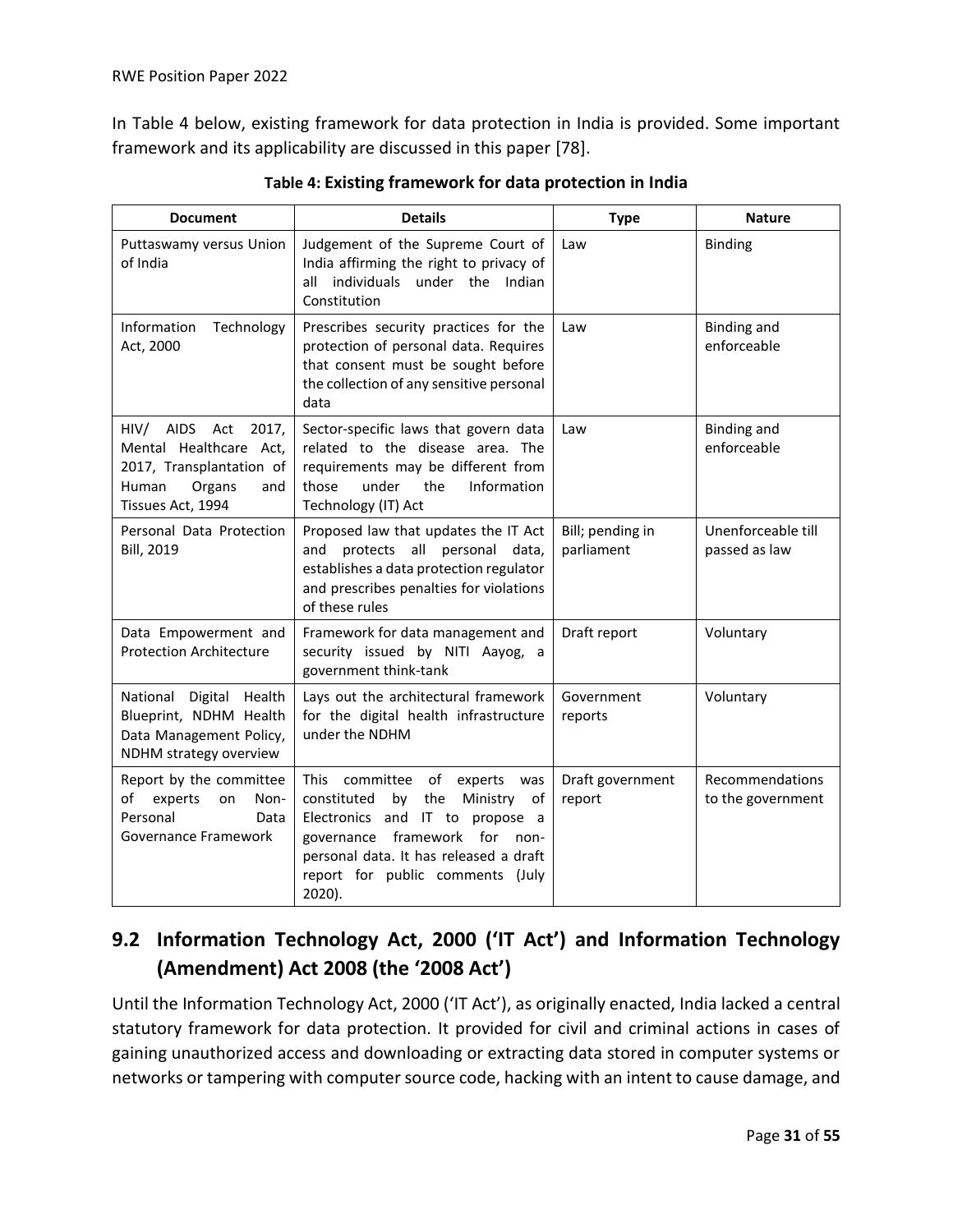breach of confidentiality and privacy. However, it did not contain any positive data protection obligations [\[79\]](#page-54-1).

The IT Act was amended in 2008 by the Information Technology (Amendment) Act 2008 (the '2008 Act'). This added a new section 43A which expressly recognized compensatory relief for a body corporate's failure to protect sensitive personal data or information of a person. 'Body corporate' is defined as any company and includes a firm sole proprietorship, or other association of individuals engaged in commercial or professional activities [\[79\]](#page-54-1).

The most important features and guidance provided are:

- 1. The 2008 Act also provides that 'reasonable security practices and procedures' means security practices and procedures designed to protect such information from unauthorized access, damage, use, modification, disclosure, or impairment, as may be specified by any of the following ways:
	- in an agreement between the parties;
	- in any law for the time being in force;
	- in the absence of the foregoing, such reasonable security practices and procedures, as may be prescribed by the Central Government in consultation with such professional bodies or associations as it may deem fit [\[79\]](#page-54-1).
- 2. Definition of sensitive personal data or information:

The following types of information are identified as sensitive personal data or information:

- passwords;
- financial information such as bank account or credit card or debit card or other payment instrument details;
- physical, physiological, and mental health conditions;
- sexual orientation;
- medical records and history;
- biometric information [\[79\]](#page-54-1)

Any information that is freely available or accessible in the public domain or furnished under the Right to Information Act 2005 or any other law for the time being in force is not to be regarded as sensitive personal data or information for the purposes of these rules [\[79\]](#page-54-1).

3. Disclosure of information to third parties:

Disclosure of sensitive personal data or information by a body corporate to any third party requires prior permission from its provider, who has provided such information under lawful contract or otherwise, unless that disclosure has been agreed in the contract between the body corporate and provider of information, or where the disclosure is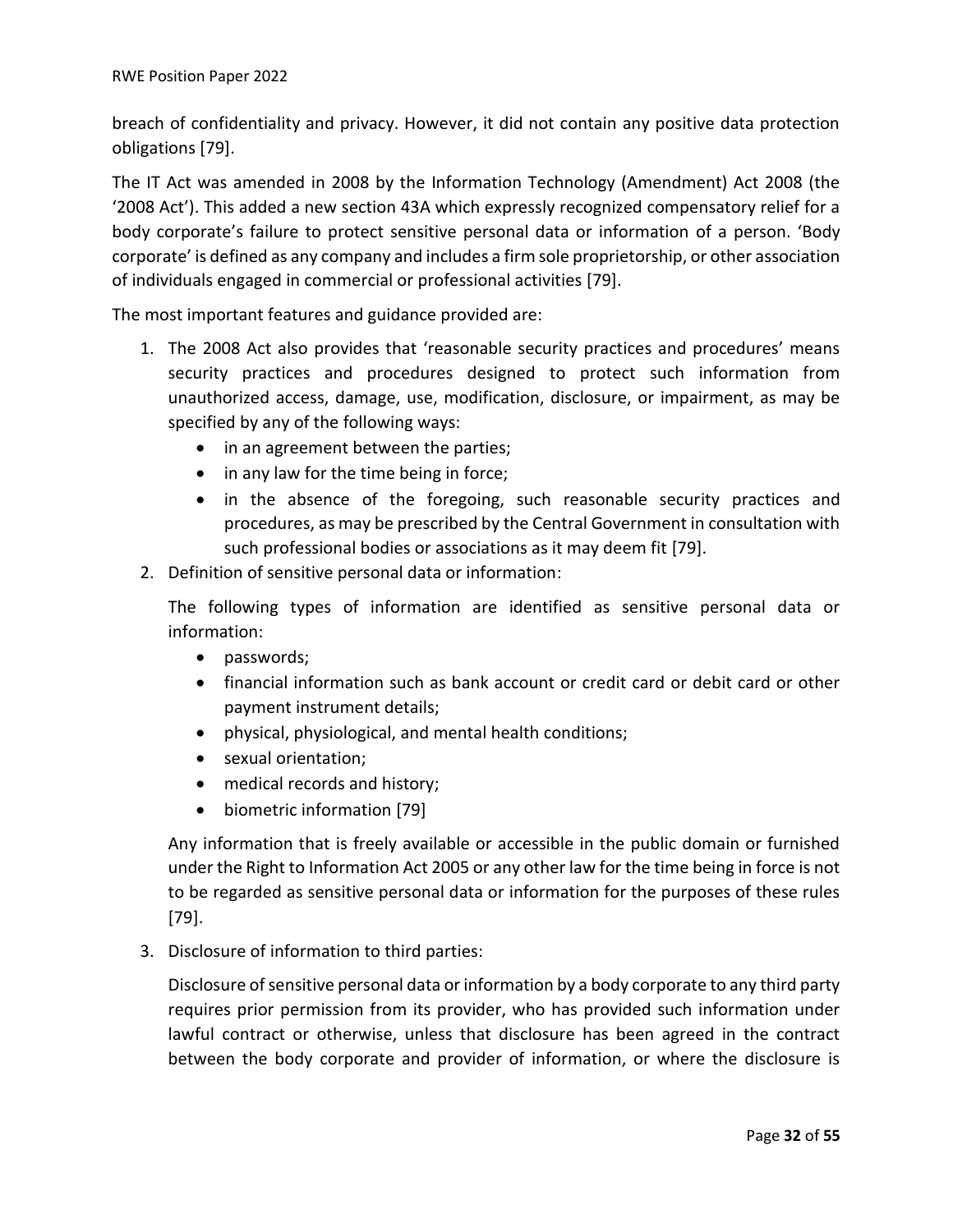necessary for compliance of a legal obligation. Prior consent from the provider of information may not be required in two circumstances:

- where the information is shared with Government agencies mandated under the law to obtain information including sensitive personal data or information for the purposes of verification of identity, or for prevention, detection, investigation including cyber incidents, prosecution, and punishment of offences
- where the information must be disclosed to any third party by an order under the law for the time being in force.

The third party receiving the sensitive personal data or information from body corporate or any person on its behalf is under an obligation not to disclose it further [\[79\]](#page-54-1).

In view of these rules, companies outsourcing their operations to India should carefully examine contracts with the Indian offshore partners to ensure compliance with them and put into place the prescribed procedures [\[79\]](#page-54-1).

## <span id="page-32-0"></span>**9.3 EHR standards**

With the Government of India's 'Digital Health Mission', there has been a lot of advancements in the conglomerations of Healthcare and IT industry. This movement has led to the development of new methods and tools in maintaining the patient data in the digital form. The Electronic Health Record (EHR) is one such solution to support the healthcare facility, irrespective of levels and sizes to improve patient care by enabling functions that other types of records cannot deliver. The major requirements in healthcare facility is to use interoperability and standardization technique to enable easy sharing and exchange of healthcare data between the various levels. The main foundation for the interoperability is the standard terminology, which improves the effective communication between the two healthcare users. Government of India has taken the initiative and formulated and published an EHR standard in September 2013 and consequently revised and published the next version on 31 December 2016 (2016). For EHR standards, Ministry of Health and Family Welfare (MoHFW) suggest the healthcare facility to use the following standards namely Systematized Nomenclature of Medicine – Clinical Terms (SNOMED CT) (2016), International Classification of Diseases (ICD 11) (2016), Logical Observation Identifiers Names and Codes (LOINC) (2016), and National Drug Code(NDC) (2016) [\[80\]](#page-54-2).

As per the EHR standards released by the Ministry of Health and Family Welfare, Government of India, to create an Electronic Health Record (EHR) of an individual, it is essential that all clinical health records created by the various health care providers that a person visits during his/ her lifetime be stored in a central clinical data repository and also be shareable through the use of interoperable standards. Adequate safeguards to ensure data privacy and security must strictly be included at all the times since the patient's medical data are so sensitive and to be protected. Patients must have the privilege to verify the accuracy of their health data and gain access. The EHR standards of India emphasize on patient as the authorized owner of his health data. The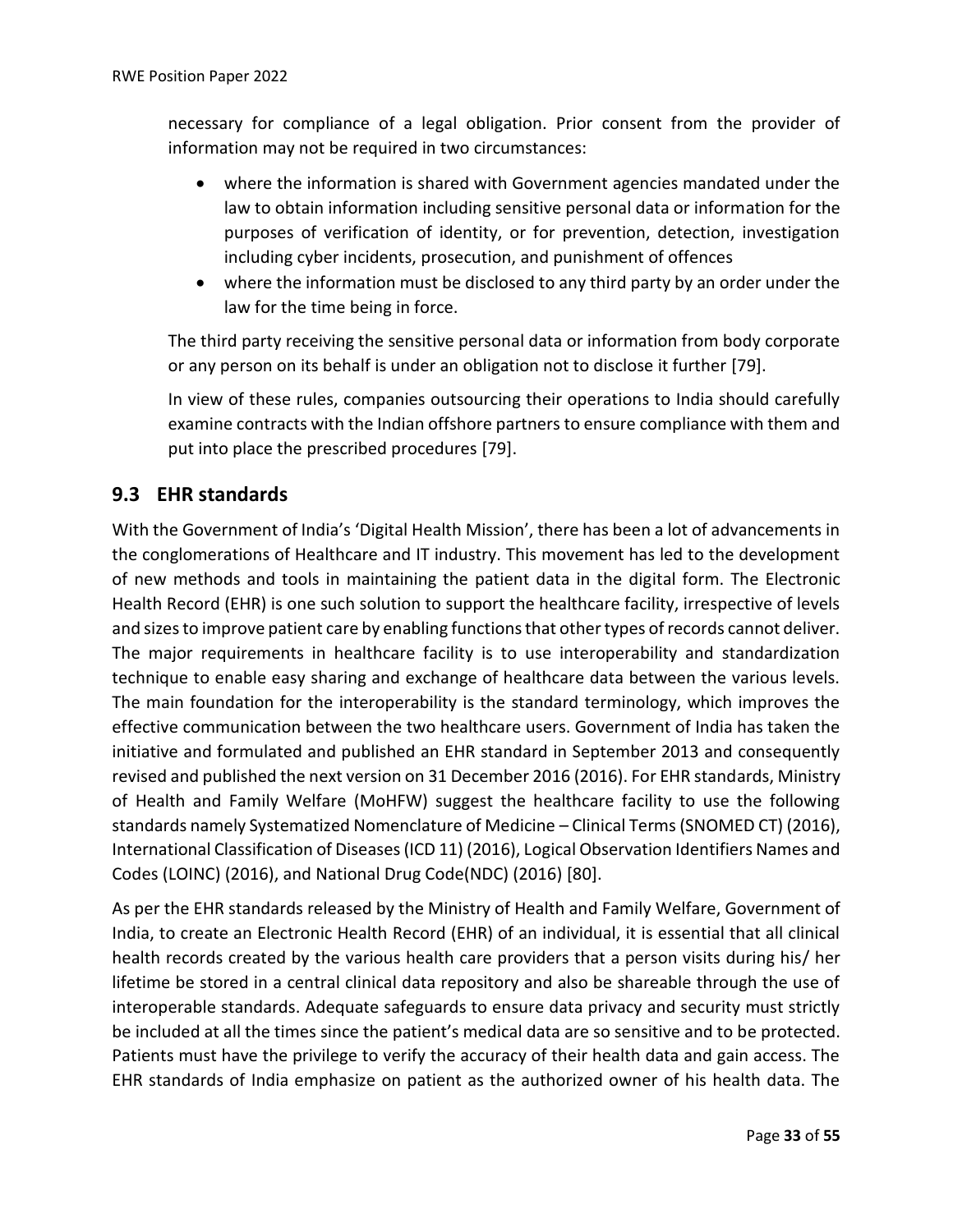standards aim to develop a system which would allow one to create, store, transmit or receive electronically using reliable media for data storage and transfer. EHRs can bring a patient's complete health information together for better medical decisions [\[81\]](#page-54-3).

## <span id="page-33-0"></span>**9.4 Personal Data Protection (PDP) bill 2019**

In India, the dire need for data protection framework was perceived subsequent to the case of Justice K.S. Puttaswamy (Retd.) & Anr v Union of India & Ors1 ("Privacy Judgment"). On this account, a committee was formed in July 2017 by the ministry of electronics and information technology which consisted of ten experts leaded by a former Supreme Court judge, Justice B.N Srikrishna. On 27th July 2018, the ten-membered committee submitted its report on data protection law which was revised by the government. Subsequently, on 11th December 2019, the revised version of the 2018 Draft Bill known as the Personal Data Protection Bill, 2019 ("PDP Bill") was presented before the Indian Parliament. The principles of the PDP bill are tantamount to that of GDPR (General Data Protection Regulation) broadly as the PDP has incorporated certain aspects of GDPR in the bill. However, there are differences and variance between the two legislations [\[82\]](#page-54-4).

The Personal Data Protection Bill, 2019 ("PDP Bill" or "The Bill") was introduced in the Lok Sabha on December 11, 2019. The PDP Bill revises an earlier version of the Bill drafted by a Committee of Experts under the Chairmanship of Justice B.N. Srikrishna in 2018 ("2018 Bill"). The Bill amends the Information Technology Act, 2000 ("IT Act") to repeal the provisions (Sections 43A and 87) that currently deal with data protection. Thus, if passed, it will replace the existing data protection framework under the IT Act and under the Information Technology (Reasonable Security Practices and Procedures and Sensitive Personal Data or Information) Rules, 2011 [\[83\]](#page-54-5).

Like GDPR, this draft bill also deals with protection of personal information and data. Data under this Bill has been bifurcated into three parts:

- 1. Personal Data: Personal data includes any information related to a natural person known as Data Principal, which could potentially reveal the identity of the individual.
- 2. Sensitive Personal Data: Sensitive personal data includes passwords, health and financial data, biometric and genetic data, official identifier, information revealing about one's sex life, sexual orientation, transgender and intersex status and caste tribe.
- 3. Critical Personal Data: The definition of Critical Personal Data has not been stipulated in the Bill. It will be notified by the Central Government [\[82\]](#page-54-4)

The Bill creates a consent-based framework for processing of Personal data. Personal data cannot be processed without the consent of the individual to whom the data relates to, referred to as "Data Principal". This consent has to be sought at the beginning of the process. The consent of the Data Principal must be free, informed, specific, clear and capable of being withdrawn. To ease the process of consent, the Bill provides for registration of Consent Managers, through which the Data Principal may give or withdraw their consent. At the time of collection of personal data, which has also been classified under data processing, the Data Fiduciary is required to give a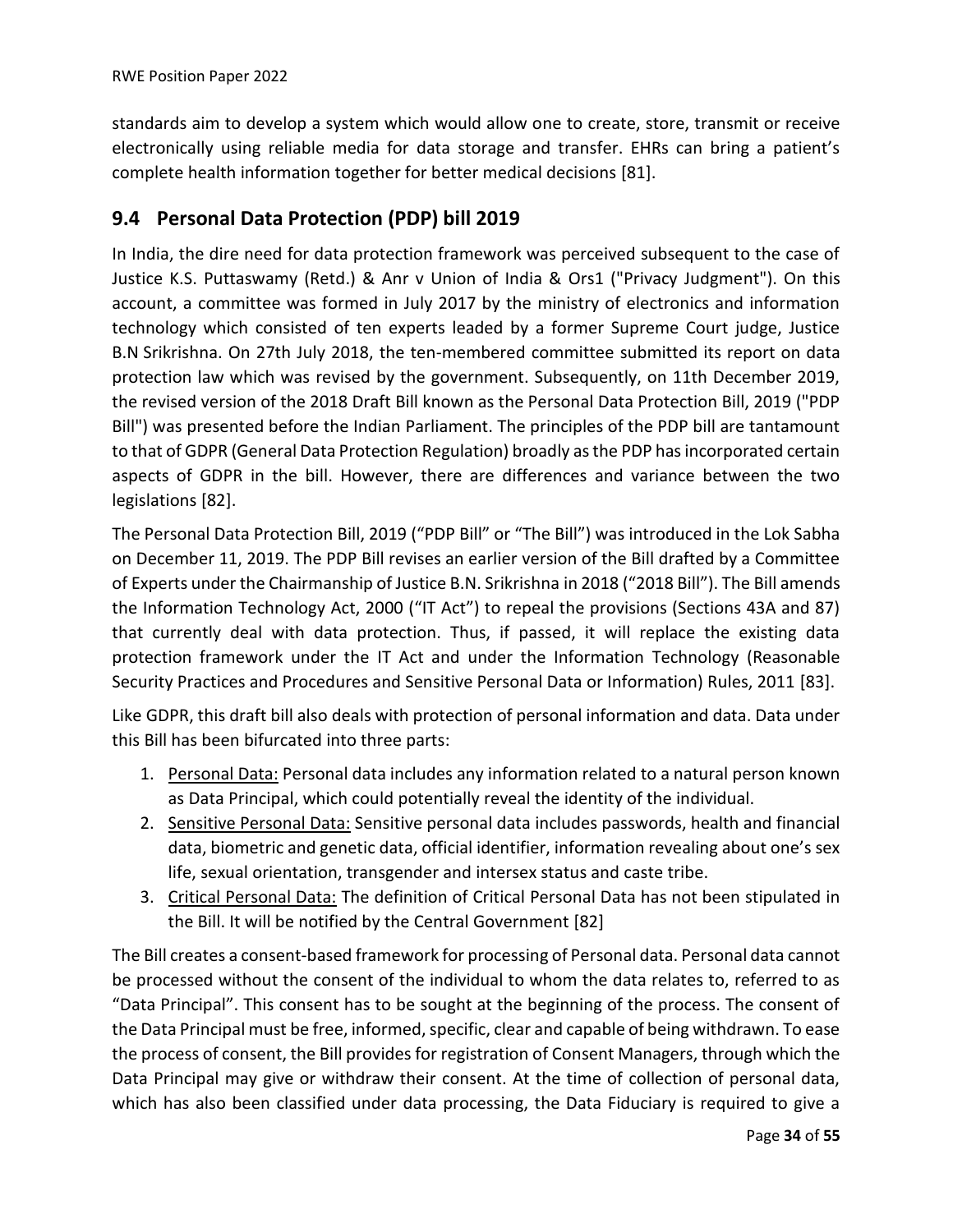notice to the Data Principal. Data Fiduciary means any person, including the State, a company, any juristic entity or any individual who alone or in conjunction with others determines the purpose and means of processing of personal data [\[83\]](#page-54-5).

The PDP Bill also imposes obligations on Data Fiduciaries to regulate the purpose and methods by which personal data can be processed and collected. Personal data can be processed only for a specific, clear and lawful purpose, and such processing must be carried out in a fair and reasonable manner, while ensuring the privacy of the data principal. Importantly, the processing must be for the purpose consented to by the Data Principal or which is incidental to or connected with such purpose. The collection of personal data must also be limited to the extent necessary for the purposes of processing. By ensuring that the purpose for which the data is being processed is under the control of the Data Principal, the PDP Bill makes it certain that the Data Principal will be aware of the metadata that will be generated from their personal data. Furthermore, Section 17(1)(b) of the PDP Bill gives the right to the Data Principal to access a summary of the data being processed. However, the Bill fails to give any rights to the Data Principal to access the processed data or analysis thereof. Lee – Berners expresses his concern about this in the Contract, as this metadata could be utilized further without the Data Principal being aware [\[83\]](#page-54-5).

Today a bigger threat is not just the big data companies having access to private and confidential data but also the Government having access to it. Clause 2 of the Third Principle of the Contract is concerned with the government seeking our private communications and private data. It seeks to establish due process based on international human rights norms, which do not weaken the security of service providers. Clause 3 of the Third Principle of the Contract follows on from this, requesting the government to support and monitor online data privacy rights in its territory, by regulating the data companies and limiting their own data collection to what is necessary to achieve specific public interests [\[83\]](#page-54-5).

Section 33 of the PDP Bill states that sensitive personal data may be kept outside India, as long as a copy of the same stays within the country. However, Critical Personal Data has to be processed and stored within India only. This provision permits personal data to be kept outside India whilst not maintaining a copy of the same within the territorial jurisdiction of India [\[83\]](#page-54-5).

Personal Data Protection Bill is applicable to the corporations and industries that:

- Processes the data which is gathered, shared or stored within Indian Territory.
- Processes personal data associated with any business carried on within Indian Territory.
- Processes personal data of any natural person within the territory of India.

The bill also deals with:

• Processing of personal data by the State, any Indian company or any Indian citizen or persons incorporated under the Indian law.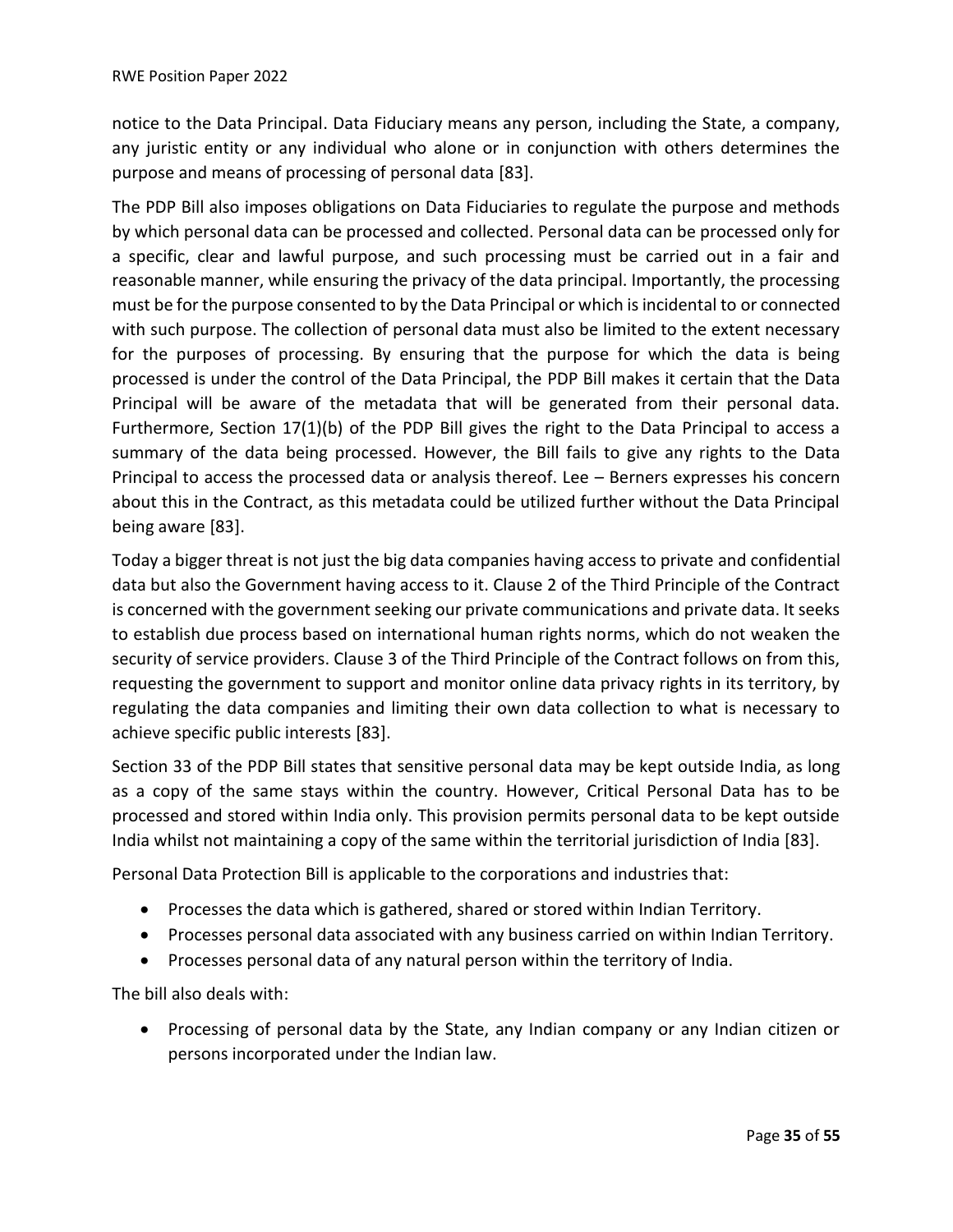- Processing of personal data by data fiduciaries or data processors not present within the territory of India if:
	- $\circ$  Such processing is linked with any business carried on within Indian Territory
	- $\circ$  Such processing is associated with any activity involving profiling of natural persons within Indian Territory [\[82\]](#page-54-4)

Data Fiduciary and Data Processor could be any person, company, juristic entity or state:

- Data Principal: The natural person who is the subject of personal data is known as the natural person.
- Data Fiduciary: An individual who alone or in conjunction with others, ascertains the objective and mode of processing of personal data is the data fiduciary.
- Data Processor: An individual who is not an employee of the fiduciary and processes data on behalf of the fiduciary is the data processor.

## <span id="page-35-0"></span>**9.5 Health Data management policy (2020):**

The Ministry of Health and Family Welfare ("MoHFW") is responsible for conceiving the idea of the National Digital Health Mission ("NDHM"). This visionary project of the Government of India, stemming from the National Health Policy, 2017 ("National Health Policy") intends to digitise the entire healthcare ecosystem of India. This would be done by creating digital health records, and creating and maintaining registries for healthcare professionals and health facilities in order to ensure a smooth interoperable framework for the multiple partners associated with healthcare delivery to individuals in India. The National Digital Health Blueprint, 2019 ("Blueprint") recommends that a federated architecture be adopted, instead of a centralised architecture, for the management of digital health data to ensure interoperability, technological flexibility and independence across the National Digital Health Ecosystem ("NDHE") [\[77\]](#page-53-9).

This Health Data Management Policy ("Policy") is the first step in realising the NDHM's guiding principle of "Security and Privacy by Design" for the protection of individuals'/ data principal's personal digital health data privacy. It acts as a guidance document across the NDHE and sets out the minimum standard for data privacy protection that should be followed across the board in order to ensure compliance with relevant and applicable laws, rules and regulations. This Policy will be dynamic in nature and may be revised from time to time as may be required. Necessary guidelines may also be issued for the implementation of the NDHM [\[77\]](#page-53-9).

NDHM defines the below terms which are critical for RWE studies in data privacy [\[77\]](#page-53-9)

- 1. "Anonymisation" in relation to personal data, means such irreversible process of transforming or converting personal data to a form in which a data principal cannot be identified through any means reasonably likely to be used to identify such data principal;
- 2. "Child" means a natural person/ individual who has not completed eighteen years of age;
- 3. "Consent" means the consent referred to in Clause 9 of this Policy; (given below)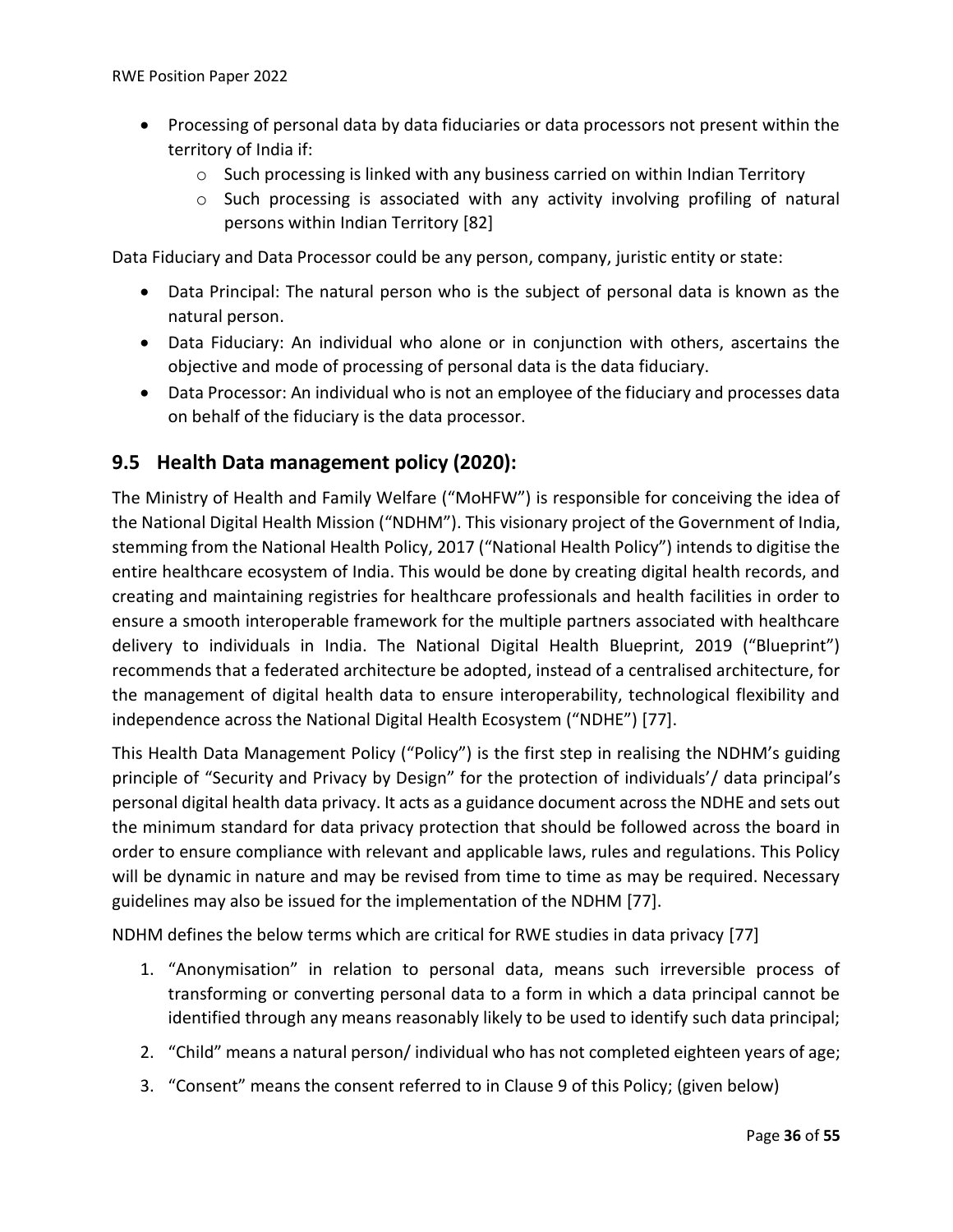- 4. "Consent artifact" means a machine-readable document that specifies the parameters and scope of data sharing and access that a data principal consents to in any personal data sharing transaction;
- 5. "Consent manager" means an electronic system that interacts with the data principal and obtains consent from him/ her for any intended access to personal data;
- 6. "Data" means and includes a representation of information, facts, concepts, opinions, or instructions in a manner suitable for communication, interpretation, or processing by humans or by automated means;
- 7. "Data fiduciary" means any person, including the State, a company, any juristic entity or any individual who alone, or in conjunction with others, determines the purpose and means of processing of personal data. For the purpose of this Policy, data fiduciaries would include Health Information Providers and Health Information Users if such entities are determining the purpose and means of processing of personal data;
- 8. "Data principal" means the natural person/ individual to whom the personal data relates;
- 9. "Data processor" means any person, including the State, a company, any juristic entity or any individual, who processes personal data on behalf of a data fiduciary;
- 10. "De-identification" means the process by which a data fiduciary or data processor may remove or mask identifiers from personal data, or replace them with such other fictitious name or code that is unique to a data principal but does not, on its own, directly identify the data principal;
- 11. "Electronic health records" or "EHR" are one or more repositories, physically or virtually integrated, of data in digital form, relevant to the wellness, health and healthcare of an individual, capable of being stored and communicated securely and of being accessible by multiple authorized users (such as healthcare professionals or health facilities), represented according to a standardized or commonly agreed logical information model. Essentially, an EHR is a collection of various medical records that get generated during any clinical encounter or events;
- 12. "Electronic medical records" or "EMR" refers to a repository of records that is stored and used by the HIP generating such records to support patient diagnosis and treatment. EMR may be considered as a special case of EHR, limited in scope to the medical domain or is focused on the medical transaction;
- 13. "Health facility" refers to health facilities across the country and includes hospitals, clinics, diagnostic centres, health and wellness centres, mobile vans, ambulances and pharmacies;
- 14. "Personal data" means data about or relating to a natural person who is directly or indirectly identifiable, having regard to any characteristic, trait, attribute or any other feature of the identity of such natural person, whether online or offline, or any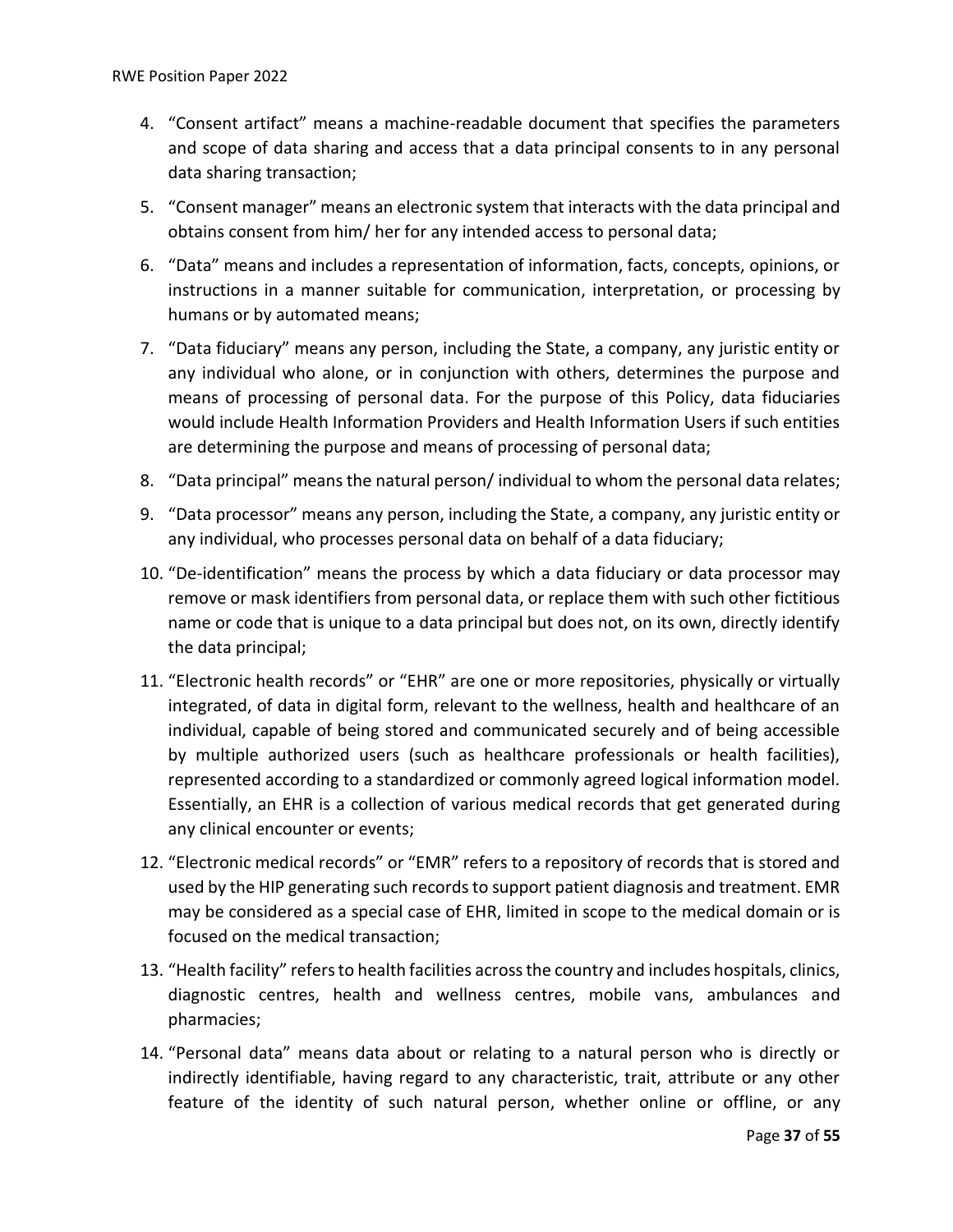combination of such features with any other information. For the purpose of this Policy, personal data would include Personal Health Identifier;

15. "Pseudonymisation" means a data management and de-identification procedure by which personally identifiable information fields within a data record are replaced by one or more artificial identifiers, or pseudonyms;

The NDMP provides Facility ID which are unique ID allocated to each health facility. In addition, "Health ID" refers to the Identification Number or Identifier allocated to a data principal in accordance with Chapter IV of this Policy. Health ID Provider are also given to persons such as data fiduciaries, HIPs or HIUs which have been authorised by the NDHM to issue Health IDs [\[77\]](#page-53-9).

### <span id="page-37-0"></span>**9.6 Consent in relation to collection and processing of personal data:**

Data fiduciaries can collect or process personal data only with the consent of the data principal. It is the responsibility of the data fiduciary to ensure that the consent given by the data principal is valid. The consent of the data principal will be considered valid only if it is:

- Free, having regard to whether it complies with the standards set out under Section 14 of the Indian Contract Act, 1872;
- Informed, having regard to whether the data principal has been provided with the necessary information by way of notice, as set out in Clause 10 of this Policy, the scope of consent in respect of the purpose of processing;
- Specific, where the data principal can give consent for the processing of personal data for a particular purpose;
- Clearly given; and
- Capable of being withdrawn at any time, having regard to whether the ease of such withdrawal is comparable to the ease with which consent may be given.

The purposes for collection or processing of personal data shall be limited to those which may be specified by the NDHM and such purposes will be related to the health of an individual or may be such other incidental purposes which a data principal can reasonably expect, having regard to the purpose and the context and circumstances in which the personal data was collected or processed. In addition to the conditions mentioned in above, the consent of a data principal in respect of collecting or processing any sensitive personal data will be obtained only after informing her/ him the purpose of, or operations in, processing which are likely to cause significant harm to the data principal [\[77\]](#page-53-9).

The NDMP provides guidance for [\[77\]](#page-53-9):

- 1. Method of obtaining consent
- 2. Processing personal data pertaining to a child
- 3. Processing personal data of data principals who are seriously ill or mentally incapacitated, or in response to a medical emergency involving a threat to the life or a severe threat to the health of the data principal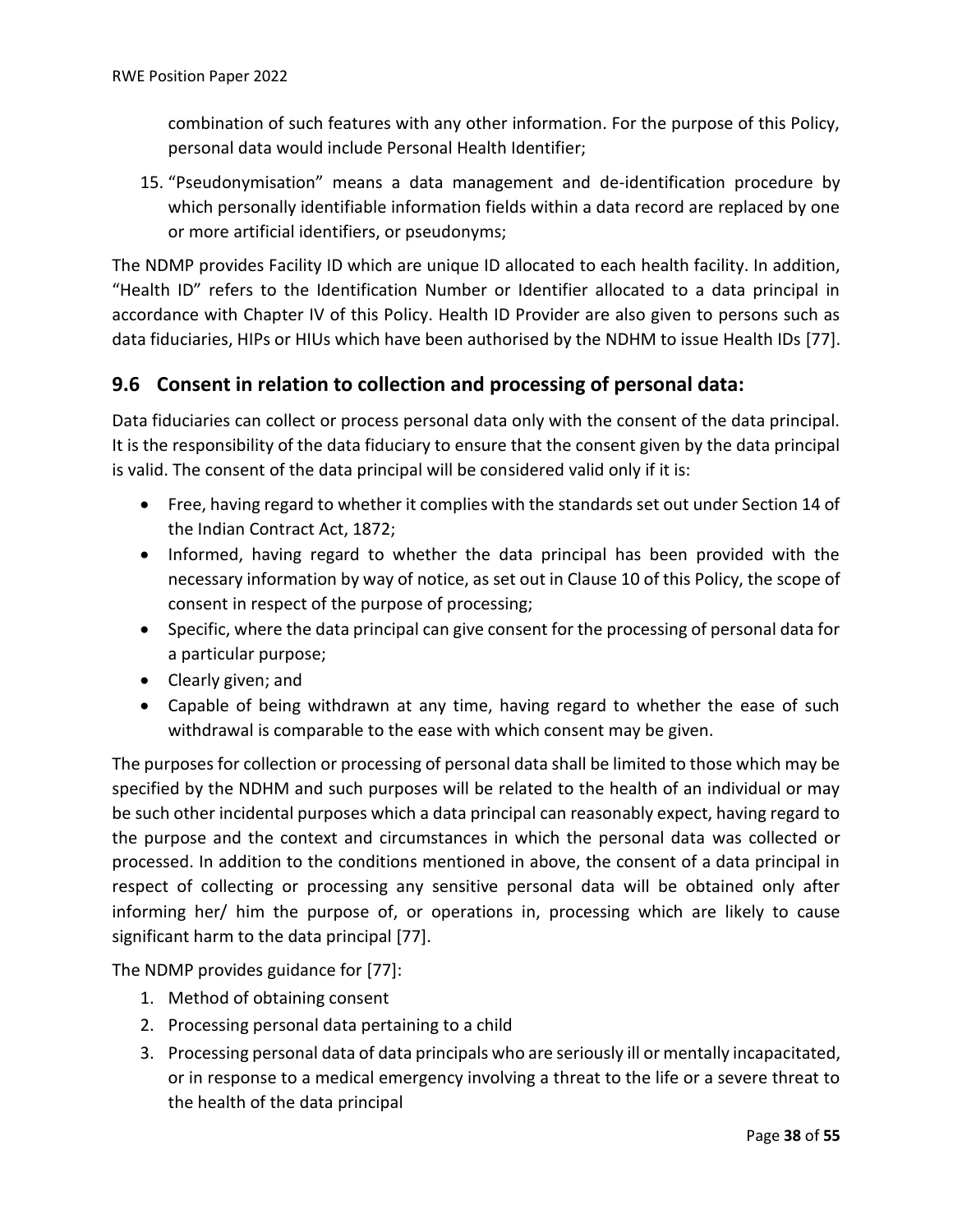An HIU shall follow the principle of data minimisation and shall obtain the consent of the data principal only for such personal data that is necessary for the purposes for which such consent is being sought.

Sharing of personal data and obligations of entities with whom personal data is shared: important points under this are:

- Any personal data processed by a data fiduciary may be shared with an HIU in response to a request made by such HIU for personal data pertaining to the data principal, only where consent of the data principal is obtained.
- A data fiduciary shall maintain a record of all consent obtained under this Policy, pursuant to which personal data has been shared by such fiduciary under this Policy in a manner that enables the audit and review of such data sharing.
- In addition to the obligations set out in Chapter V, an HIU shall ensure that any personal data under this Policy: (a) shall not be used by the HIU for any purpose other than what was specified to the data principal at the time of obtaining his/ her consent (b) shall not be disclosed further without obtaining the consent of the data principal for such disclosure

### <span id="page-38-0"></span>**9.7 What can be done:**

### <span id="page-38-1"></span>**9.7.1 Privacy by design**

Privacy by design (PbD), a systems engineering approach first developed by Cavoukian in 1995, calls for proactive privacy preserving design choices embedded throughout the process life cycle. Since the advent of EMRs, experts have recognised the need for embedding technological safeguards to protect privacy and prevent data breaches. Advances in data science help address several of the aforementioned limitations, by either manipulating the data through strategies like minimisation, separation or abstraction or regulating the process by defining conditions for control and notification. In many settings in India, personal data can often be easily accessed by people who do not need such access; for example, clinic-based facilitators that liaise with state or private insurance companies, insurance agents themselves and in the public sector, administrative officials. There is little recognition that such access, however unintentional or inadvertent, is unethical, and will very soon be illegal. The NDHM strategy calls for PbD tools without providing greater detail. We have described below the dominant tools in current use that apply PbD principles to address gaps in health data protection. These examples are meant to be illustrative and are not exhaustive [\[78\]](#page-54-0).

### <span id="page-38-2"></span>**9.7.2 Data minimisation**

When health data are collected, either through clinical operations or during research, there is temptation to collect more and not less, given the opportunity costs associated with collecting these data. This results in exhaustive data sets archived in the public and private health sector that pose significant privacy risks. Restricting data collection to the essentials has in fact been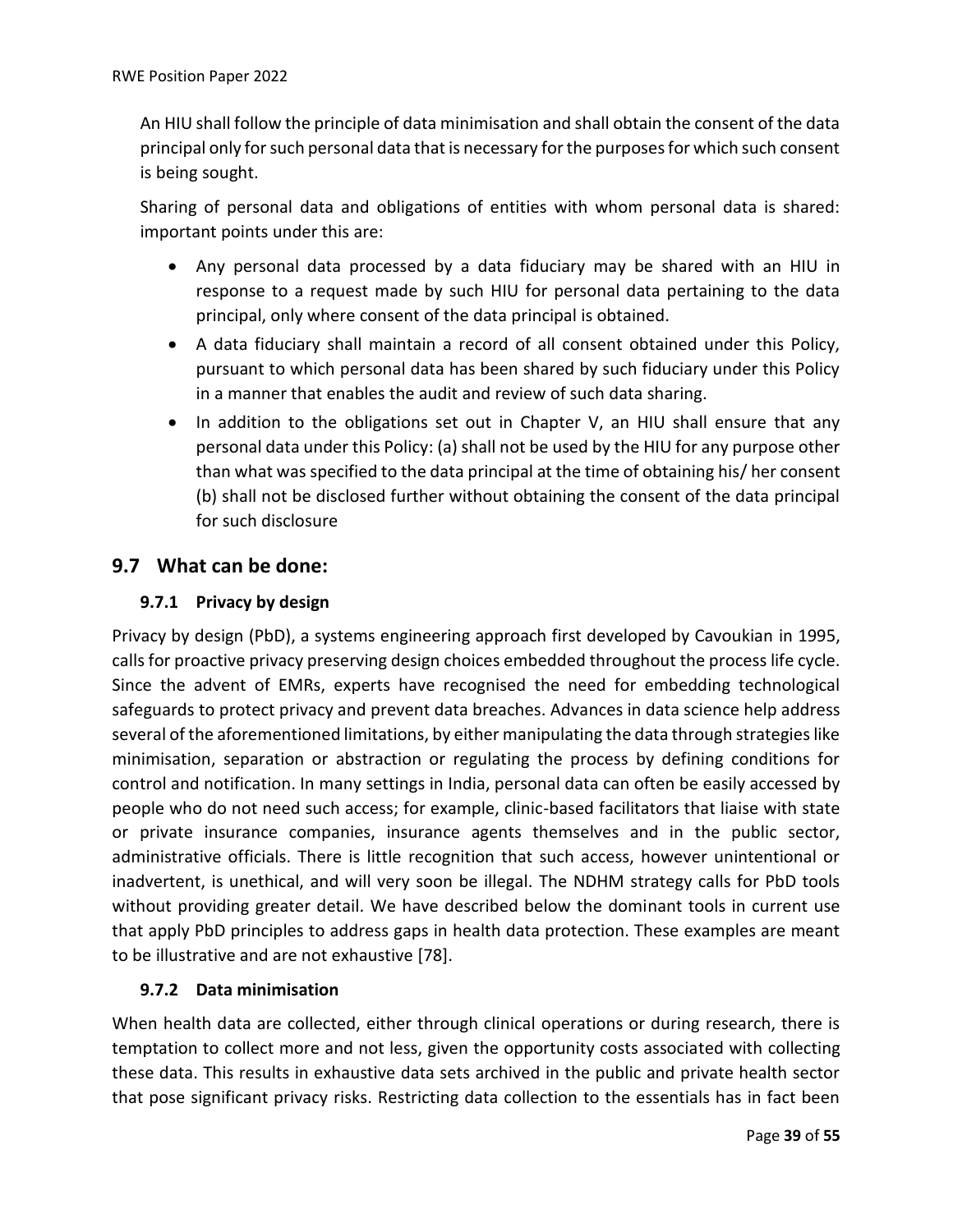demonstrated to declutter and improve the user-interface, and consequently, user-experience and compliance, while reducing privacy risks. While the NDHM espouses data minimisation, existing legacy digital public health systems continue to collect vast amounts of redundant data on millions of beneficiaries, without demonstrable justification [\[78\]](#page-54-0).

### <span id="page-39-0"></span>**9.7.3 Role-based access**

Role-based access is a standard feature in most advanced EMRs. Open source tools like Dataverse provide scientists differential access to research databases as well. Multi-authority attributebased encryption schemes allow role-based models to scale by allowing access to users based on a set of attributes, rather than on individual identities. For example, by virtue of being a verified clinician (regardless of who), physicians are generally able to look up most medical records at their institution easily; by virtue of being a public health administrator (regardless of who), officers should have no access to personal health information; and by virtue of being a research laboratory, the team would have access to authorised de-identified data, provided third-party regulators can affirm the veracity of each of their attributes (clinician, administrator, researcher). The Account Aggregator, a similar consent management framework already in play in India's fintech ecosystem, lends itself to such selective, verifiable, pre-authenticated access as has been proposed at the backbone for the NDHM. Since user consent can be sought asynchronously (prior to actual data processing), this model somewhat mitigates inadvertent coercion associated with point-of-care consent seeking. The NDHM seeks to verify attributes by developing and maintaining 'registries' of providers [\[78\]](#page-54-0).

#### <span id="page-39-1"></span>**9.7.4 User preference**

The General Data Protection Regulation in the European Union facilitates data access by requiring companies to provide a consent management platform to give users more control over their data, by selecting from a menu of data-use options. In India, the Data Empowerment and Protection Architecture and the NDHM seek to empower users by allowing them to place revocable time and purpose limitations on the use of their data— the sorts of choices that would be extremely beneficial to patients. In theory, patients would control who accesses their data at all times, would receive notification of third party access (whether authorised or not), or be able to revoke access at will, when permitted by law. Others have elaborated on the idea by allowing data principals to opt into certain 'data trusts' or stewards with pre-negotiated access controls, where general attributes can be used to guide future data sharing: for example, a patient may elect to always allow healthcare providers to access her data but always deny access to pharmaceutical companies regardless of the identifiability of the data. This approach would entail data principals communicating their preferences to the consent manager to accordingly direct data toward select categories of data processers; for example, to clinical health information users, and say, public research agencies like the ICMR, but not to pharmaceutical companies. The asynchronous and one-time (but revocable and changeable) nature of the process—made possible by the consent manager framework—may allow users to make a more informed and coercion-free choice, if citizens are encouraged to actively enroll in the system prior to clinical care [\[78\]](#page-54-0).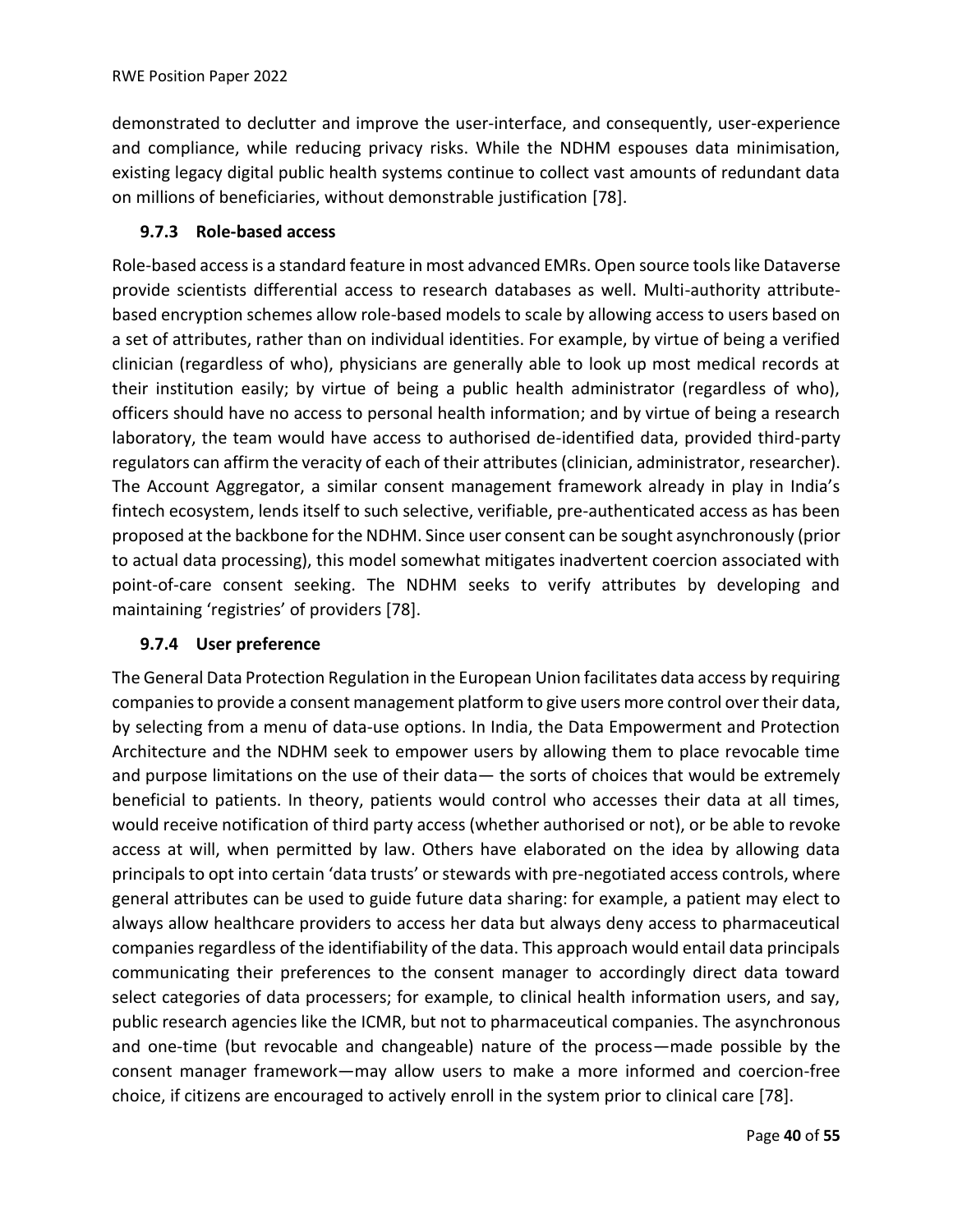#### <span id="page-40-0"></span>**9.7.5 Differential privacy**

The current NDHM guidelines require that all health information processors make aggregated data available. Not only are aggregation and anonymisation inadequate for protecting privacy for the reasons described above, but many aspects of clinical and population health will require nonanonymised, high resolution data to actually be useable and useful. The NDHM's Health Data Management Policy prohibits inadvertent unforeseen re-identification while processing data. Differential privacy (DP) seeks to balance such access to rich data while preserving privacy. It achieves this balance by differentially introducing 'statistical noise' in the data set, depending on what is being queried and by whom, thus combining the aforementioned approaches. The 'noise' masks the contribution of each individual data point without significantly impacting the accuracy of the analysis. Moreover, the amount of information revealed from each query is calculated and deducted from an overall privacy budget to halt additional queries when personal privacy may be compromised. If effective, this approach will help alleviate some of the concerns about combining large data sets; its utility in the clinical setting is yet to be determined. There is precedent for DP as a model for collaborative research. Open source platforms like OpenDP are likely to accelerate use of the application of DP across disciplines. DP may however lead to noisy aggregates with poor utility for analytical tasks in public health. Given the nascency of DP applications, it is premature to assess utility based on field-impact [\[78\]](#page-54-0).

#### <span id="page-40-1"></span>**9.7.6 Regulation**

The jurisprudence on privacy is rapidly evolving in India, and includes a landmark judgement of the Supreme Court affirming the right to privacy. The PDP Bill seeks to regulate the collection and transfer of all personal data, including health information. The law requires consent from the data principal before processing their personal data, and because health data are considered 'sensitive' by the law, the data principal [\[78\]](#page-54-0).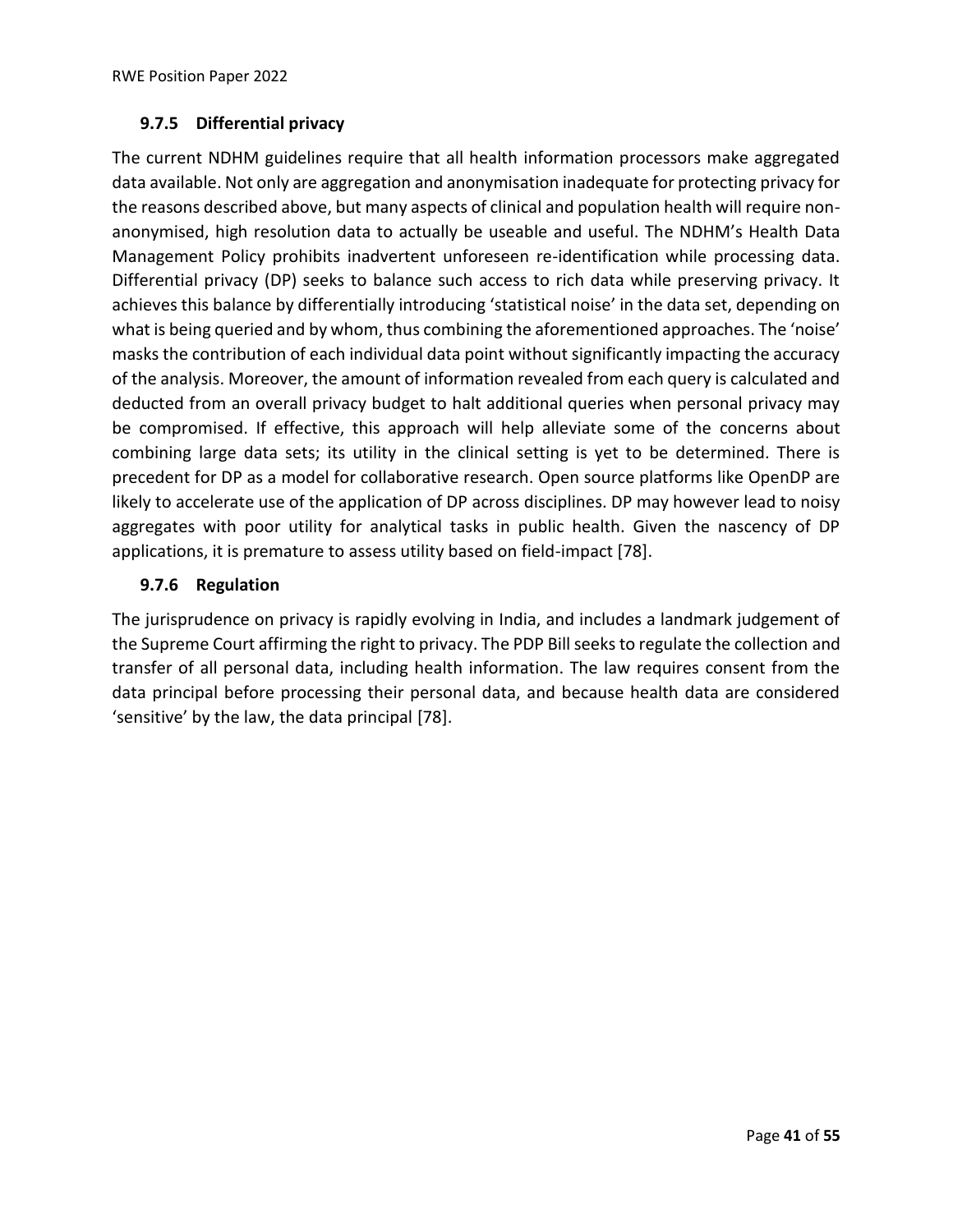## <span id="page-41-0"></span>**10 STUDY REPORT**

Real world evidence, generated from sources of RWD in various health care settings and geographic locations, present opportunities for innovative, efficient, and cost-effective research to inform decisions about the clinical effectiveness and safety of medical products and interventions in clinical medicine, health services, and public health [\[33\]](#page-50-0). However, there may be barriers to the use of these studies due to the limited number of accepted principles for their evaluation and interpretation [\[77,](#page-53-9) [33\]](#page-50-0). Regulators are increasingly calling for high levels of transparency and reproducibility as an integral part of the science of RWE [\[84\]](#page-54-6). Transparency is based on openness, communication, and disclosure of information, whilst respecting the protection of both personal data and commercially confidential information.

The importance of achieving consistently reproducible research is recognized in many reporting guidelines. Reporting guidelines have been developed to guide reporting for a range of study designs and contexts and are associated with improved quality of reporting [\[85\]](#page-54-7). The Strengthening the Reporting of Observational Studies in Epidemiology (STROBE) statement was developed to enhance the transparency of reporting of observational research. Most research conducted using routinely collected data is observational in design, and therefore, the STROBE guidelines are relevant and applicable. Whilst the STROBE statement is designed to apply to all observational studies, specific issues related to reporting research using routinely collected data are not fully addressed. Thus, the REporting of studies Conducted using Observational Routinely collected Data (RECORD) initiative was established as an international collaborative process and an expansion of STROBE to explore and address specific reporting issues relevant to research using routinely collected health data [\[85\]](#page-54-7). It may be useful to report the results of observational studies of comparative effectiveness in the context of how well they support existing clinical trial data. Reporting observational comparative effectiveness studies may contribute to a better clinical and biological understanding of the disease, either by confirmation in a more targeted RCT or through advances in basic science. The Good ReseArch for Comparative Effectiveness (GRACE) principles describe a hierarchy of evidence for observational research on comparative effectiveness that can be used by decision-makers, as well as key elements of good practice including defining research questions and methods a priori; collecting valid, clinically relevant data; analyzing, interpreting and reporting data, including sensitivity analyses and alternative explanations for findings; and conducting these studies in accordance with accepted good practices [\[86\]](#page-54-8).

Incomplete and inadequate reporting of research hampers the assessment of strengths and weaknesses of studies being reported. If observational studies based on RWD are to be accepted as valuable sources of evidence, complete reporting is required. The outcome of a study shall always be presented in an objective and truthful manner, providing a comprehensive and accurate description of the findings. A clear summary of the main results of the study, whether positive or negative shall always be made available. For the content of the report(s), it is recommended to follow the Guidelines for Good Pharmacoepidemiology Practices (GPP) [\[87\]](#page-54-9) of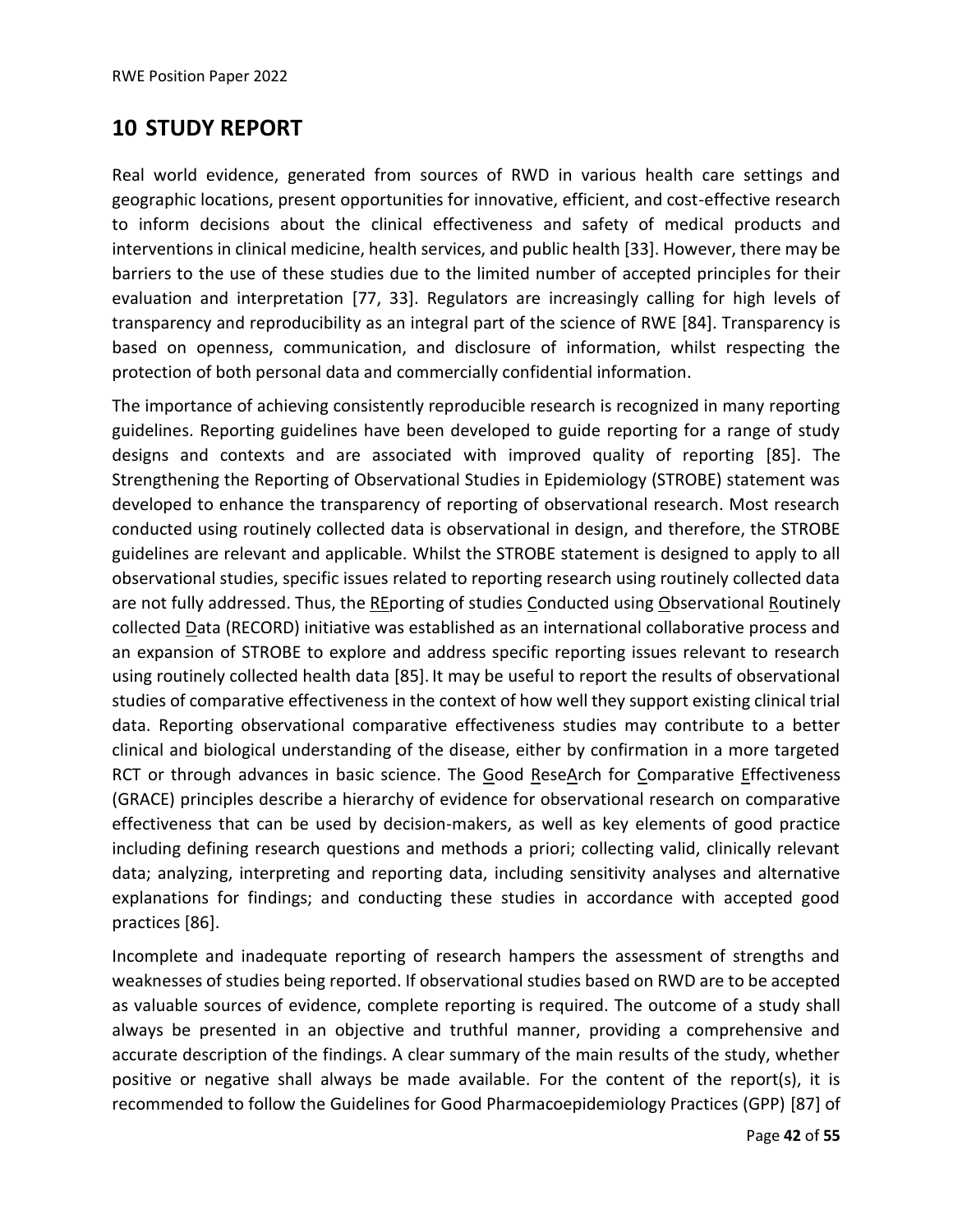the International Society of Pharmacoepidemiology (ISPE) and the STROBE [\[89\]](#page-54-10) and RECORD statements[\[85\]](#page-54-7) for study reports.

Key Elements to be included in the study report are [\[85,](#page-54-7) [86,](#page-54-8) [87,](#page-54-9) [88\]](#page-54-11):

#### **1. Title and Abstract:**

Title page should include (whatever is applicable) the study's design with a commonly used term, purpose of the study, as stated in the protocol, the type of routine data (e.g., health administrative data, other administrative data, disease registries, primary care databases, electronic health record data, and population registries) used, the geographic region to define the study population (e.g., nation, state, province, and region), time frame with dates on which the study was initiated and completed, and linkage between databases (if it was conducted). The names, titles, degrees, addresses, and affiliations of the principal investigator and all coinvestigators and name and address of the Sponsor should be provided in the Title page. Abstract should be an informative and balanced summary of what was done and what was observed.

#### **2. Introduction:**

The scientific background and rationale for the investigation being reported is explained in this section. Stating the specific research objectives is essential for replication and translation of any observational research. For studies using routinely collected data, it should be further clarified whether the analyses were exploratory with the purpose of finding new relationships in the data (examples are data mining or hypothesis-generating studies) or confirmatory with the purpose of testing one or more hypotheses. This section should indicate whether the hypotheses were generated before or after data analysis. It should be clearly stated whether there is a study protocol and how this can be accessed and if the study was registered in a publicly accessible study registry. A clear description of a study's objectives is essential. It is insufficient to simply label a study as descriptive without clarifying whether it aims to generate or examine a hypothesis.

#### **3. Methodology:**

This should include design, population, disease/ condition, comparators, variables, and setting with the perspective of particular decision-makers in mind (e.g., payer or provider).

- *Design*: A research plan should be developed before starting the study. The study plan should include clinically meaningful outcome measures that will assist patients and health professionals with treatment decisions or policymakers with decisions about allocations of resources. The study plan should be sufficiently detailed to allow replication of methodology.
- *Disease/ Condition*: This includes diagnostic certainty, severity, time since diagnosis, significant co-morbidities, treatment history, etc.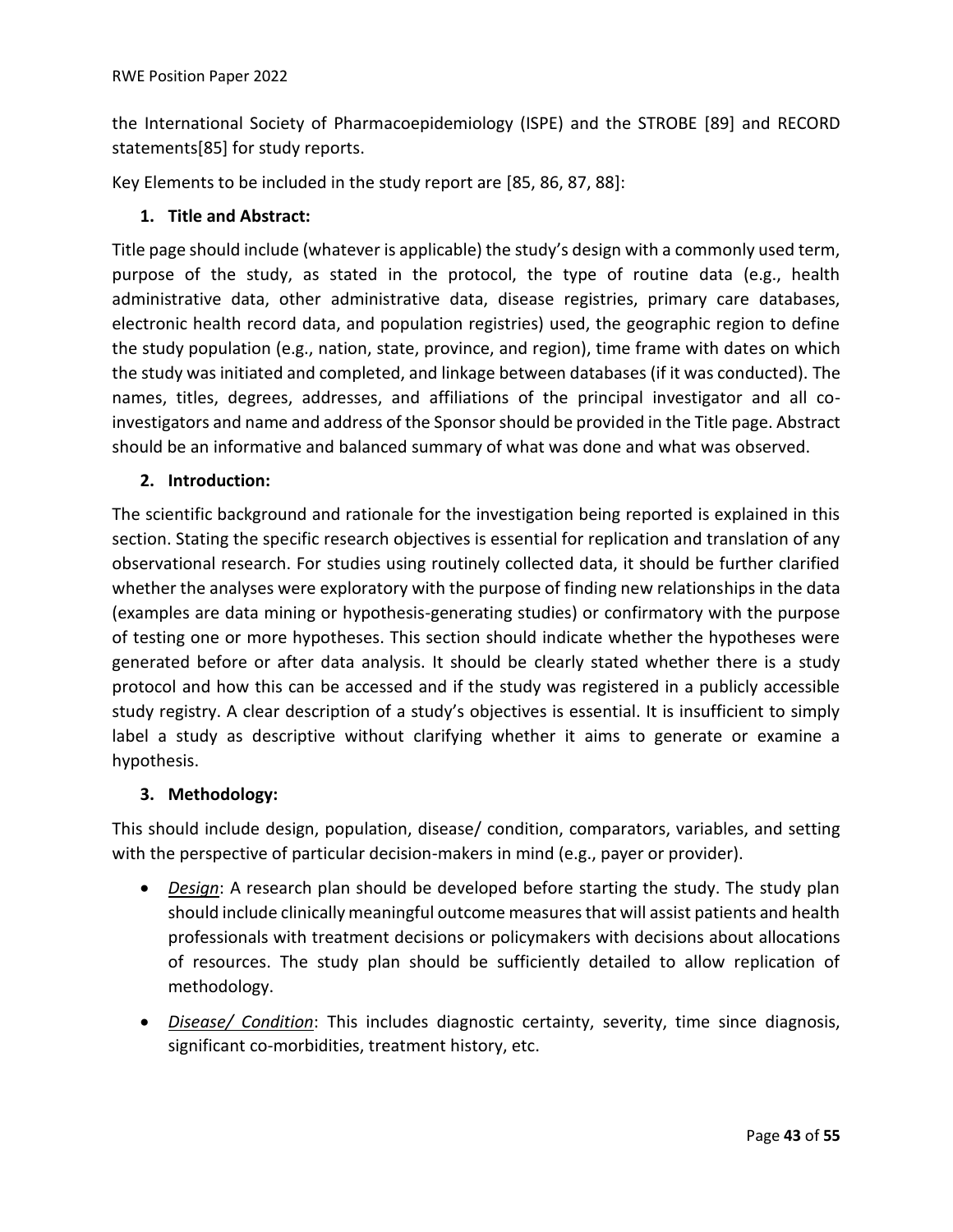RWE Position Paper 2022

- *Population*: Population characteristics to consider include demographics such as age and gender, nationality, ethnicity; risk factors such as average blood pressure, cholesterol levels, and body mass index; behaviors such as smoking; disease history, onset, stage, and severity of the condition; past and current treatments for the condition; and clinical issues such as co-morbidities.
- *Comparators*: It is frequently unrealistic that ALL interventions that could be considered to treat a disease or condition be included in the analysis; however, omitting key interventions that represent standards of care introduces the potential for bias and uncertainty. Comparisons to a number of real-world alternatives are generally preferable to a single comparator. To what extent the treatment and its therapeutic alternatives are already in use in the target population in sufficient numbers should be considered for meaningful analysis and interpretation. For each comparator, consider the brand, dosage, method of delivery, duration of use, whether for a labeled indication, therapeutic alternatives currently in use, the likelihood that the necessary information will be accurately recorded and accessible, etc.
- *Variables*: All outcomes, exposures, and predictors should be clearly defined. Diagnostic criteria should be given, if applicable. The outcome measure (endpoint) should be clearly stated, clinically meaningful, and appropriate for measuring effectiveness. Outcomes such as cardiovascular events (e.g., rates of myocardial infarction or stroke), mortality, patient functioning, health-related quality of life or health status measures (e.g., scores from the SF-36 Health Survey or the EQ-5D) may be more relevant to a decision-maker than surrogate or intermediate endpoints (e.g., cholesterol levels).

Exposure to treatment is ideally documented by evidence that patients actually took the medication or received the treatment as per routine practice. Exposure may be documented by evidence of a prescription being written, a claim being filed, and measures of medication possession.

Misclassification of drug exposure can result from the patient's incorrect recall of dose or poor adherence or treatment compliance. Studies using data sources that track prescription fills and refills are particularly vulnerable for treatments used on an asneeded basis (e.g., migraine medications) and for treatments dispensed in liquid or inhalable forms.

• *Settings*: Factors that should be considered may include the study time frame, the payer setting, provider characteristics, or the geographic area. The setting, locations, and relevant dates, including periods of recruitment, exposure, follow-up, and data collection are described.

### **4. Data Collection:**

How the data were collected, enrollment and coverage factors, pathways to care, quality assurance, other factors that may have affected the quality of the data and the validity of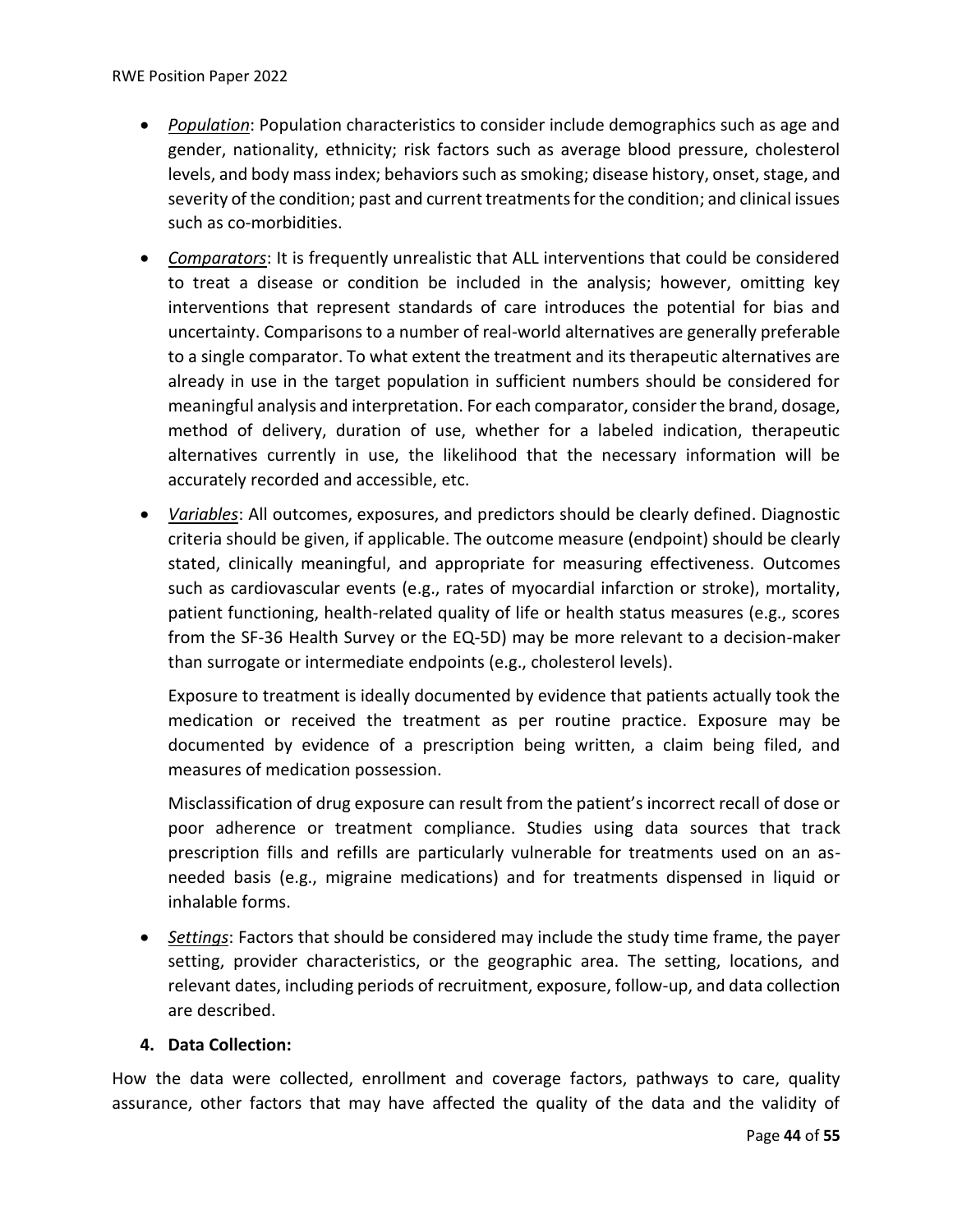conclusions that may be drawn from their analysis should be described for both primary collection of data, i.e., data that are collected specifically for the purposes of the study, and secondary use of data, i.e., data that were collected for other purposes (such as administrative claims data and medical records). The data source and how the data were collected is essential to document when using secondary data as this will help minimize errors in interpretation. For example, billing codes may be recorded inaccurately (e.g., coding errors), imprecisely (e.g., DRGs), inconsistently, and/ or under different constraints (e.g., one intervention might have been subject to pharmacy prescription limits, such as for migraine medicines) and may thus not be reflective of the actual clinical condition. For routine data consisting of survey results, the survey questions should be provided with the precise wording given to study participants.

#### **5. Statistical Methods:**

This includes how populations, interventions, and outcomes are defined; how missing data are dealt with; how outliers are dealt with; which analytic approaches were taken, and to what extent unmeasured confounders may influence the results. Whether the study included individual-level, institutional-level, or other data linkage across two or more databases should be mentioned. Linkage techniques and methods used to evaluate linkage quality should be provided. The description of data cleaning methods at different stages of the study should include those used to screen for erroneous and missing data, including range checks, checks for duplicate records, and handling of repeated measures. The most common and basic approaches for identifying heterogeneous treatment effects are to conduct subgroup analyses. Any methods used to examine subgroups and interactions are described. If sensitivity analyses were conducted based on different sets of codes/ algorithms, these should also be described and evaluated.

### **6. Bias and Confounding factors:**

Accurate interpretation depends on understanding the extent to which bias (stemming from factors that are related both to the decision to treat and to the outcome(s) of interest) may have distorted the results.

A confounder is a factor that distorts the true relationship of the study variables of central interest by virtue of being related to the outcome of interest, but not related to the study question and unequally distributed among the groups being compared. Stronger methods to deal with potential confounding that may occur due to lack of randomization include inception cohorts, new user designs, the use of multiple comparator groups, matching designs, and assessment of outcomes not thought to be impacted by the intervention compared.

Various types of bias to consider include:

• *Selection bias* refers to systematic differences among the groups being compared that arise from self-selection or physician-directed selection of treatments, or association of treatment assignments with other characteristics such as education, ethnicity, age, access to healthcare, etc.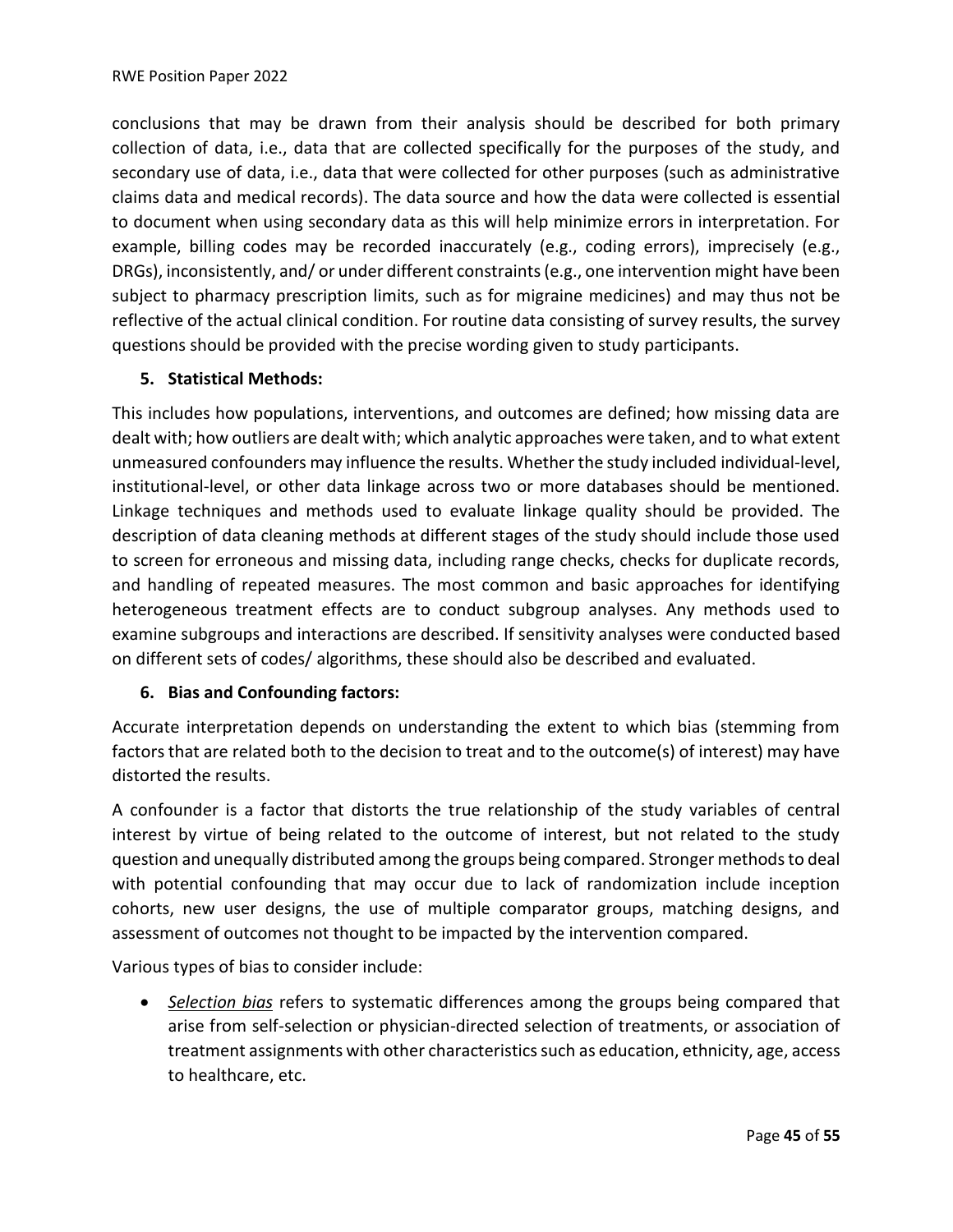- *Misclassification bias* occurs when an exposure or outcome is incorrect or missing.
- *Detection bias* applies to situations in which comparison groups are assessed at different points in time or using different methods or by assessors who may have knowledge of which treatment was used.
- *Performance bias* refers to systematic differences in care other than the intervention under study.
- *Attrition* refers to selective loss to follow-up.
- **7. Results:**

Reporting the number of individuals screened at each stage of the selection process is important to assess the potential selection bias of participants and can provide cursory evidence that the study procedures were implemented correctly. The final analyzable sample can most easily be interpreted when a text description or a flow diagram is provided that describes the initial pool of potential subjects and the sample after each inclusion and exclusion criteria is applied. A basic summary of the observable characteristics of the study population should be provided including descriptive statistics on the mean value (and distribution where appropriate) for demographic variables, prevalence of co-morbidities, and other potential confounders reported by treatment groups.

Sufficient tables, graphs, and illustrations should be included to present the pertinent data and to reflect the analyses performed. Epidemiologic parameters (e.g., risks, rates, risk or rate differences, and risk or rate ratios) are the most typical epidemiologic measures to report. Both unadjusted and adjusted results should be presented. Effect measures should not be described as "significant" or "not significant." Precision of estimates should be quantified using confidence intervals. Confidence intervals communicate both the strength of the relationship and the precision of the measure and are therefore more informative than point estimates accompanied by p-values. Absolute measures of effect included differences in proportions, means, rates, number-needed-to-harm (NNH), number-needed-to-treat-to-harm (NNT $_{\rm H}$ ) and number-neededto-treat (NNT) and should be reported for a meaningful time period. Relative measures of effect are rate ratios, proportions, or other measures and include odds ratios (ORs), incidence rate ratios, relative risks, and hazard ratios (HR).

Statistical techniques like propensity score methods and instrument variable methods used to adjust for multiple analyses of the same data, reporting of unadjusted estimates of treatment effects should be reported. Describe how the missing data were handled. The study must report confounder-adjusted estimates if they are attempting to make any inference regarding the effects from treatment. Unadjusted estimates should also be reported to allow for comparison with the adjusted results.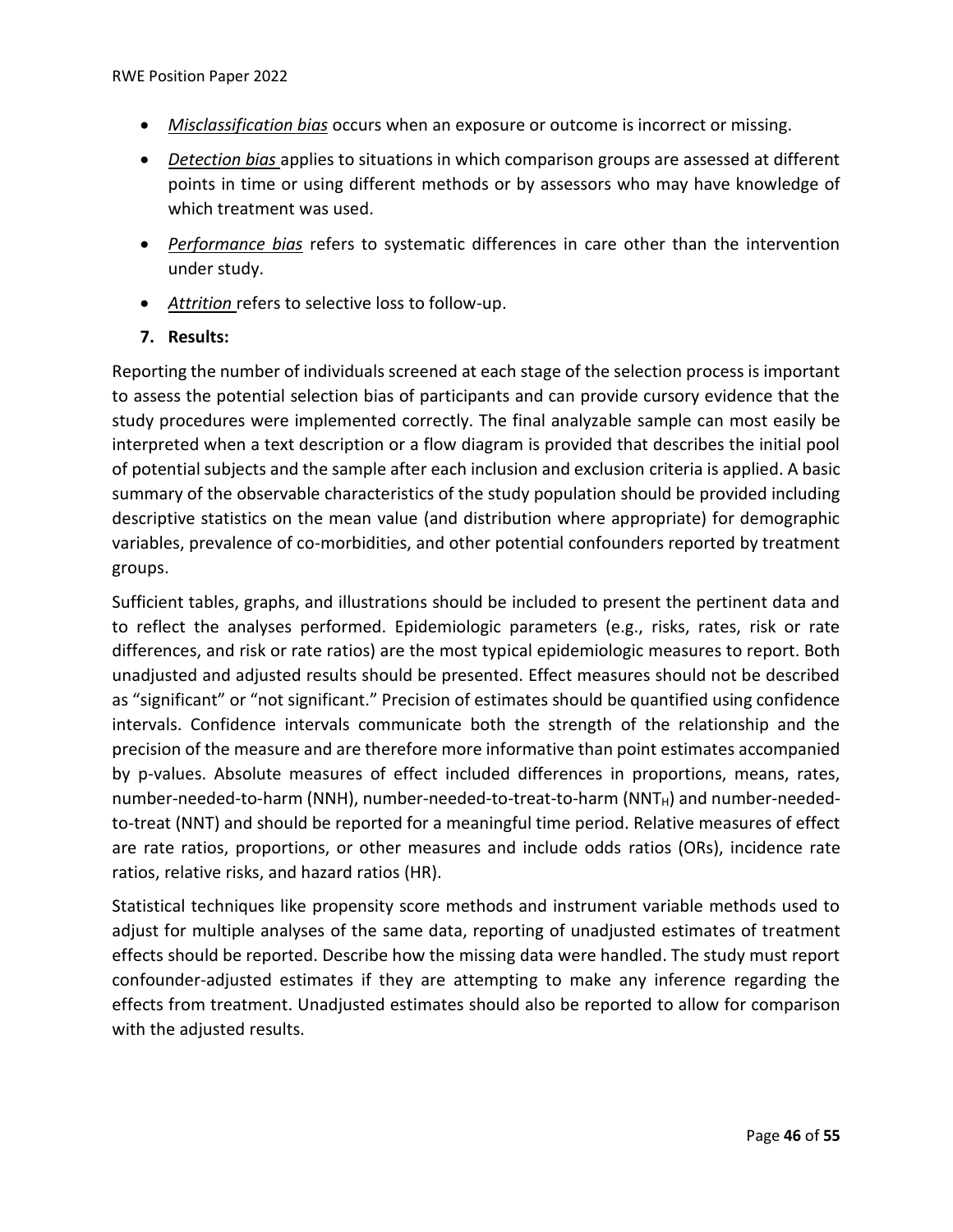### **8. Discussion:**

The implications of using data that were not created or collected to answer the specific research question(s) should be discussed. Any major deviations from the protocol, that may potentially impact the study population or add bias should be addressed. Discussion of misclassification bias, unmeasured confounding, missing data, and changing eligibility over time, as they pertain to the study being reported should be included. Another important potential limitation is changes in coding practices or eligibility criteria resulting from a change in the composition of the database population, study population, or both over time.

To aid interpretation of research, a thorough review of literature should be undertaken to compare the findings to all known previous findings exploring the same or similar objectives. The report should provide plausible explanations for disparate findings and identify methodological differences or advance a theoretical or biologic rationale for the differences. The report should provide plausible explanations that have led to findings that are different in direction or magnitude. A statement of the conclusions drawn from the analyses of the data should be added.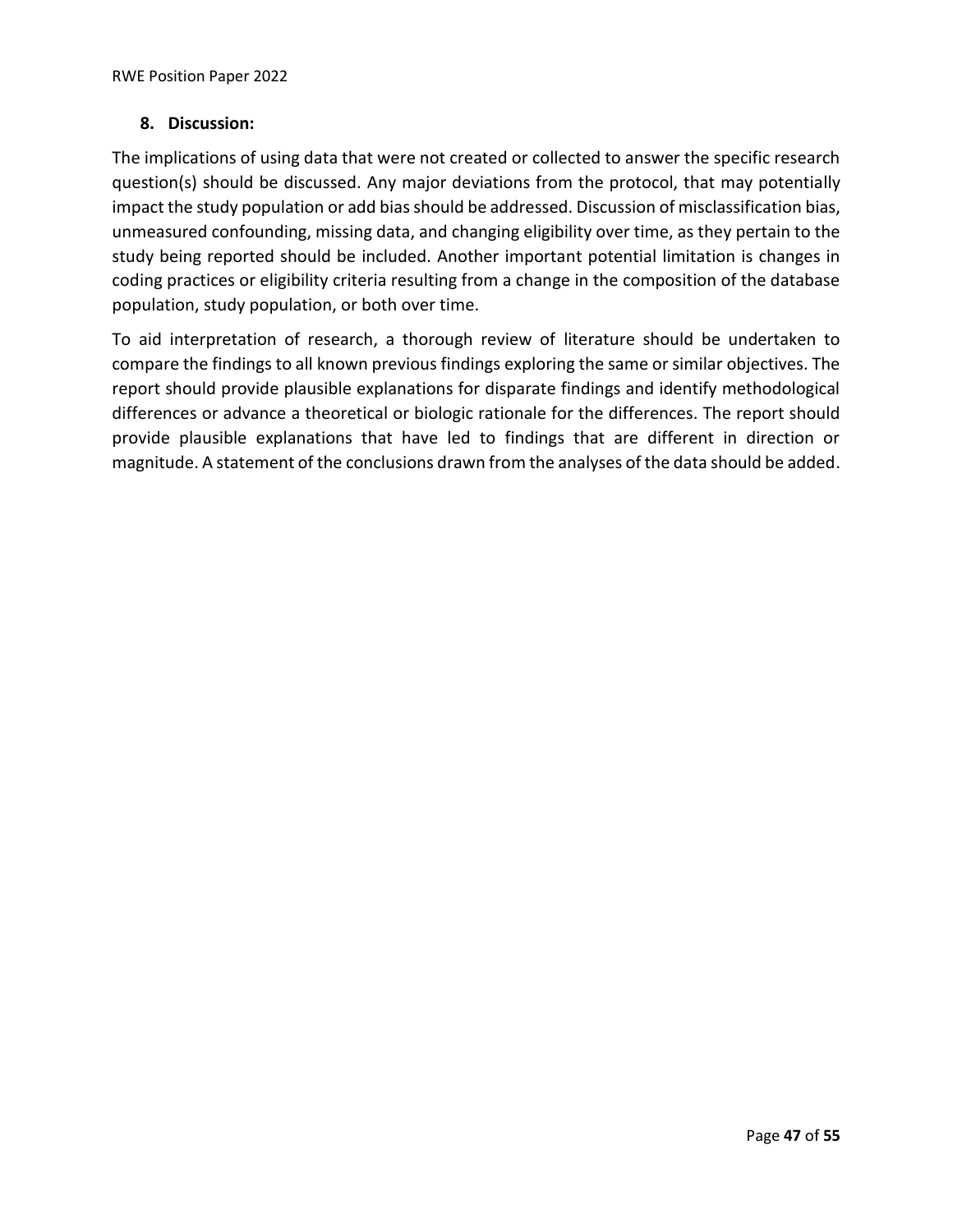## <span id="page-47-0"></span>**11 RWE COUNCIL WORKING GROUP**

| <b>RWE Topic</b>                                                                       | Author                                                                                                                                                      |
|----------------------------------------------------------------------------------------|-------------------------------------------------------------------------------------------------------------------------------------------------------------|
| Introduction                                                                           | Sivasankar,<br>Vaishnavi<br>Manager-Medical<br>Governance &<br>Regional medical Lead-<br>Established products (APAC), Bayer Zydus<br>Pharma Private Limited |
| Real-world evidence study designs                                                      | Bruno Jolain MD, Chief Medical Officer (CMO)<br>Roche Products (India) Pvt. Ltd                                                                             |
| Conduct of Real-world evidence studies                                                 | Kavitha Gurram, Director & Head of Project<br>Management, Real-World Evidence Solutions<br><b>IQVIA</b>                                                     |
| Informed consent                                                                       | Dr Poonam Sule, Senior Scientist, Clinical<br>Development, PHC R&D, Procter and Gamble<br><b>Health Limited</b>                                             |
| Regulatory requirements<br>Real-world<br>$\qquad \qquad -$<br>evidence studies - India | Dr. Nitin Maksane, Global Medical Affairs<br>Manager, GSK                                                                                                   |
| Analysis: Statistical considerations for Real-<br>world evidence studies               | Mahendra Kumar Rai, Senior Director HEOR &<br>RWE, EVERSANA Asia Pte Ltd, Singapore.                                                                        |
| Quality                                                                                | Dr Deepa Chodankar, Heading GENESIS unit,<br>Sanofi                                                                                                         |
| Data privacy and security                                                              | Dr Deepa Chodankar, Heading GENESIS unit,<br>Sanofi                                                                                                         |
| Study report                                                                           | Shruti MP, Associate Director, Real World<br>Data Solutions, Parexel                                                                                        |

## <span id="page-47-1"></span>**11.1 Conflict of interests/disclosures**

None.

### <span id="page-47-2"></span>**11.2 Acknowledgements**

We would like to thank Dr Arun Bhatt, (Consultant, Clinical Research & Drug Development) for his guidance for this paper and Saranya Vellangallor Subramanian (Senior PM, Medical Writing, Zifo RnD Solutions) for writing and editorial support.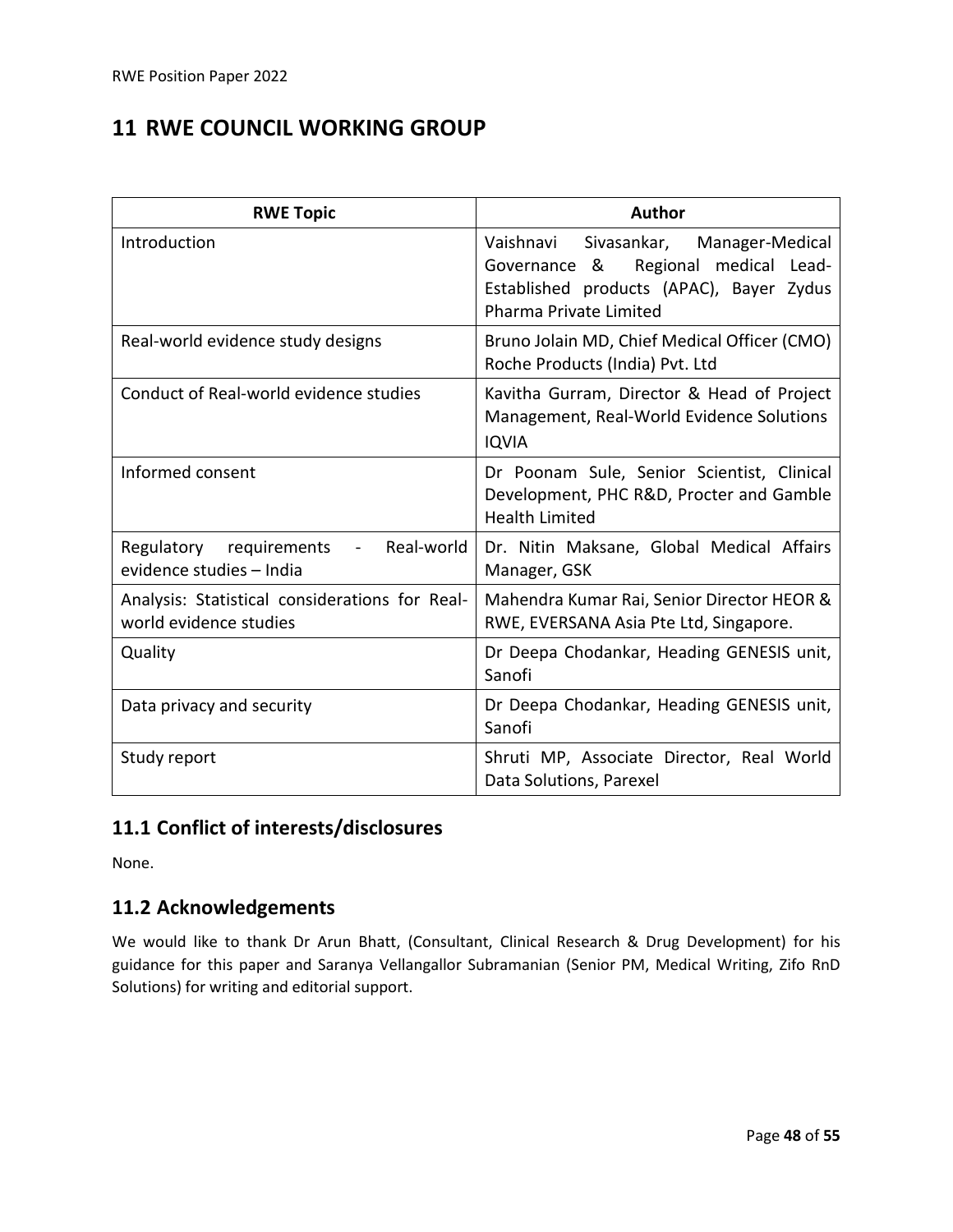## <span id="page-48-0"></span>**12 REFERENCES**

- <span id="page-48-1"></span>1. "Food and Drug Administration. Use of Real‑World Evidence to Support Regulatory Decision-Making for Medical Devices. Available from: https://www.fda.gov/downloads/medicaldevices/deviceregulationandguidance/guidanc edocuments/ucm513027.pdf. [Last accessed on 2017 Sep 03]."
- <span id="page-48-2"></span>2. Bhatt A. Conducting real-world evidence studies in India. Perspect Clin Res. 2019 Apr-Jun;10(2):51-56. doi: 10.4103/picr.PICR\_8\_19. PMID: 31008069
- <span id="page-48-3"></span>3. Sherman RE, Anderson SA, Dal Pan GJ, Gray GW, Gross T, Hunter NL, LaVange L, Marinac-Dabic D, Marks PW, Robb MA, Shuren J, Temple R, Woodcock J, Yue LQ, Califf RM. Real-World Evidence - What Is It and What Can It Tell Us? N Engl J Med. 2016 Dec 8;375(23):2293-2297. doi: 10.1056/NEJMsb1609216. PMID: 27959688.
- <span id="page-48-4"></span>4. Booth CM, Tannock IF. Randomised controlled trials and population-based observational research: partners in the evolution of medical evidence. Br J Cancer. 2014 Feb 4;110(3):551-5. doi: 10.1038/bjc.2013.725. Epub 2014 Jan 14. PMID: 24495873;
- <span id="page-48-5"></span>5. Bhatt A. Real-world data in COVID-19 pandemic: An essential unmet health-care need. Perspect Clin Res. 2020 Jul-Sep;11(3):103-105. doi: 10.4103/picr.PICR\_168\_20. Epub 2020 Jul 6. PMID: 33033697
- <span id="page-48-6"></span>6. US Food and Drug Administration Coronavirus (COVID-19) Update: FDA Collaborations Promote Rigorous Analyses of Real-World Data to Inform Pandemic Response. [Last accessed on 2021 Oct 25]. Available from: https://www.fda.gov/news-events/pressannouncements/coronavirus-covid-19-update-fda-collaborations-promote-rigorousanalyses-real-world-data-inform
- <span id="page-48-7"></span>7. Williamson E, Walker AJ, Bhaskaran K, Bacon S, Bates C, Morton CE, et al. Open safely: Factors associated with COVID-19-related hospital death in the linked electronic health records of 17 million adult NHS patients. medRxiv Preprint. 2020 [Doi: 10.1101/2020.05.06.20092999]
- <span id="page-48-8"></span>8. Liang W, Liang H, Ou L, Chen B, Chen A, Li C, Li Y, Guan W, Sang L, Lu J, Xu Y, Chen G, Guo H, Guo J, Chen Z, Zhao Y, Li S, Zhang N, Zhong N, He J; China Medical Treatment Expert Group for COVID-19. Development and Validation of a Clinical Risk Score to Predict the Occurrence of Critical Illness in Hospitalized Patients With COVID-19. JAMA Intern Med. 2020 Aug 1;180(8):1081-1089. doi: 10.1001/jamainternmed.2020.2033. PMID: 32396163
- <span id="page-48-9"></span>9. https://www.fda.gov/science-research/science-and-research-special-topics/real-worldevidence
- <span id="page-48-10"></span>10. Physicians see big promise in use of real-world data, evidence. American Medical Association. https://www.ama-assn.org/practice-management/digital/physicians-see-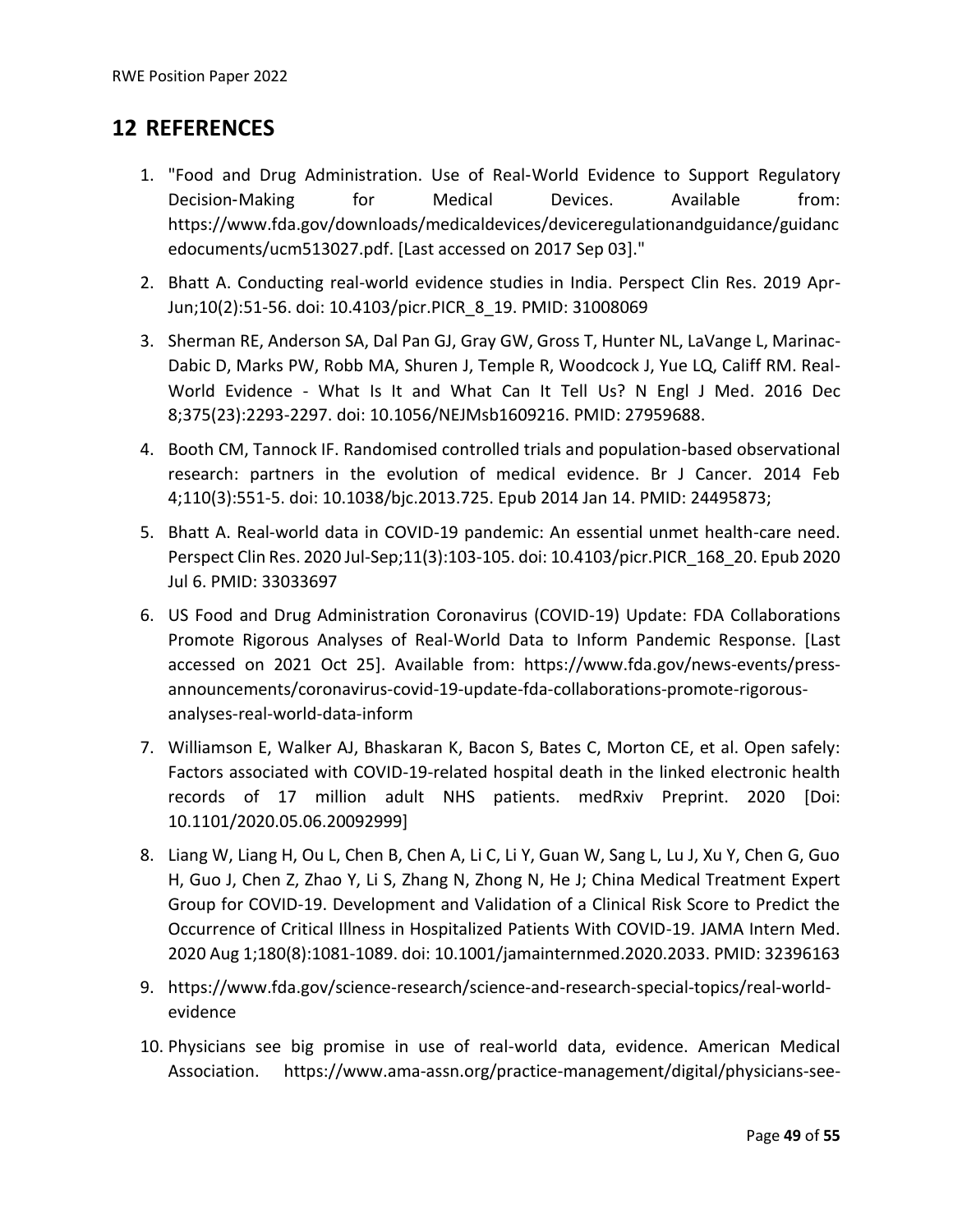big-promise-use-real-world-data-evidence. Published 2020. Accessed September 21, 2020."

- <span id="page-49-0"></span>11. "Bhatt A. Artificial intelligence in managing clinical trial design and conduct: Man and machine still on the learning curve? Perspect Clin Res. 2021 Jan-Mar;12(1):1-3. doi: 10.4103/picr.PICR\_312\_20. Epub 2021 Jan 19. PMID: 33816201; PMCID: PMC8011519.
- <span id="page-49-1"></span>12. Jiang F, Jiang Y, Zhi H, Dong Y, Li H, Ma S, Wang Y, Dong Q, Shen H, Wang Y. Artificial intelligence in healthcare: past, present and future. Stroke Vasc Neurol. 2017 Jun 21;2(4):230-243. doi: 10.1136/svn-2017-000101. PMID: 29507784
- <span id="page-49-2"></span>13. Harrer S, Shah P, Antony B, Hu J. Artificial Intelligence for Clinical Trial Design. Trends Pharmacol Sci. 2019 Aug;40(8):577-591. doi: 10.1016/j.tips.2019.05.005. Epub 2019 Jul 17. PMID: 31326235.
- <span id="page-49-3"></span>14. "Pearl J. Causality: models, reasoning, and inference. 2nd ed. New York: Cambridge University Press, 2009: 350."
- <span id="page-49-4"></span>15. Rajivlochan M. clinical audits and the state of record keeping in india. Ann Neurosci. 2015 Oct;22(4):197-8. doi: 10.5214/ans.0972.7531.220402. PMID: 26527163; PMCID: PMC4627207.
- <span id="page-49-5"></span>16. https://www.ema.europa.eu/en/documents/presentation/presentation-regulatoryperspective-real-world-evidence-rwe-scientific-advice-emas-pcwp-hcpwp-joint\_en.pdf
- <span id="page-49-6"></span>17. https://www.ema.europa.eu/en/documents/scientific-guideline/guideline-registrybased-studies\_en.pdf
- <span id="page-49-7"></span>18. https://www.canada.ca/en/health-canada/services/drugs-health-products/drugproducts/announcements/optimizing-real-world-evidence-regulatory-decisions.html
- <span id="page-49-8"></span>19. https://www.getreal-institute.org/
- <span id="page-49-9"></span>20. ISPE https://pharmacoepi.org/pub/?id=136DECF1-C559-BA4F-92C4-CF6E3ED16BB6
- <span id="page-49-10"></span>21. ISPOR https://www.ispor.org/strategic-initiatives/real-world-evidence/real-worldevidence-transparency-initiative
- <span id="page-49-11"></span>22. NICE https://www.nice.org.uk/about/who-we-are/corporate-publications/the-nicestrategy-2021-to-2026
- <span id="page-49-12"></span>23. https://www.ncbi.nlm.nih.gov/pmc/articles/PMC6879703/
- <span id="page-49-13"></span>24. https://www.futuremedicine.com/doi/10.2217/cer-2020-0228
- <span id="page-49-14"></span>25. EMA PASS : (Article 1 (15) of Directive 2001/83/EC).https://www.ema.europa.eu/en/human-regulatory/postauthorisation/pharmacovigilance/post-authorisation-safety-studies-pass-0#:~:text=A%20post%2Dauthorisation%20safety%20study%20(PASS)%20is%20defined% 20in,product%2C%20or%20of%20measuring%20the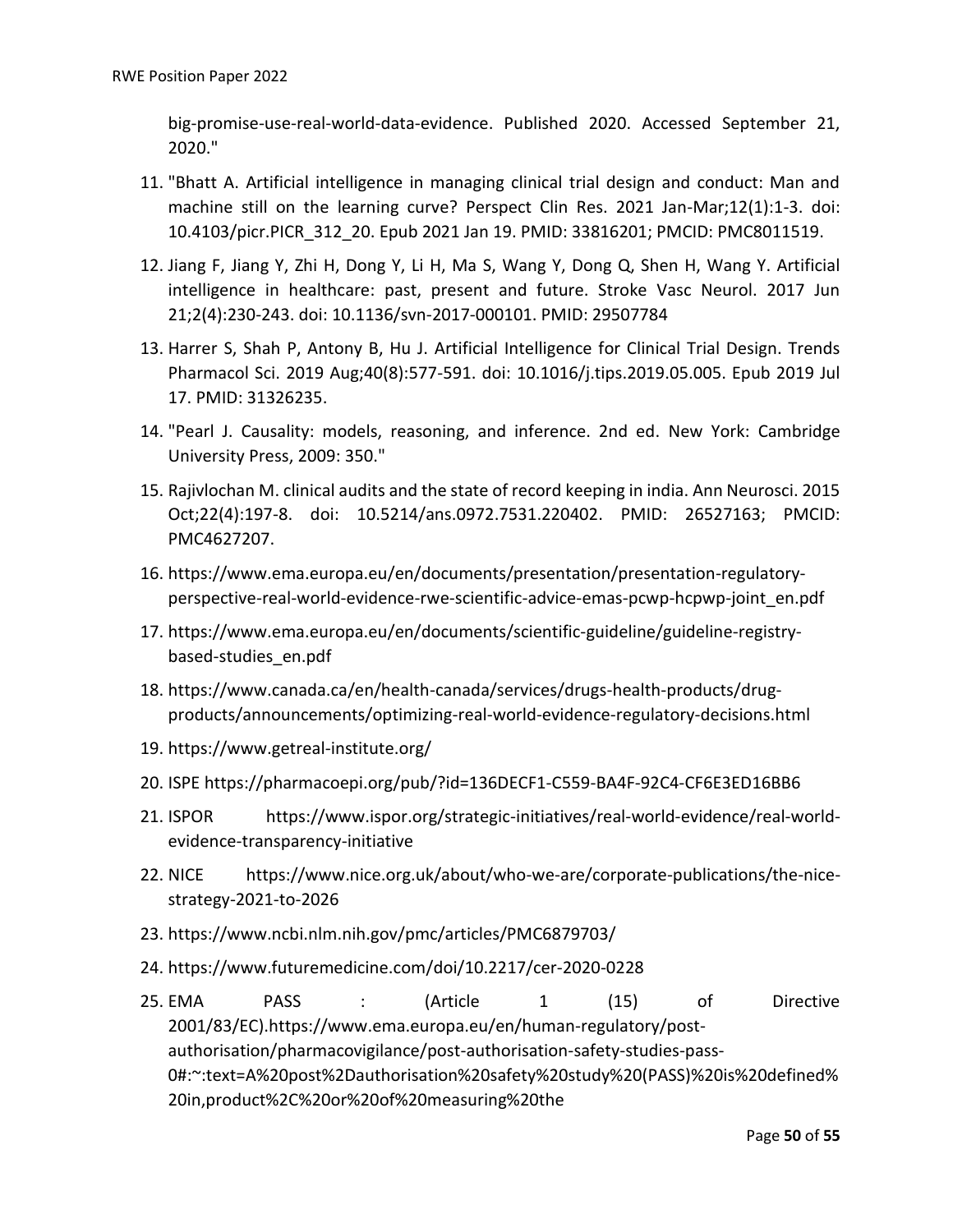- <span id="page-50-1"></span>26. PMS : https://www.ncbi.nlm.nih.gov/pmc/articles/PMC3148611/
- <span id="page-50-2"></span>27. RCR: https://www.ncbi.nlm.nih.gov/pmc/articles/PMC3853868/
- <span id="page-50-3"></span>28. Hybrid : https://www.pharmoutsourcing.com/Featured-Articles/180633-Enriched-Real-World-Research-Combining-Existing-and-New-Data-Collection-for-Powerful-Studies/
- <span id="page-50-4"></span>29. Time frame : https://openheart.bmj.com/content/5/1/e000788
- <span id="page-50-5"></span>30. Pragmatic trial: https://www.sciencedirect.com/science/article/abs/pii/S0895435609000432
- <span id="page-50-6"></span>31. External control arm: https://onlinelibrary.wiley.com/doi/full/10.1002/pds.4975
- <span id="page-50-7"></span>32. Hun-Sung et al. "Real-world Evidence versus Randomized Controlled Trial: Clinical Research Based on Electronic Medical Records." Journal of Korean medical science vol. 33,34 e213. 26 Jun. 2018, doi:10.3346/jkms.2018.33.e213
- <span id="page-50-0"></span>33. Food and Drug Administration. Real world Evidence: https://www.fda.gov/media/120060/download
- <span id="page-50-8"></span>34. Worsley SD, Oude Rengerink K, Irving E, Lejeune S, Mol K, Collier S, Groenwold RHH, Enters-Weijnen C, Egger M, Rhodes T; GetReal Work Package 3. Series: Pragmatic trials and real world evidence: Paper 2. Setting, sites, and investigator selection. J Clin Epidemiol. 2017 Aug;88:14-20. doi: 10.1016/j.jclinepi.2017.05.003. Epub 2017 May 11. PMID: 28502811.
- <span id="page-50-9"></span>35. Good Clinical Practice Guidance and Pragmatic Clinical Trials: Balancing the Best of Both Worlds Robert J. Mentz, MD1,2, Adrian F. Hernandez, MD, MHS1,2, Lisa G. Berdan, PA, MHS1, Tyrus Rorick, RN1, Emily C. O'Brien, PhD1,2, Jenny C. Ibarra, RN, MSN1, Lesley H. Curtis, PhD1, and Eric D. Peterson, MD, MPH1,2 1Duke Clinical Research Institute, Durham, NC
- <span id="page-50-10"></span>36. Oude Rengerink K, Kalkman S, Collier S, Ciaglia A, Worsley SD, Lightbourne A, Eckert L, Groenwold RHH, Grobbee DE, Irving EA; Work Package 3 of the GetReal consortium. Series: Pragmatic trials and real world evidence: Paper 3. Patient selection challenges and consequences. J Clin Epidemiol. 2017 Sep;89:173-180. doi: 10.1016/j.jclinepi.2016.12.021. Epub 2017 May 11. PMID: 28502808.
- <span id="page-50-11"></span>37. Katrien Oude Rengerink, Shona Kalkman, Susan Collier, Antonio Ciaglia, Sally D. Worsley, Alison Lightbourne, Laurent Eckert, Rolf H.H. Groenwold, Diederick E. Grobbee, Elaine A. Irving, Series: Pragmatic trials and real world evidence: Paper 3. Patient selection challenges and consequences, Journal of Clinical Epidemiology, Volume 89,2017,Pages 173-180,ISSN 0895-4356,https://doi.org/10.1016/j.jclinepi.2016.12.021.
- <span id="page-50-12"></span>38. Thoma A, Farrokhyar F, McKnight L, Bhandari M. Practical tips for surgical research: how to optimize patient recruitment. Can J Surg. 2010;53(3):205-210.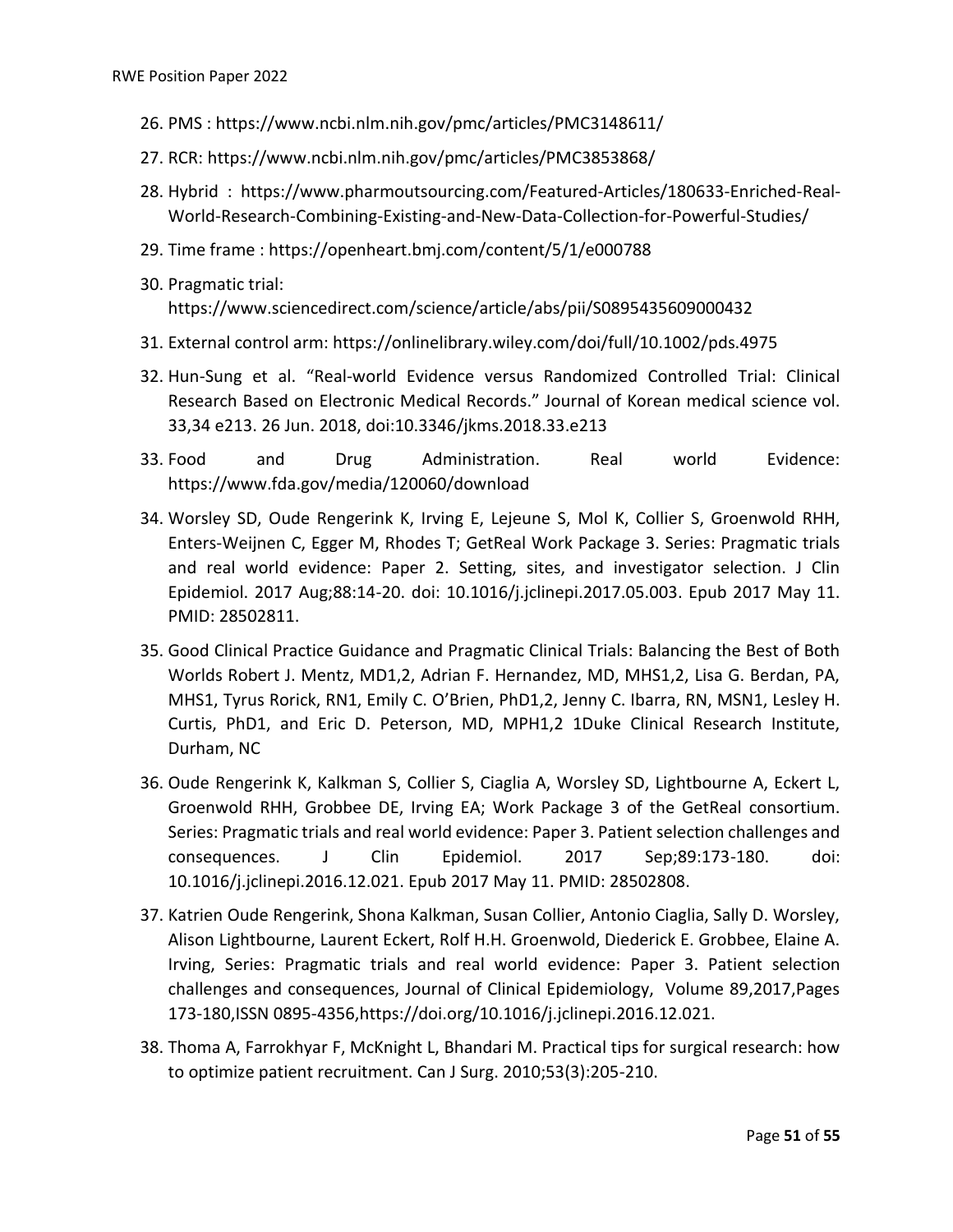- <span id="page-51-0"></span>39. https://www.evidera.com/wp-content/uploads/2017/11/Real-World-Evidence-Studies-Need-Patient-Too.pdf
- <span id="page-51-1"></span>40. Meinecke AK, Welsing P, Kafatos G, Burke D, Trelle S, Kubin M, Nachbaur G, Egger M, Zuidgeest M; work package 3 of the GetReal consortium. Series: Pragmatic trials and real world evidence: Paper 8. Data collection and management. J Clin Epidemiol. 2017 Nov;91:13-22. doi: 10.1016/j.jclinepi.2017.07.003. Epub 2017 Jul 14. PMID: 28716504.
- <span id="page-51-2"></span>41. Richesson, R. L., & Nadkarni, P. (2011). Data standards for clinical research data collection forms: current status and challenges. Journal of the American Medical Informatics Association : JAMIA, 18(3), 341–346. https://doi.org/10.1136/amiajnl-2011-000107
- <span id="page-51-3"></span>42. Saczynski JS, McManus DD, Goldberg RJ. Commonly used data-collection approaches in clinical research. Am J Med. 2013;126(11):946-950. doi:10.1016/j.amjmed.2013.04.016
- <span id="page-51-4"></span>43. Data collection Approach: Commonly Utilized Data Collection Approaches in Clinical Research (nih.gov)
- <span id="page-51-5"></span>44. ICH Guideline: GUIDELINE FOR GOOD CLINICAL PRACTICE (ich.org)
- <span id="page-51-6"></span>45. TranCelerate RBM? Introduction - TransCelerate (transceleratebiopharmainc.com)
- <span id="page-51-7"></span>46. Annas GJ, Grodin MA. The Nazi Doctors and the Nuremberg Code. New York: Oxford University Press; 1992.
- <span id="page-51-8"></span>47. World Medical Association. Ethical Principles for Medical Research Involving Human Subjects (aka the Declaration of Helsinki). 2004. Available at www.wma.net.
- <span id="page-51-9"></span>48. Council for International Organizations of Medical Sciences (CIOMS). International ethical guidelines for biomedical research involving human subjects. Geneva, Switzerland: CIOMS; 2012.
- <span id="page-51-10"></span>49. World Medical Association (WMA). WMA Declaration of Helsinki: ethical principles for medical research involving human subjects. JA-MA 2013; 310:2191-4.
- <span id="page-51-11"></span>50. Directive 2001/20/EC of the European Parliament and of the Council of 4 April 2001 on the approximation of the laws, regulations, and administrative provisions of the Member States relating to the implementation of good clinical practice in the conduct of clinical trials on medicinal products for human use, (2001).
- <span id="page-51-12"></span>51. Regulation (EU) No 536/2014 of the European Parliament and of the Council of 16 April 2014 on clinical trials on medicinal products for human use, and repealing Directive 2001/20/EC (2014).
- <span id="page-51-13"></span>52. Weijer C, Grimshaw JM, Eccles MP, McRae AD, White A, Brehaut JC, et al. The Ottawa statement on the ethical design and conduct of cluster randomized trials. PLoS Med 2012;9: el001346.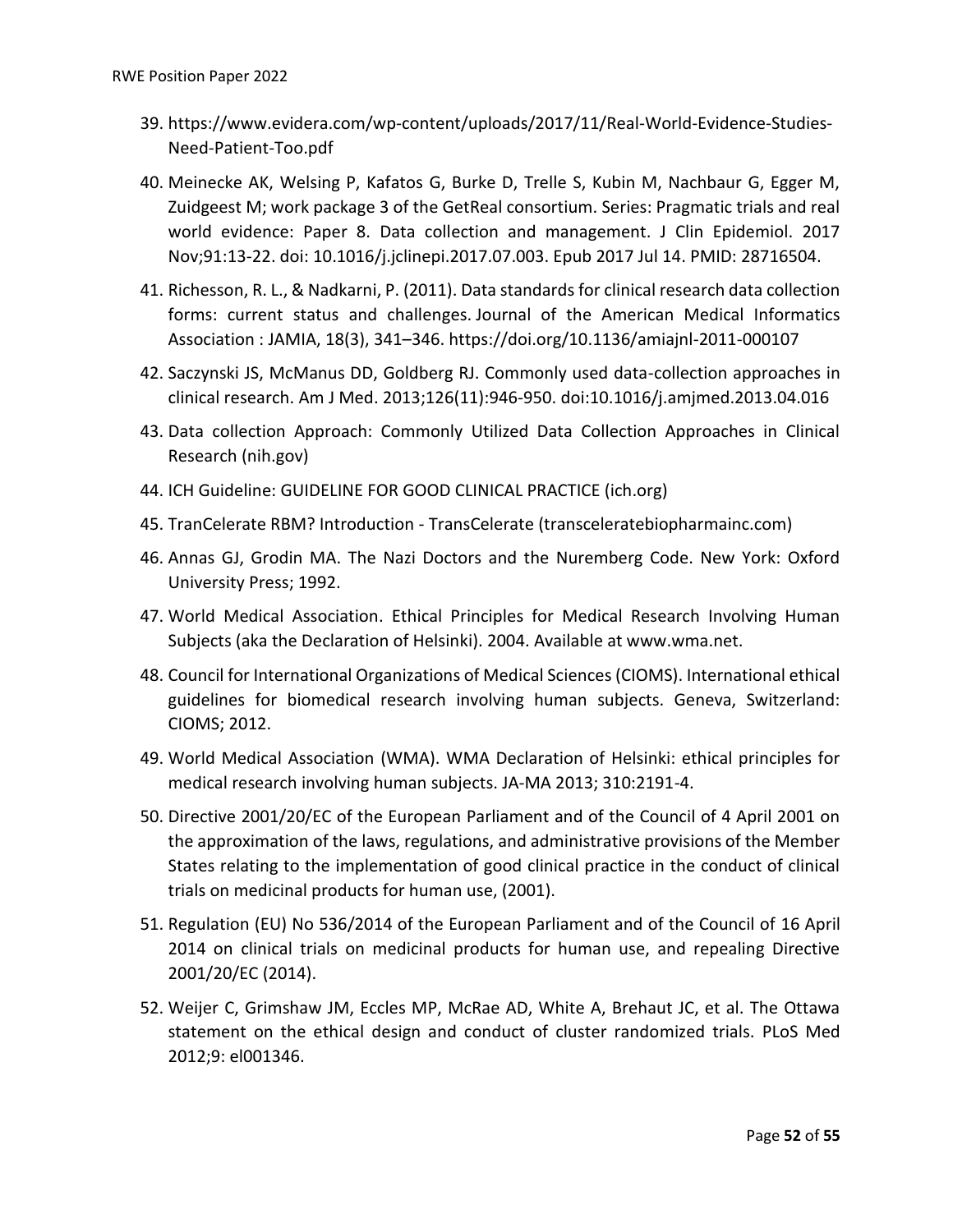- <span id="page-52-1"></span>53. Turner A., Ethical issues raised by Big Data and Real World Evidence projects Oxford Internet Institute, University of Oxford Dec 2017
- <span id="page-52-2"></span>54. US FDA Use of Electronic Informed Consent Questions and Answers Guidance for Institutional Review Boards, Investigators, and Sponsors Guidance document, Dec 2016
- <span id="page-52-3"></span>55. New Drugs and Clinical Trial Rules 2019 under the Indian "Drug and Cosmetics Act 1940"
- <span id="page-52-4"></span>56. Kalkman S. et al, Informed Consent for Randomized Control Trial challenges and alternative informed consent proposal for RWE J. Clin. Epidemiology, 89 (2017) 181-187.
- <span id="page-52-5"></span>57. Tunis SR, Stryer DB, Clancy CM. Practical clinical trials: increasing the value of clinical research for decision making in clinical and health policy. JAMA 2003;290: I 624-32.
- <span id="page-52-6"></span>58. Sugarman J, Califf RM. Ethics and regulatory complexities for pragmatic clinical trials. JAMA 20 I 4;3 I :2381-2.
- <span id="page-52-7"></span>59. Loudon K, Treweek S, Sullivan F, Donnan P, Thorpe KE, Zwarenstein M. The PRECIS-2 tool: designing trials that are fit for purpose. BMJ 2015;350:h2147.
- <span id="page-52-8"></span>60. Eichler HG, Abadie E, Breckenridge A, Flamion B, Gustafsson LL, Leufkens H, et al. Bridging the efficacy-effectiveness gap: a regulator's perspective on addressing variability of drug response. Nat Rev Drug Discov 2011; 10:495-506.
- <span id="page-52-9"></span>61. SJ Schwartz D, Lellouch J. Explanatory and pragmatic attitudes in therapeutical trials. J Clin Epidemiol 2009; 62:499-505.
- <span id="page-52-10"></span>62. Califf RM, Sugarman J. Exploring the ethical and regulatory issues in pragmatic clinical trials. Clin Trials 20 IS; 12:436-41.
- <span id="page-52-11"></span>63. Drugs and Cosmetics Act. Available at: Drugs CosmeticsAct1940 Rules1945.pdf (cdsco.gov.in) [Last accessed on 10th Oct 2021]
- <span id="page-52-0"></span>64. National Ethical Guidelines for Biomedical and Health Research involving Human participants available at: ICMR\_National\_Ethical\_Guidelines.pdf (ncdirindia.org) [Last accessed – 10th Oct 2021]
- <span id="page-52-12"></span>65. Jie Chen, Martin Ho, Kwan Lee et al. The Current Landscape in Biostatistics of Real-World Data and Evidence: Clinical Study Design and Analysis, Statistics in Biopharmaceutical Research, DOI: 10.1080/19466315.2021.1883474
- <span id="page-52-13"></span>66. Hiemstra, B., Keus, F., Wetterslev, J. et al. DEBATE-statistical analysis plans for observational studies. BMC Med Res Methodol 19, 233 (2019). https://doi.org/10.1186/s12874-019-0879-5
- <span id="page-52-14"></span>67. McMurry TL, Hu Y, Blackstone EH, Kozower BD. Propensity scores: Methods, considerations, and applications in the Journal of Thoracic and Cardiovascular Surgery. Thorac Cardiovasc Surg. 2015 Jul; 150(1):14-9.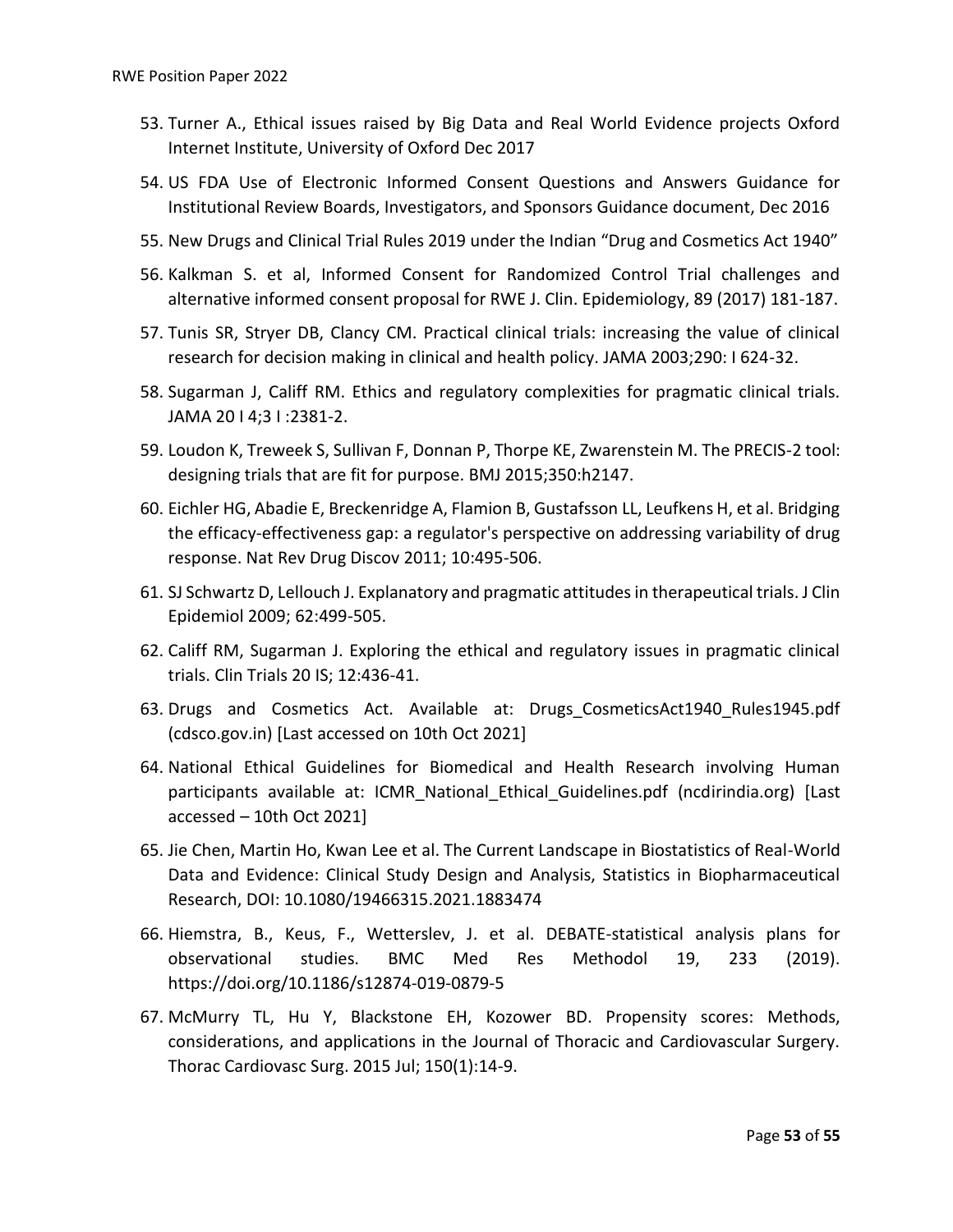- <span id="page-53-0"></span>68. von Elm E, Altman DG, Egger M, Pocock SJ, Gotzsche PC, Vandenbroucke JP. STROBE initiative: strengthening the reporting of observational studies in epidemiology (STROBE) statement: guidelines for reporting observational studies. BMJ. 2007;335(7624):806–8.
- <span id="page-53-1"></span>69. Charan J, Biswas T. How to calculate sample size for different study designs in medical research? Indian J Psychol Med. 2013;35(2):121-126. doi:10.4103/0253-7176.11623
- <span id="page-53-2"></span>70. Organized structure of real-world evidence best practices: moving from fragmented recommendations to comprehensive guidance. Ashley Jaksa, James Wu, Páll Jónsson, Hans-Georg Eichler, Sarah Vititoe, and Nicolle M Gatto. Journal of Comparative Effectiveness Research 2021 10:9, 711-731
- <span id="page-53-3"></span>71. Enhancing the QUAlity and Transparency Of health Research. September 2021. The Strengthening the Reporting of Observational Studies in Epidemiology (STROBE) Statement: guidelines for reporting observational studies. Accessed on 27th Oct 2021. https://www.equator-network.org/reporting-guidelines/strobe/
- <span id="page-53-4"></span>72. GRACE Principles: Recognizing High-Quality Observational Studies of Comparative Effectiveness. June 4, 2010. Nancy A. Dreyer, PhD, Sebastian Schneeweiss, MD, Barbara J. McNeil, MD, Marc L. Berger, MD, Alec M. Walker, MD, Daniel A. Ollendorf, MPH, Richard E. Gliklich, MD, for the GRACE Initiative. The American Journal of Managed Care, June 2010, Volume 16, Issue 6
- <span id="page-53-5"></span>73. U. S. Food and Drug Administration. May 2013. Best Practices for Conducting and Reporting Pharmacoepidemiologic Safety Studies Using Electronic Healthcare Data Sets. Accessed on 26th Oct 2021. https://www.fda.gov/regulatory-information/search-fdaguidance-documents/best-practices-conducting-and-reporting-pharmacoepidemiologicsafety-studies-using-electronic.
- <span id="page-53-6"></span>74. Velentgas P, Dreyer NA, Nourjah P, et al., editors. Developing a Protocol for Observational Comparative Effectiveness Research: A User's Guide. Rockville (MD): Agency for Healthcare Research and Quality (US); 2013 Jan. Available from: https://www.ncbi.nlm.nih.gov/books/NBK126190/?report=classic
- <span id="page-53-7"></span>75. International Society for Pharmacoepidemiology. Guidelines for good pharmacoepidemiology practices (GPP) (2015). https://www.pharmacoepi.org/resources/policies/guidelines-08027/Accessed on 25th Oct 2021.
- <span id="page-53-8"></span>76. European Medicines Agency. Guidance for the format and content of the protocol of noninterventional post-authorisation safety studies (2012). Accessed on 24th Oct 2021. https://www.ema.europa.eu/en/documents/other/guidance-format-content-protocolnon-interventional-post-authorisation-safety-studies\_en.pdf
- <span id="page-53-9"></span>77. National Digital Health Mission: Health Data Management Policy. Accessed at https://ndhm.gov.in/health\_management\_policy on 23 Sep 2021.